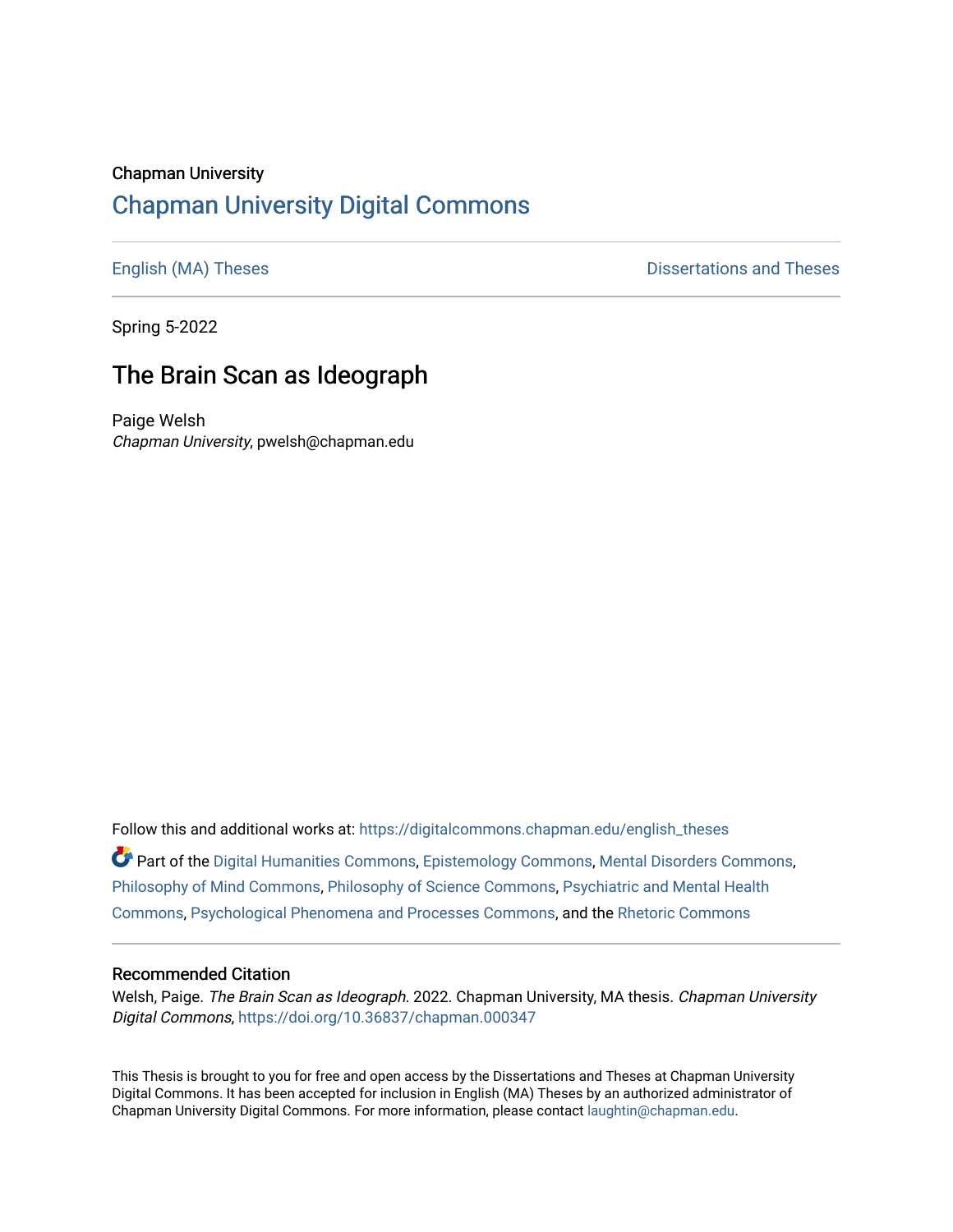## The <Brain Scan> as Ideograph

A Thesis by

Paige H. Welsh

Chapman University

Orange, CA

Wilkinson College of Arts, Humanities, and Social Sciences

Submitted in partial fulfillment of the requirements for the degree of

Master of Arts in English

May 2022

Committee in charge:

Brian Glaser, Ph.D., Chair

Morgan Read-Davidson, M.A.

Anna Leahy, Ph.D.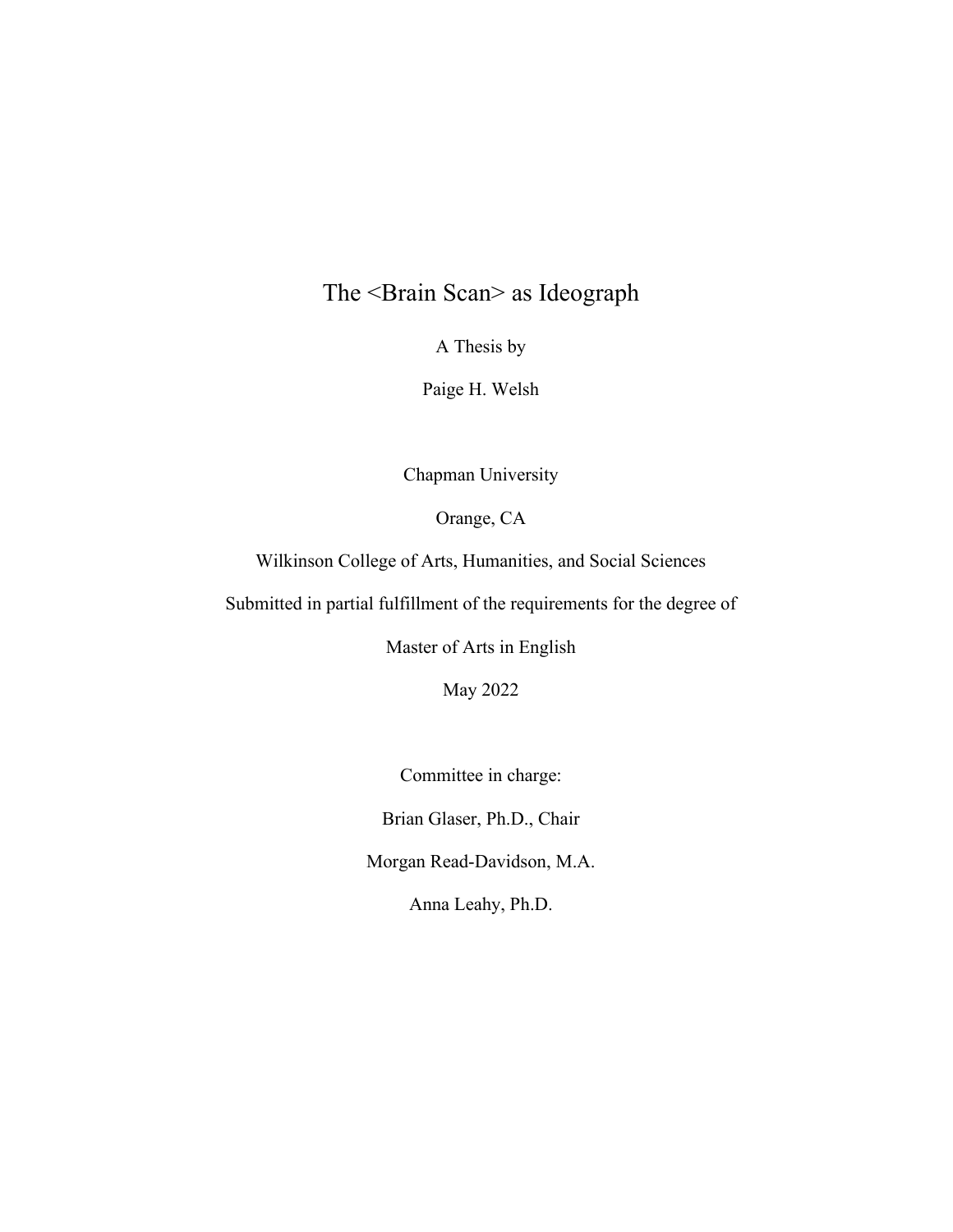The thesis of Paige H. Welsh is approved.

Evan Hach

Brian Glaser, Ph.D., Chair

rabh

Morgan Read-Davidson, M.A.

anne Sudy

Anna Leahy, Ph.D.

April 2022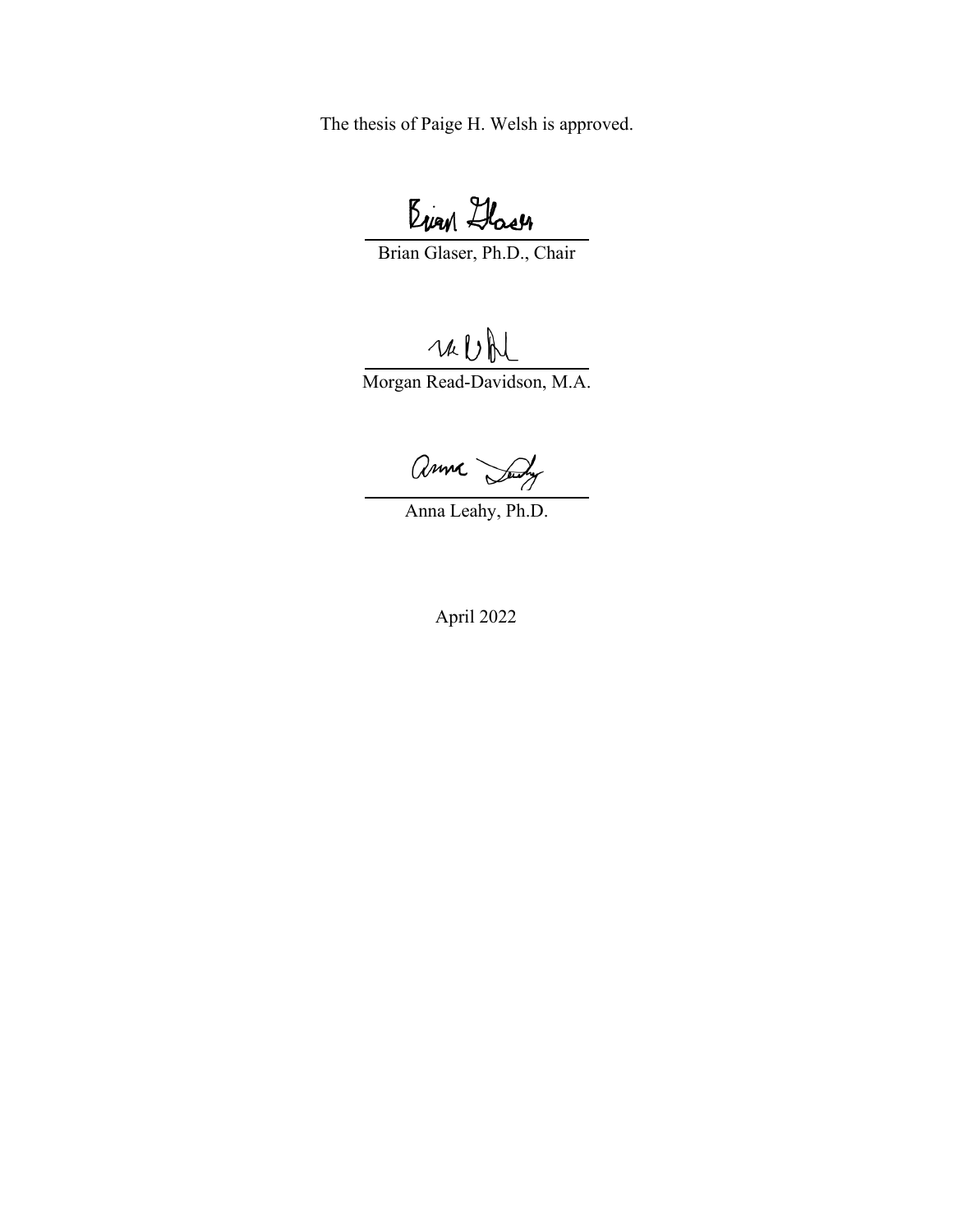# The <Brain Scan> as Ideograph

Copyright © 2022

by Paige H. Welsh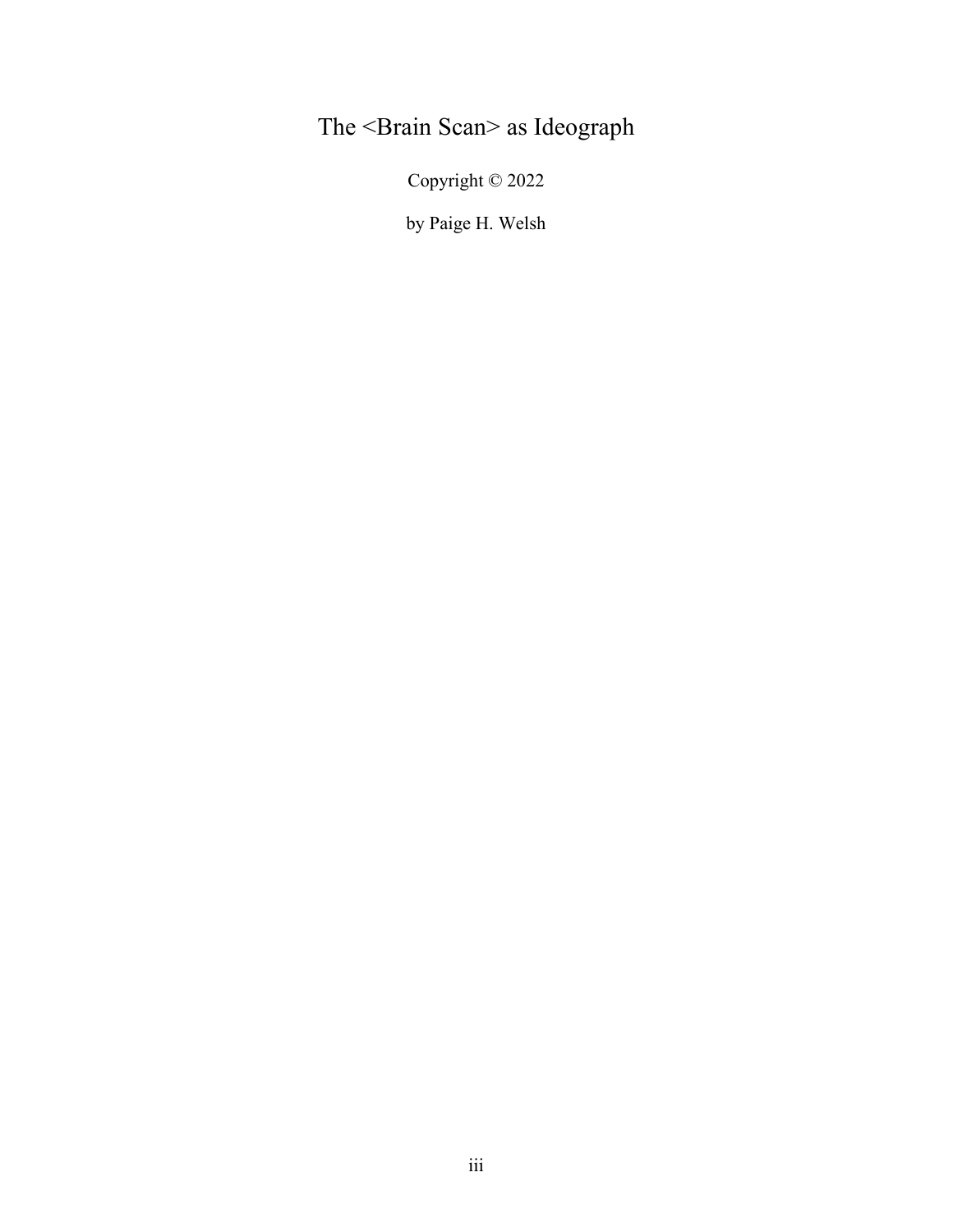## **ACKNOWLEDGEMENTS**

<span id="page-4-0"></span>So many thanks to Dr. Brian Glaser, whose wisdom and curiosity supported this journey. Under his guidance, I was never afraid to leave the mainstream discourses of neurodivergence and mental illness. This thesis has been formative to my research interests and theory of consciousness, and I do not know where I would have been without his enthusiastic encouragement. I also thank Morgan Read-Davidson and Dr. Anna Leahy, who offered extensive feedback and conversation before the defense of this thesis. Their questions and editorial suggestions enriched my writing.

I had many conversations about neurodivergence with friends, family, and colleagues as I wrote this thesis. They, too, were a part of the writing process. I owe special thanks to my partner, Chris, who discussed brain scans with me for months as we ate, drove, cleaned, and walked together. It's a blessing to live and think with him.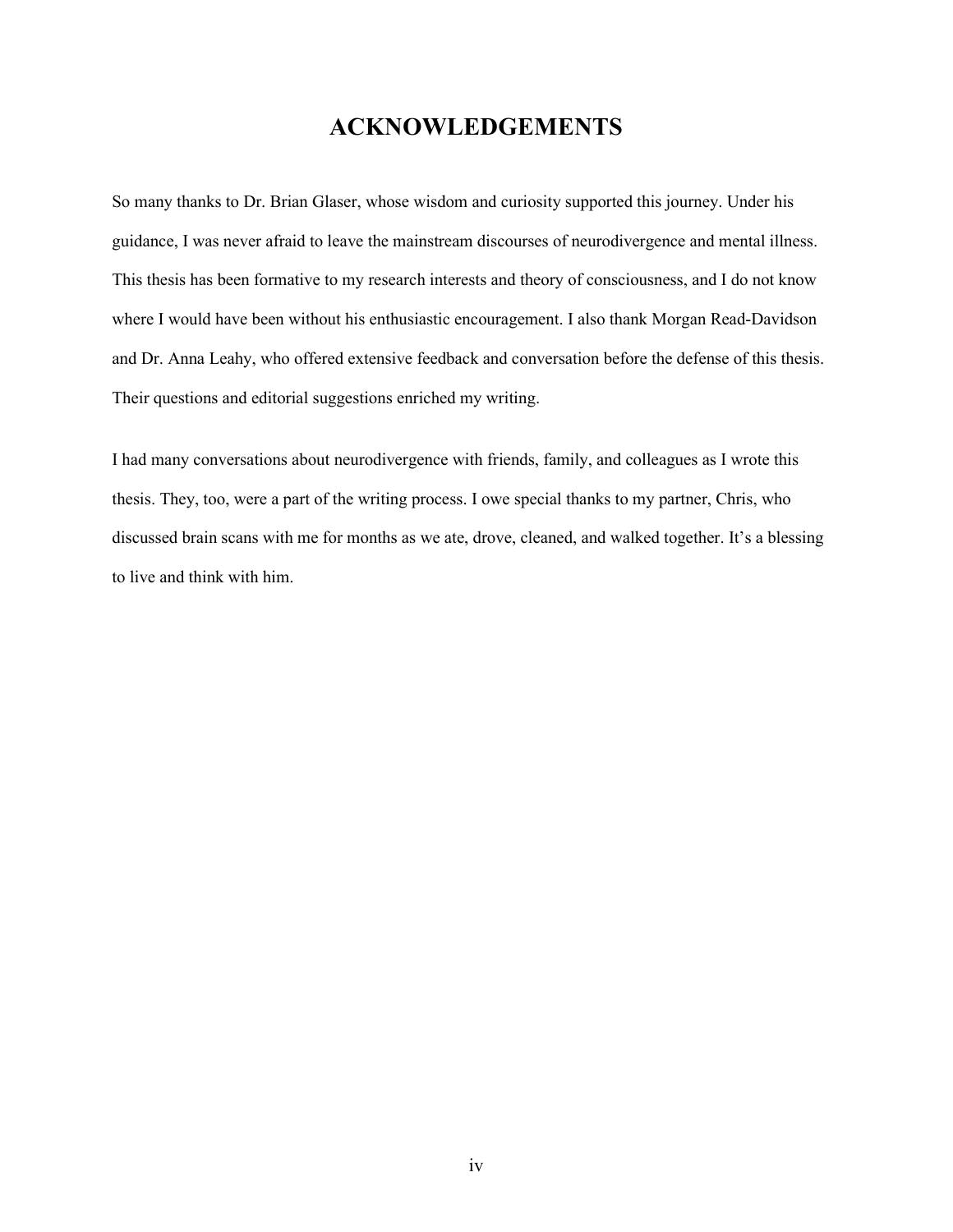### **ABSTRACT**

The <Brain Scan> as Ideograph

by Paige H. Welsh

<span id="page-5-0"></span>Medical imaging devices have enabled doctors to render images of the brain without cutting into the body. These images are colloquially called "brain scans." Through journalism and mass dissemination online, brain scans have become an example of Michael Calvin McGee's "ideograph," a language term that subtly takes on outsized political and symbolic meaning to enforce state power. In conversation with theories of new materialism, I situate the brain scan as an ideograph within Jenny Edbauer's model of rhetorical ecologies. The rhetorical force of the brain scan comes out of a collision between René Descarte's mind/body dualism, the medical model of disability, and the liberal discourse of madness. As predicted by Michel Foucault's theories of biopower and Falguni Sheth's theories of madness and racialization, the production of "normal" and "abnormal" categories legitimizes forcible intervention from the state. Psychiatry justifies limiting the civil rights of abnormal or "ill" by arguing the difference in the body—the brain—eliminates the mind. If the "mind" is not present, then it is not a crime to imprison or abuse the bodies of neurodivergent people. The brain scan becomes the ideograph and material document that reifies the state's discourse on mental illness. The rhetoric science through materialist eliminationism then defends the brain scan from criticism. To respect the lives of neurodivergent people, we should reevaluate psychiatry and neuroscience through Bruno Latour's critiques of scientific knowledge and Isabelle Stenger's call for "risky" research. A post-human approach to the question of consciousness will allow us to reconsider current models of mental illness, justice, and accountability.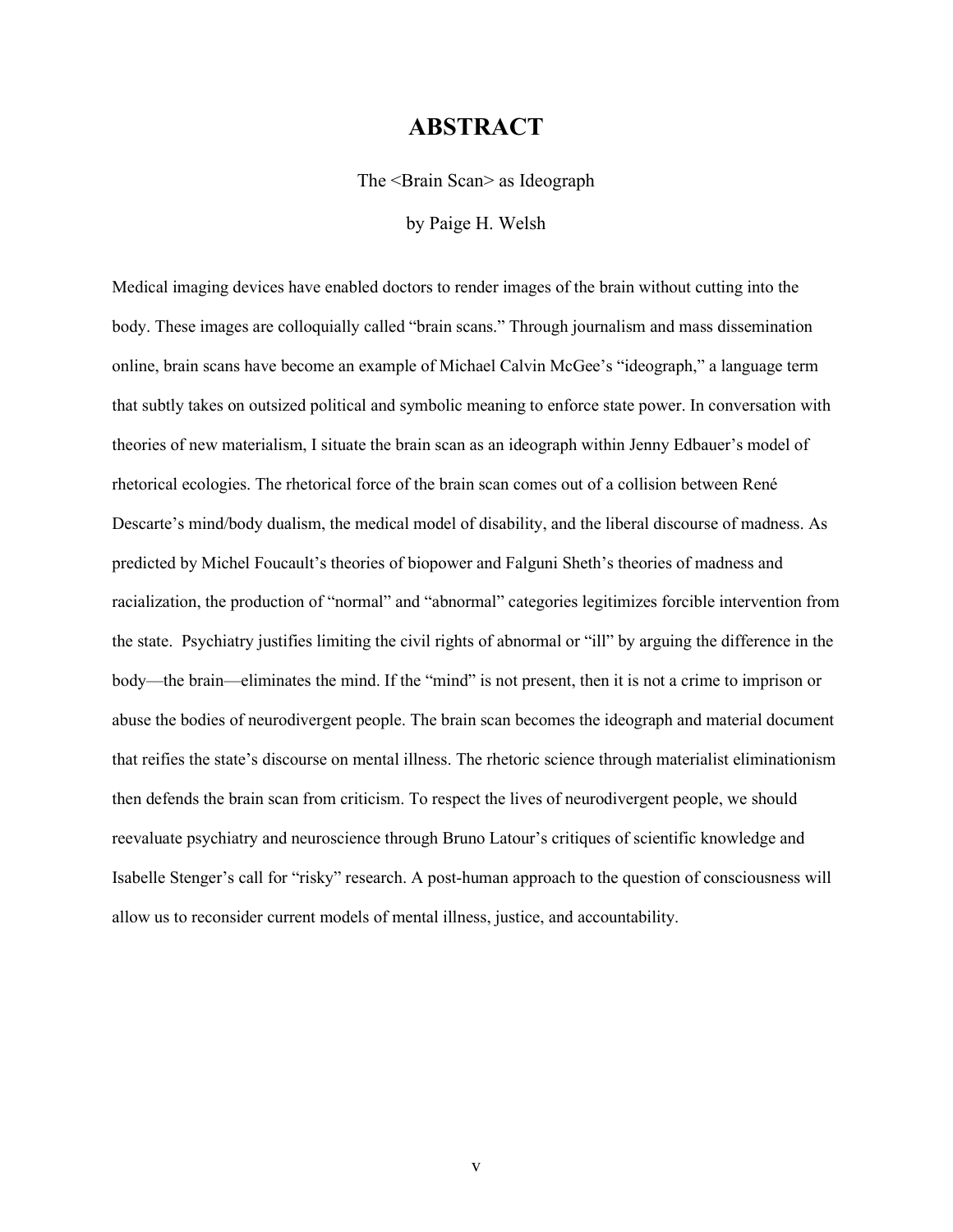## **TABLE OF CONTENTS**

**Page**

| $\mathbf{1}$            |                                                                                                                                                                |  |  |
|-------------------------|----------------------------------------------------------------------------------------------------------------------------------------------------------------|--|--|
|                         | The conflict in the social and medical models of psychiatric disability 1<br>1.1<br>The brain scan becomes an ideograph within a rhetorical ecology.  3<br>1.2 |  |  |
| $\overline{2}$          | <brain scans=""> AS AN ORDINARY LANGUAGE THAT POSES A NORMATIVE</brain>                                                                                        |  |  |
|                         |                                                                                                                                                                |  |  |
|                         | 2.1                                                                                                                                                            |  |  |
|                         | The mass proliferation of<br>brain scan> images online and in journalism 12<br>2.2                                                                             |  |  |
| $3^{\circ}$             | <brain scans=""> AS WARRANTING THE USE OF POWER AND OTHERWISE</brain>                                                                                          |  |  |
|                         | 3.1                                                                                                                                                            |  |  |
|                         | 3.2                                                                                                                                                            |  |  |
|                         | 3.3                                                                                                                                                            |  |  |
|                         | Case study: Jay Kumar's description of American politics as a traumatized brain.<br>3.4                                                                        |  |  |
| $\overline{\mathbf{4}}$ | TRAINING THE PUBLIC TO READ THEIR OWN <brain scans=""> 25</brain>                                                                                              |  |  |
|                         | 4.1                                                                                                                                                            |  |  |
|                         | 4.2                                                                                                                                                            |  |  |
| 5                       | A HERETICAL ACCOUNT OF THE <brain scan=""> THROUGH AUTO-</brain>                                                                                               |  |  |
|                         |                                                                                                                                                                |  |  |
|                         | 5.1                                                                                                                                                            |  |  |
|                         | 5.2                                                                                                                                                            |  |  |
| 6                       |                                                                                                                                                                |  |  |
|                         | 6.1                                                                                                                                                            |  |  |
|                         | The problem of the voxel and the eliminationist materialism.  41<br>6.2                                                                                        |  |  |
| 7                       | RETHINKING ACCOUNTABILITY AND NEURODIVERGENCE 46                                                                                                               |  |  |
|                         |                                                                                                                                                                |  |  |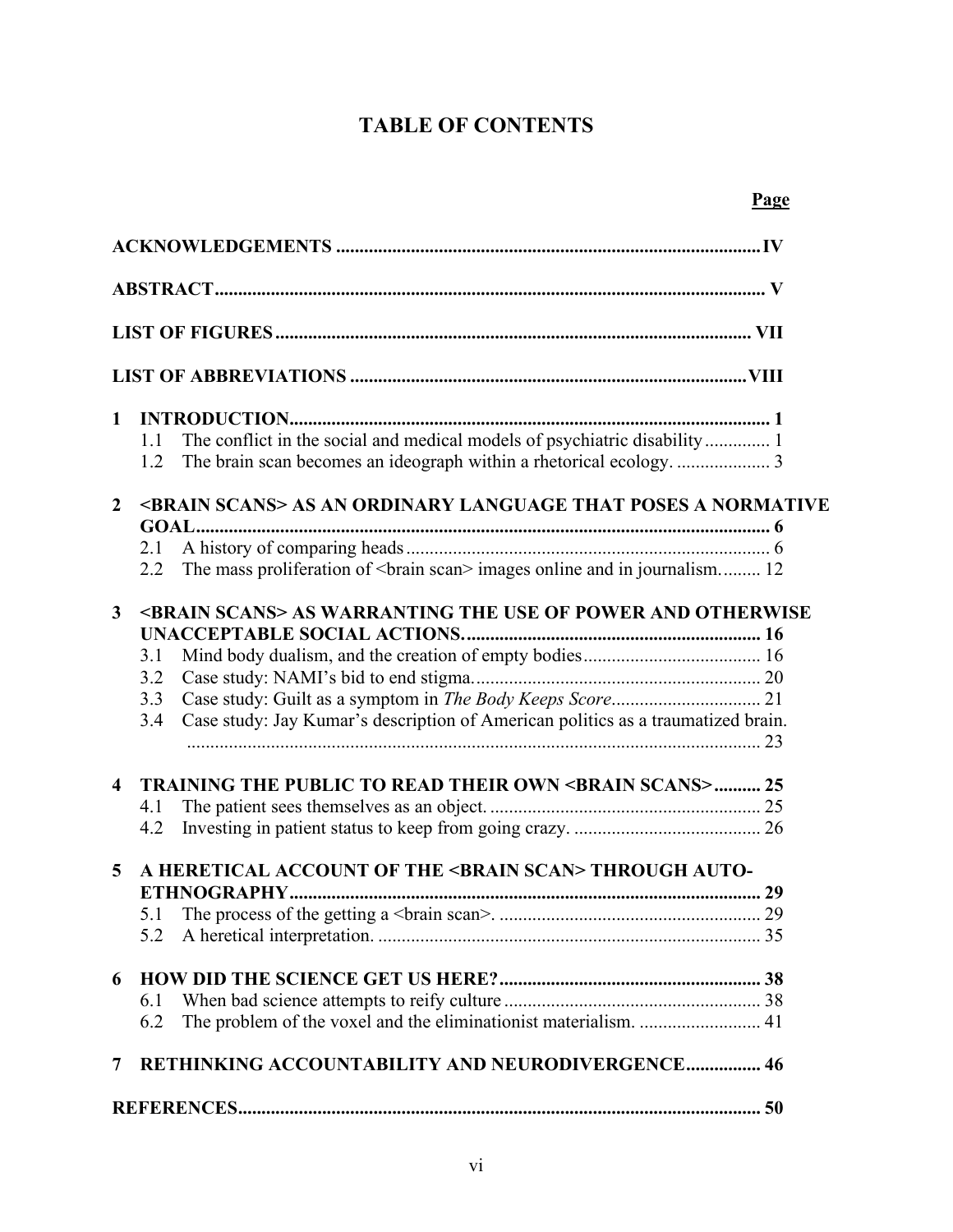## **LIST OF FIGURES**

<span id="page-7-0"></span>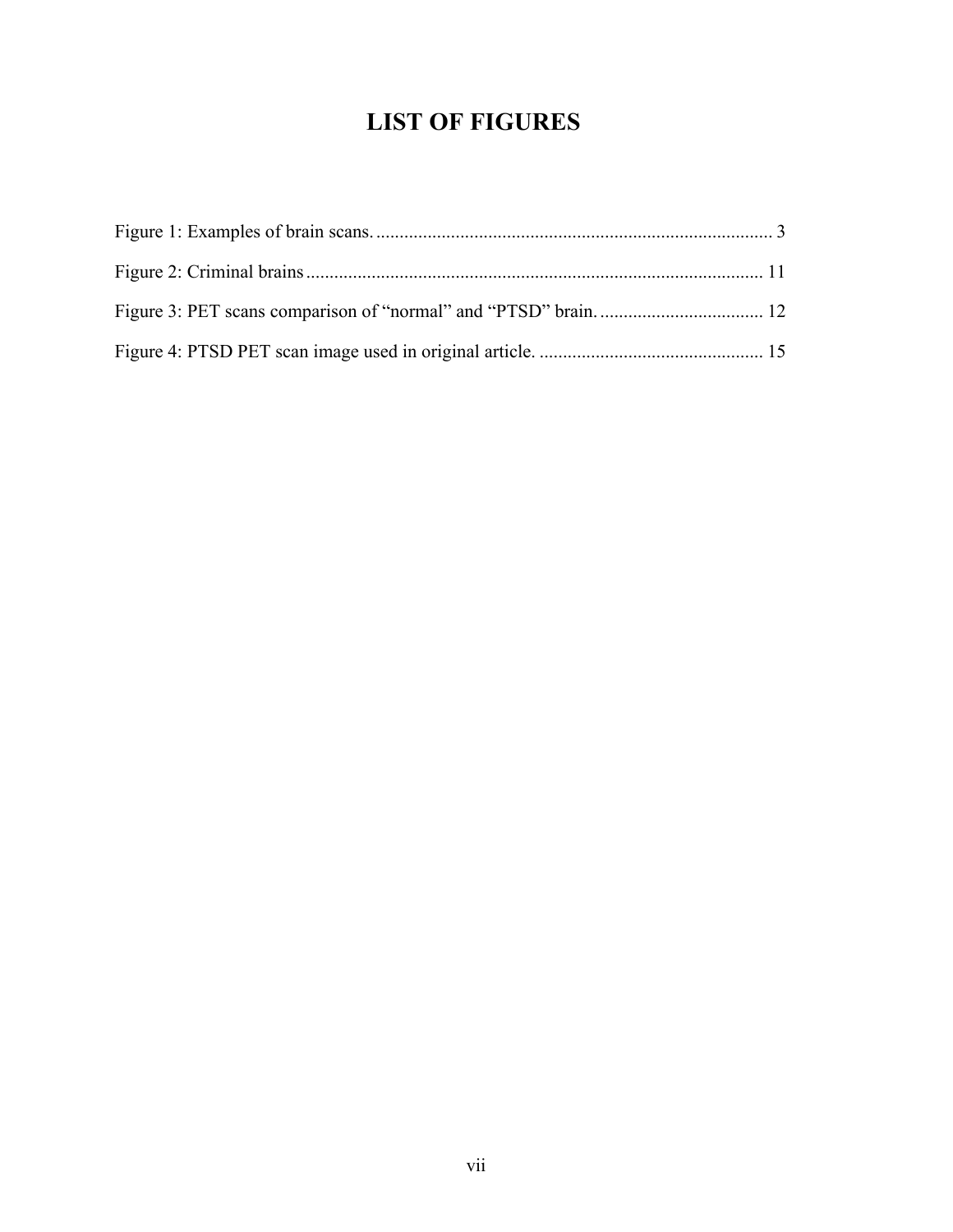# **LIST OF ABBREVIATIONS**

<span id="page-8-0"></span>

| Abbreviation | Meaning                                      |
|--------------|----------------------------------------------|
| <b>CAT</b>   | Computerized Axial Tomography                |
| <b>CNS</b>   | Cognitive Neuroscience                       |
| fMRI         | <b>Functional Magnetic Resonance Imaging</b> |
| <b>MRI</b>   | Magnetic Resonance Imaging                   |
| <b>NAMI</b>  | National Alliance on Mental Illness          |
| <b>PET</b>   | <b>Positron Emission Tomography</b>          |
| <b>PTSD</b>  | Post-Traumatic Stress Disorder               |
| <b>SPECT</b> | Single-photon Emission Computed Tomography   |
| ToC          | Table of Contents                            |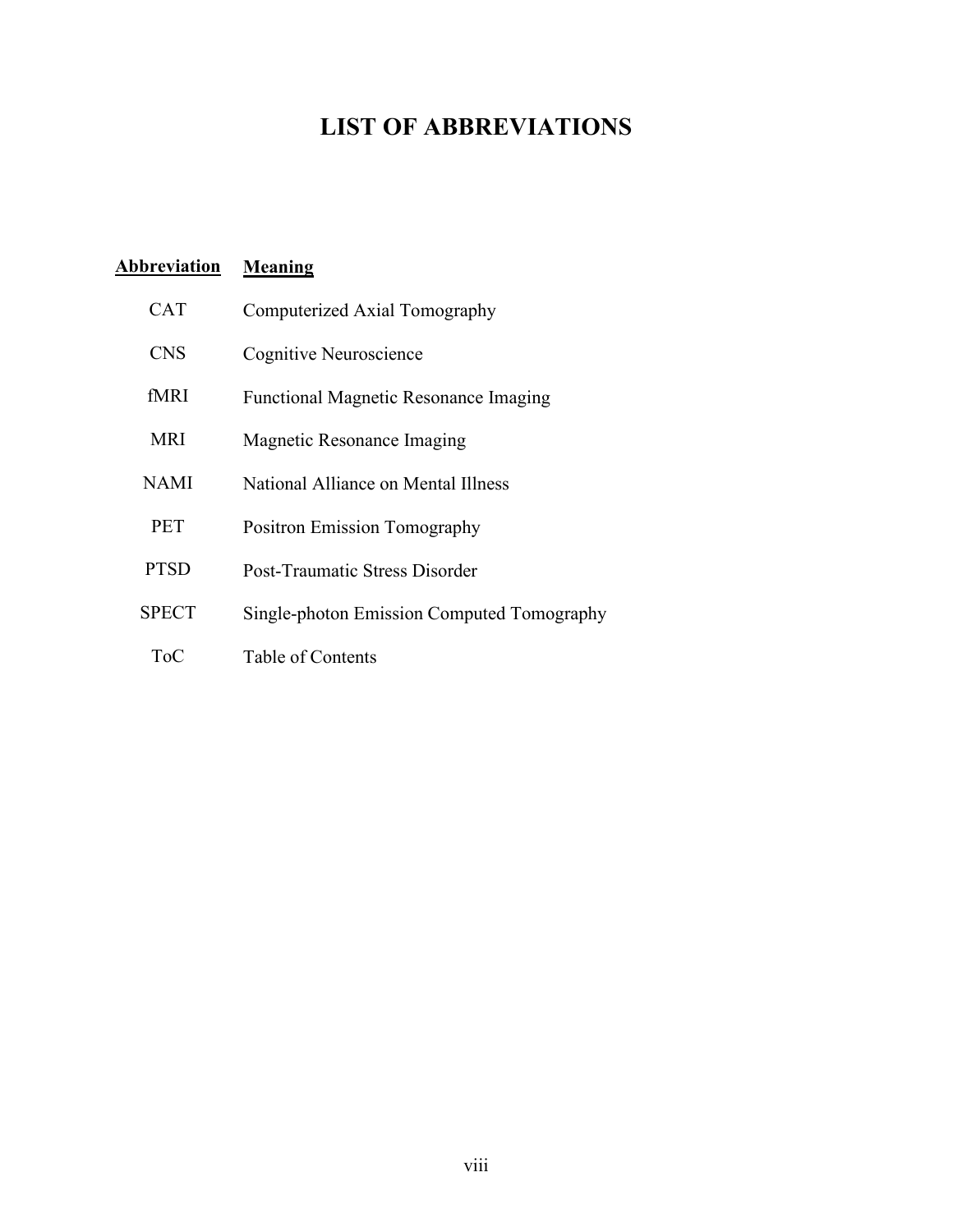### <span id="page-9-0"></span> **1 Introduction**

#### <span id="page-9-1"></span>**1.1 The conflict in the social and medical models of psychiatric disability**

The medical model of psychiatric disability proposes viewing certain behaviors, beliefs, and moods as symptoms of curable deficits generally located in the brain (Haegele & Hodge 193). While there is no solid consensus on what exactly a disability is, the medical model assumes that the "patient" in discussion is in a "sick role" where their condition is unwanted (Parsons 257). Conflict arises when unruly people with psychiatric disabilities reject the premise that they are ill and decline treatment. A social disability model would ask how a larger social structure that defines some bodies as aberrant generates the problems of psychiatric disability. For example, if someone hears voices that others cannot, do we rush to treat them because hearing voices is a danger akin to an infected wound or cancer, or are the struggles of psychiatric disability caused by a society that reacts with fear and force?

Psychiatrically disabled people will often be subjected to the medical model even if they personally reject it. As a case study, consider California's laws. The 5150 legal code permits medical professionals or police officers to detain people against their will for 72 hours if those persons are deemed a risk to themselves or others, or "gravely disabled." (California Legislative Information). If the patient does not seem well enough to leave, a medical professional may extend the hold by 14 days under code 5250. The 14-day hold may be continuously renewed (Disability Rights California).

Although these laws are rhetorically positioned as helping sick people, one must consider the actual conditions and outcomes of involuntarily holds. Both medical professionals and police officers have the power to initiate involuntary treatment, and the criteria they follow are subjective. If someone is "unable to maintain housing" or procure other fundamentals of survival, they may be categorized as gravely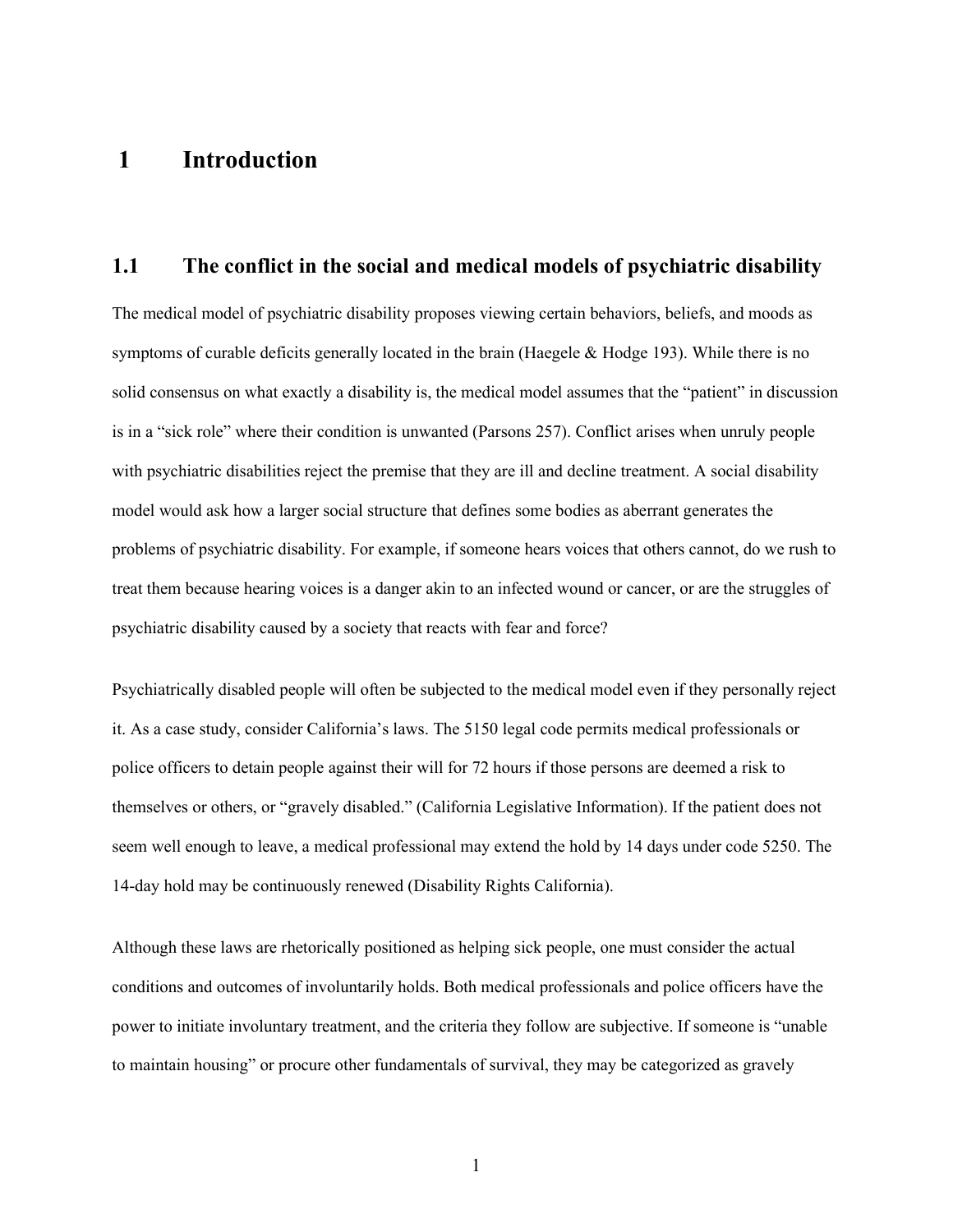disabled. Anyone experiencing extreme poverty could be considered psychiatrically disabled under California's laws.

During treatment, patients may be kept in a communal space or solitary confinement within a hospital or jail cell (Wiener). Patients also often report feeling unsafe and more anxious in psychiatric inpatient care because of the employees and other patients in the clinic (Pelto-Piri et al.). In a study of 395 patients who had received compulsory treatment, 69% described their confinement as traumatic or extremely distressing in itself (Paksarian et al. 266). There is also growing evidence that involuntary holds may increase the risk of suicide post-release (Wang and Colucci 169). Although involuntary holds are nominally about restoring mental health, consider whether being arrested and placed in a jail cell would have soothed you on the worst day of your life.

If we want to encourage healing and "mental health," traumatizing a person to a point they no longer trust the medical system seems counter-intuitive. Yet, when a patient asks to leave in-patient care, it is "reasonable" to ignore them. A deep discourse, or rhetorical ecology, centuries in the making enables doctors, police officers, and even neurotypical family members to ignore the psychiatric patient's demand for freedom. With the advent of medical imaging, a doctor can now look at the patient and imagine their brain scan as a cover image for this discourse. The brain scan says this is not a person crying out but a body that is damaged and inflamed.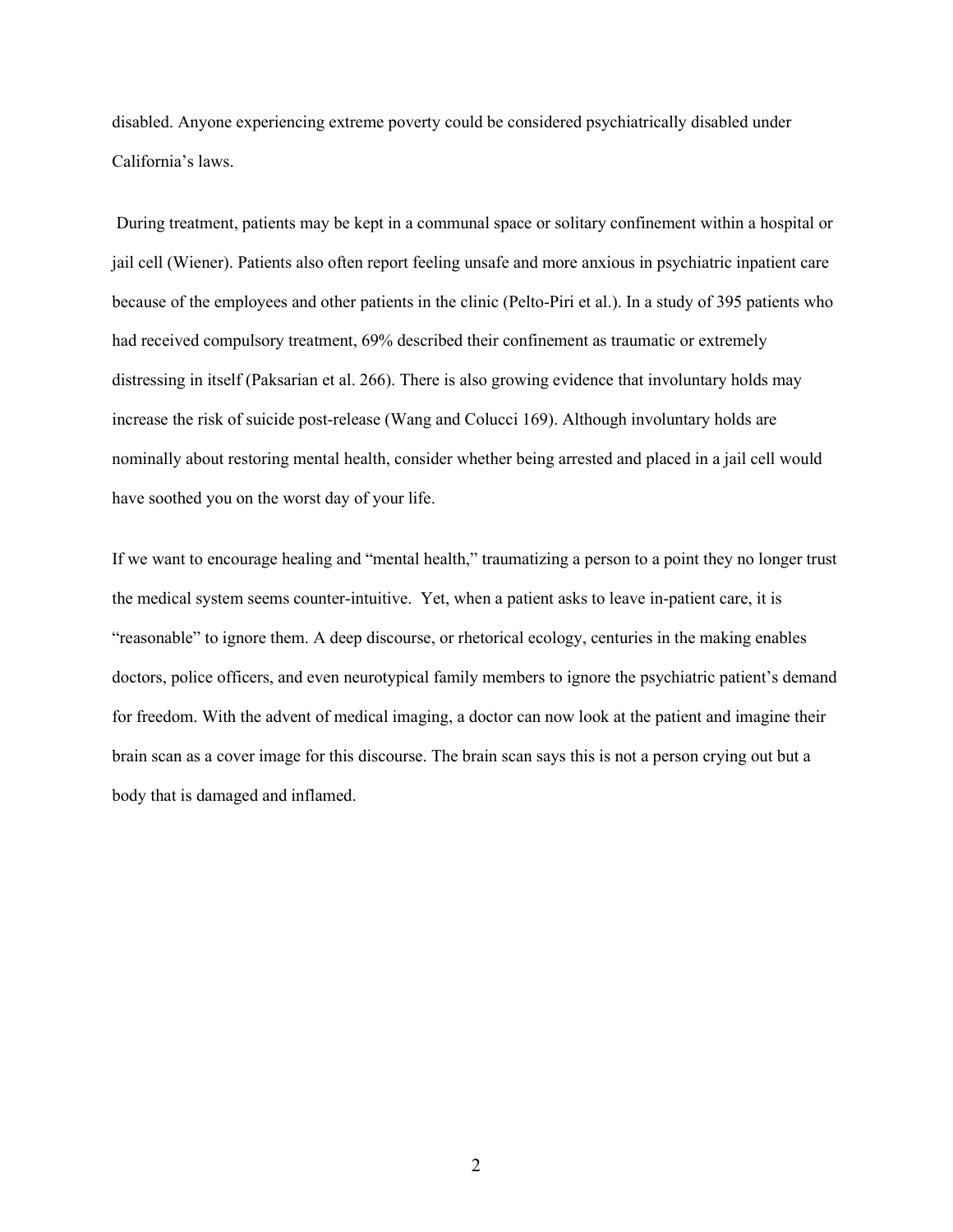#### <span id="page-11-0"></span>**1.2 The brain scan becomes an ideograph within a rhetorical ecology.**



Figure 1: Examples of brain scans.

<span id="page-11-1"></span>From left to right: An example of an MRI scan, an fMRI scan, and a PET scan. The MRI scan has no colors because it represents a brain's physical structures in a single instance in time. The fMRI includes colors overlaid to describe the change of blood oxygenation in a brain region over a set period of time. The PET scan indicates the presence of radioactivity in the blood. MRI image from Di Muzio, Bruno. "Normal brain MRI." Case study, Radiopaedia.org. https://doi.org/10.53347/rID-41113. fMRI image from Shin, David. "What is fMRI?" Center for Functional MRI in the Department of Radiology, UC San Diego School of Medicine. Fmri.ucsd.edu. PET image from Holmes, Sophie, Traumatic Stress Brain Study Group, et al. "Altered Metabotropic Glutamate Receptor 5 Markers in PTSD : In Vivo and Postmortem Evidence." *Proceedings of the National Academy of Sciences of the United States of America*, vol. 114, no. 31, Aug. 2017, pp. 8390–8395.

A brain scan is an image of a brain generated by medical imaging technology like an x-ray or an MRI machine that "sees" inside the body without cutting it. Brain scan images may be three-dimensional renderings or cross-sectional slices of a brain. X-ray machines may produce computerized axial tomography (CAT) scans, single-photon emission computed tomography (SPECT) scans, and positron emission tomography (PET) scans. These scans are part of a field called "nuclear medicine" because they require a radiologist to inject a compound called a radiotracer into the bloodstream of the patient. The radiotracer contains a small amount of radioactive material, usually attached to molecules very similar to glucose, that the x-ray machine can detect. The "activity" in brain scans created through nuclear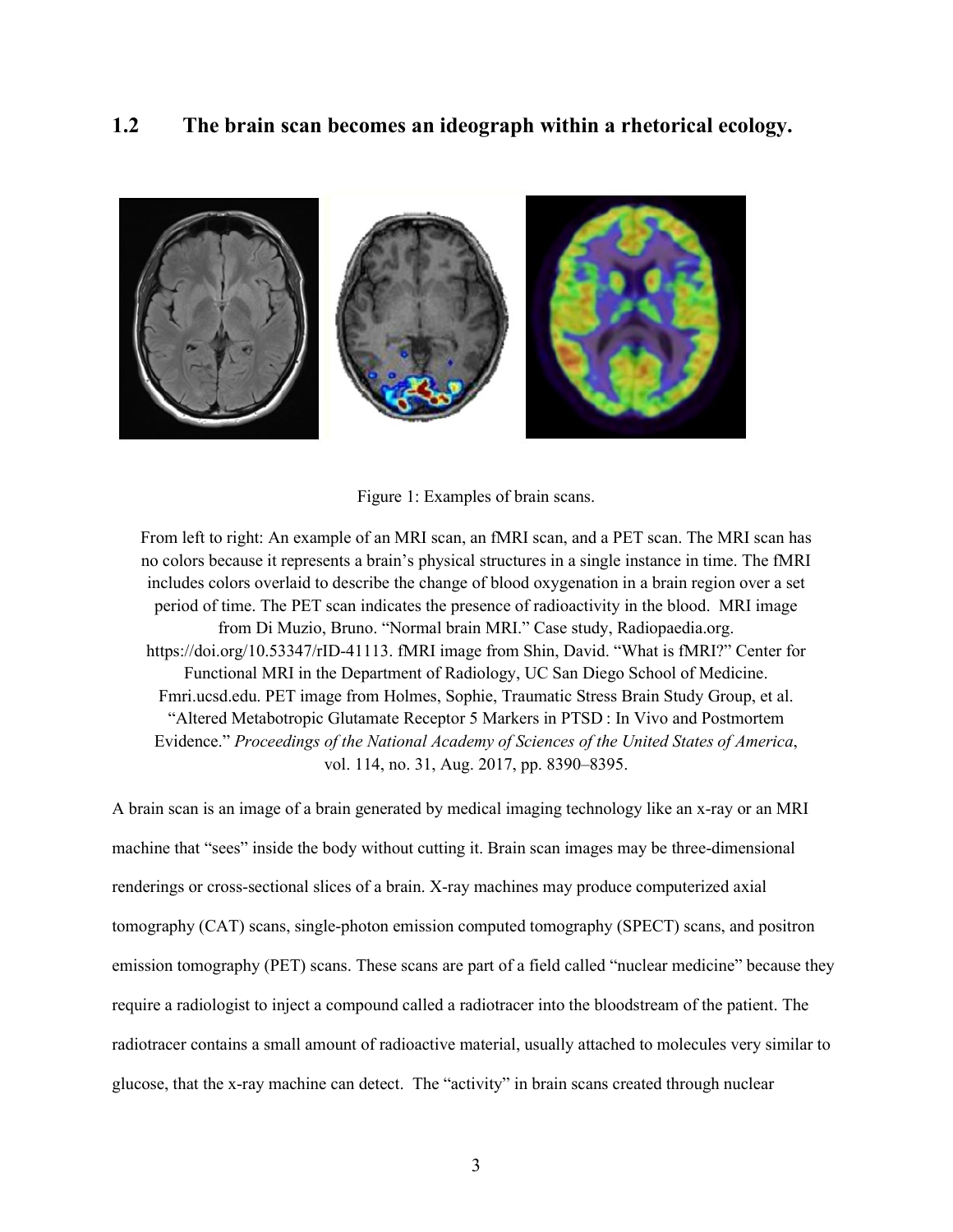medicine is a representation of radioactivity in a brain region. Doctors and researchers interpret a high presence of radioactive tracer in tissue as a high glucose uptake rate (Society of Nuclear Medicine & Molecular Imaging). In the case of cognitive neuroscience (CNS), the rate of glucose uptake is then interpreted as neural activity and can be extraordinarily useful for locating strokes, seizures, and other neurological diseases (Vanitha). Some researchers take an additional interpretive step and assume that glucose uptake in the brain is connected to specific mental activities and illnesses (Rose and Abi-Rached 78). If you see a fully rainbow-colored image of a brain lit-up with "activity," it is likely a PET, CAT, or SPECT scan. Generally, brain scans that represent "activity" describe the presence of radioactivity over time (Dumit 52). For example, the color red on a PET scan may represent increased radioactivity in a region of the brain over the course of ten minutes, while the color blue represents decreased radioactivity.

Magnetic resonance imaging (MRI) machines produce images of brain tissues with magnetic fields and radiowaves but no hazardous ionizing radiation, making them low-risk for patients and study participants. A plain MRI image will provide detailed images of the morphology of the brain and body. A functional MRI (fMRI) will show changes in blood flow over time. In images of fMRIs, researchers will overlay colors to represent a change in blood flow (UC San Diego Center for Functional MRI). Brain scans that look like a slice of tissue and convey morphological detail are likely MRI or fMRI scans. For both PET scans and fMRI scans, it is important to keep in mind that the presence of color is a representation of data as interpreted by statistical software and the researcher rather than a representation of the tissue itself.

Researchers compose brain scans as a rhetorical text. They carefully decide which machine they will use, which radiotracer will be deployed, what slice of the brain they will image, and what software and statistics package will process the data (Dumit 69-85). In a strictly diagnostic context, brain scans persuade doctors and patients to take a course of treatment for tumors, strokes, aneurysms, etc. However, brain scans take on a special rhetorical force if a researcher prepares them as evidence in a publication. Although an individual researcher may not be thinking further beyond an article they intend to submit to an academic journal, their brain scans will enter a larger rhetorical ecology.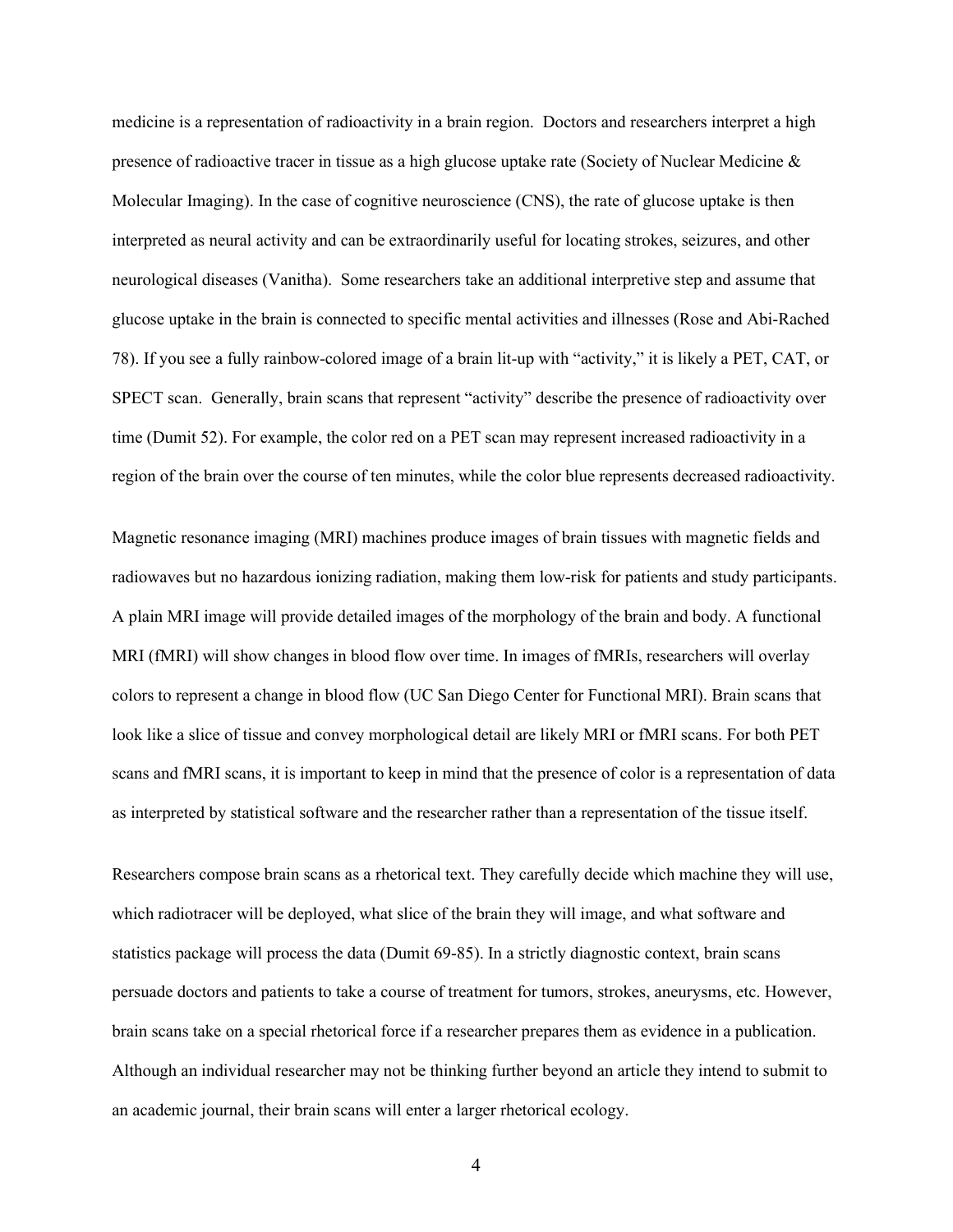Jenny Edbauer describes the limitations of Lloyd Bitzer's theory of the rhetorical situation, which tidily bifurcates itself into exigence, the problem that sparked the need for persuasion; the audience, the people being persuaded; and constraints, the ideas and material realities that limit the message (Bitzer 1-14; Edbauer 1-8). In her words, "Public interactions bleed into wider social processes. The elements of the rhetorical situation simply bleed." The message, people, constraints, and exigencies continuously shape each other. Although a researcher may imagine themselves composing the brain scan for contained rhetorical exchanges with colleagues and editors, the text is actually entering a rhetorical ecology where doctors, patients, the state, psychiatry, journalism, the internet, the machines, ideologies, and many other elements are going to touch and alter each other.

To rhetorically analyze brain scans, it is useful to put Michael Calvin McGee's concept of the ideograph in conversation with Edbauer's rhetorical ecologies. In a minimalist sketch, an ideograph is an abstract language term that carries rhetorical force because a society's members must agree with its hazy normative goals to maintain social status (McGee 15). In McGee's example, "equality" is an ideograph because if you wish to be an American, you must commit yourself to loving "equality" even if you can't quite articulate what "equality" means in a nation that is socially stratified (8).

Although McGee's ideograph can be critiqued along similar lines as Bitzer's rhetorical situation—its components feel too fixed—the ideograph is still useful if we allow it to "bleed." A rhetorical ecology whose constituents jostle and check each other somehow manages to maintain homeostasis. The discreet power Michel Foucault describes in *Archaeology of Knowledge and the Discourse on Language* needs energy to keep active agents from moving around too much. The brain scan's transmission modes have energy and leave a mark. This analysis also situates the brain scan within new materialist rhetoric. As Diane Coole and Samantha Frost explain: "…the human species is relocated within a natural environment whose material forces themselves manifest certain agentic capacities and in which the domain of unintended or unanticipated effects is considerably broadened" (10). Like the foundations of the ideograph and Bitzer's rhetorical situation, materialism has been historically structuralist. "New"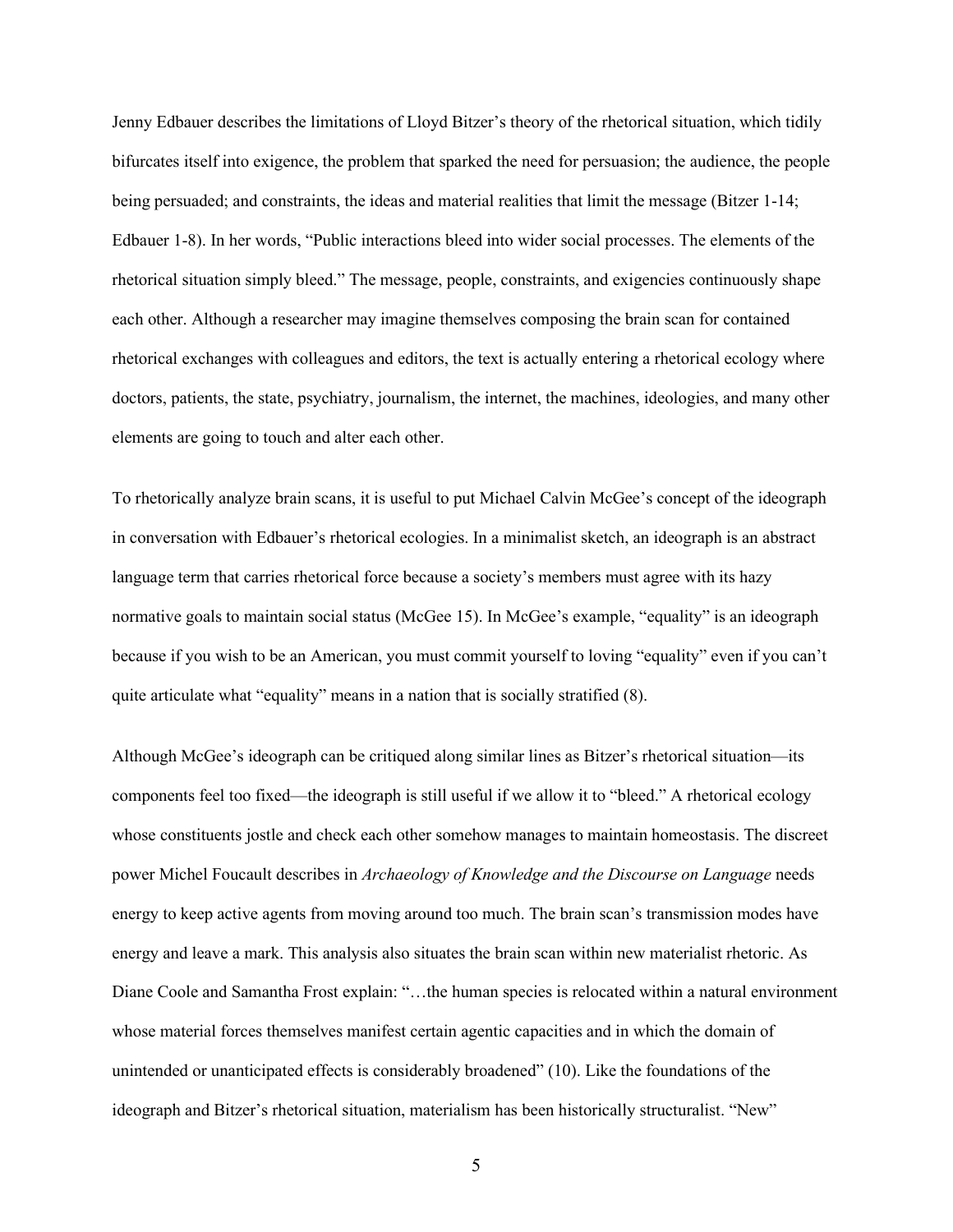materialism enlivens even inanimate objects with agency. Jane Bennet describes this as a "vital materiality"—the objects around us have power (6-9).

For example, instead of simply acknowledging that a house exists, we must contend with how the architecture of a poorly designed house pushes us through space with its floorplans, makes us order take out because the counter space in the kitchen is inhospitable, and encourages us to look out at an ugly billboard because that's the only window with good lighting. This material hostility then alters the inhabitants' ideas of "home" and shapes whether they do renovations or spend more time outside. The house, the residents, and the concept of "home" are all in conversation with each other. Likewise, the brain scan is simultaneously a word, a concept, and a material image. The brain scan has shaped ideology and the people receiving the message. The impact of the brain scan on the people feeds into how they add additional meaning to the brain scan. These aspects "bleed" into each other.

## <span id="page-14-0"></span> **2 <Brain scans> as an ordinary language that poses a normative goal**

For the remainder of this thesis, I will use Ronald Lee's convention of marking the brain scan's ideographic status by containing it within "<>" symbols (Lee 295).

#### <span id="page-14-1"></span>**2.1 A history of comparing heads**

To understand the normative goals of <br ain scans> we must examine how it is situated within a history of eugenics and phrenology. In *Archeology of Knowledge and the Discourse on Language*, Michel Foucault complicates the relationship between history and documents as a source of knowledge. "The document is not the fortunate tool of a history that is primarily and fundamentally memory; history is one way in which a society recognizes and develops a mass of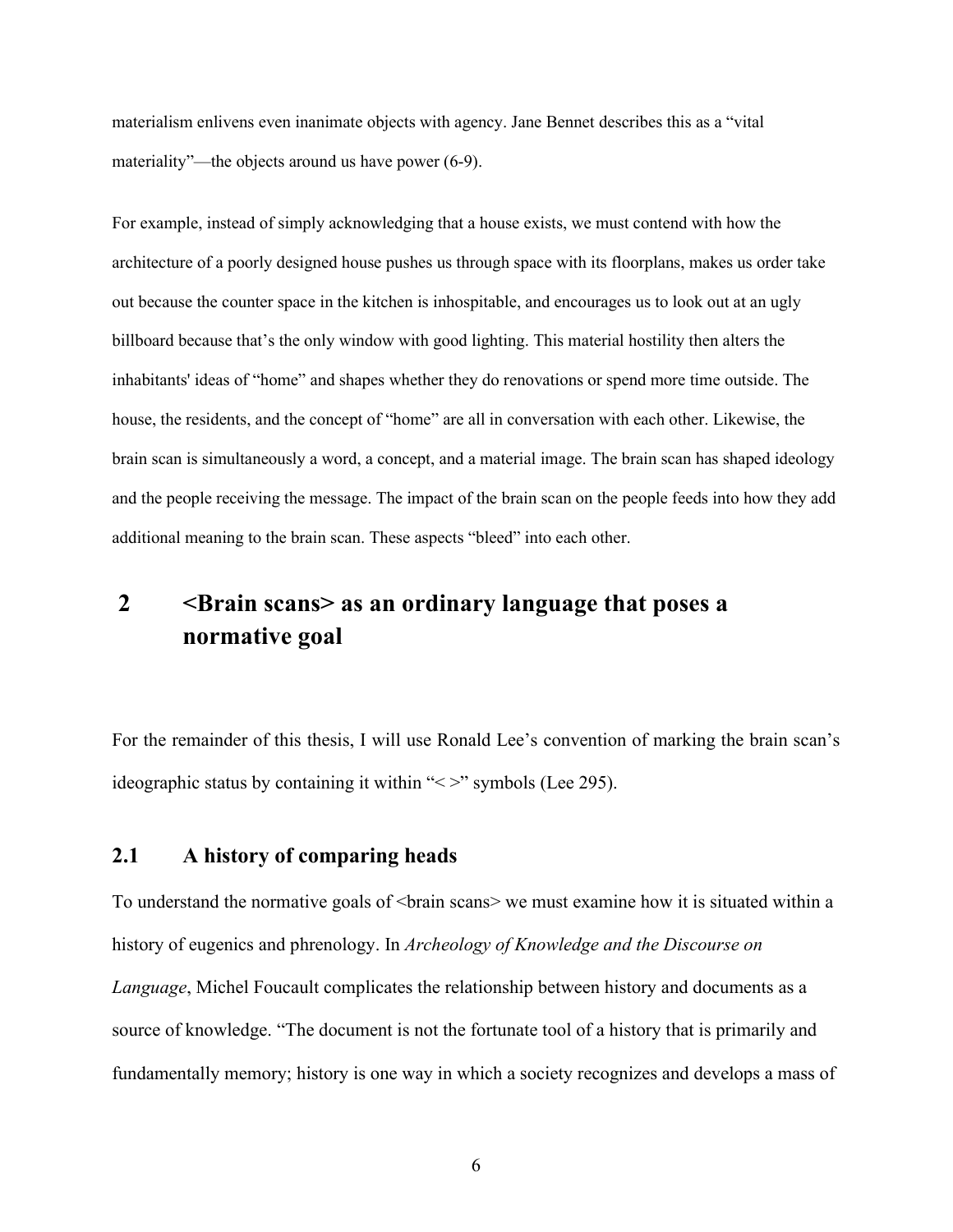documentation with which it is inextricably linked" (7). Society creates and curates its documentation to create an identity through its history, an undertaking that will inevitably be informed by political power. He goes on:

The unity of discourses on madness would not be based upon the existence of the object 'madness', or the constitution of a single horizon of objectivity; it would be the interplay of the rules that make possible the appearance of objects during a given period of time: objects that are differentiated in daily practice, in law, in religious casuistry, in medical diagnosis, objects that manifested in pathological descriptions, objects that are circumscribed in by medical codes, practices, treatment and care. (32-33)

In the <br at scan> we have a document situated amongst other historical documents that create the discourse on madness Foucault describes. Because madness is not a concrete object, it must be stabilized by a network of practices and objects. When the <br/>brain scan> is reified into an object, it obscures the discourse supporting it. The materiality of the <br/>brain scan> as a document confuses the abstractness of madness as a concept.

To understand the  $\langle \text{brain scan's} \rangle$  position as a document supported by a discourse, it is helpful to contextualize among its ancestors. In the first half of the  $19<sup>th</sup>$  century, the pseudoscience of phrenology attempted to predict the intelligence and character of people based on bumps in their skull (Greenblatt 790). As Davi Thornton notes in his book, *Brain Culture: Neuroscience and Popular Media*, today's neurologists are aware of the legacy of phrenology and use neurologist Dr. Antonio Damasio's careful rhetorical positioning. "...Damasio claims to avoid the 'trap' of phrenology by rejecting a simplistic notion of brain centers. As he writes, 'There are "systems" made up of several interconnected brain units...(49)" It's a small step to go from saying the shape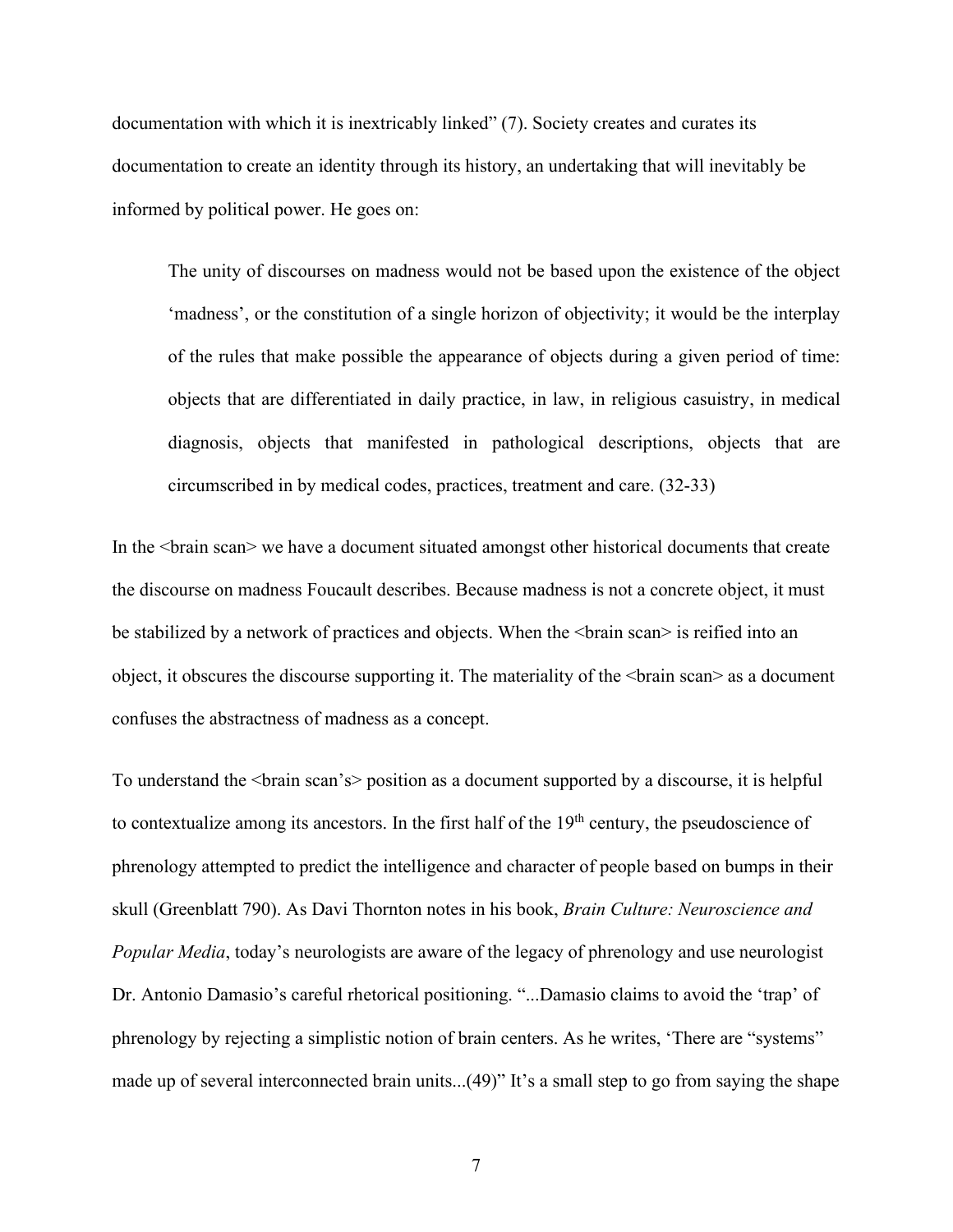of the skull is zoned into personality traits to saying it is actually the tissues that are zoned. When a "normal" and a "disordered" <br/>brain scan> are placed side by side, it invites the viewer to interpret the materiality of a brain as evidence of a person's character.

The focus on race along with poor data mostly delegitimized phrenology to current neurologists. However, peer-reviewed articles on neurology still offer some praise to phrenologists for kickstarting investigations into the brain. An abstract on the legacy of phrenology appears in *The Journal of Neurosurgery* says, "It is important to acknowledge the pioneers of this pre-imaging epoch, who applied creativity and ingenuity to tackle the challenge of reproducibly and reliably accessing a specific target in the brain" (Serletis). The authors go on to describe the race science of the time as "controversial," and offer no further elaboration. The tone towards phrenology is cautious but applauds the attempt. I bring up this article because even if it is the perspective of just its authors, it survived peer review and was considered fit for publication in *The Journal of Neurosurgery*, a respected journal in the field in 2016.

The side-by-side <br/>stain scan> has uncomfortable parallels to side-by-side comparisons of the plaster skulls used by phrenologists. In *Materials of the Mind*, James Poskett examines how the material props of phrenology were integral to propagating its legitimacy as a science in the public's mind, even if much of the scientific community had its reservations. The questions of phrenology were based on the preemptive belief that racial categories, social constructs led by the gaze of European colonizers and settlers. While phrenology did take off in other cultures, White phrenologists positioned the skull of a White person as the "normal" against which other races were compared. For example, White phrenologists considered Inuit people "cold hearted" because of cultural differences in burial rights and mapped that culturally biased character assessment onto contours on the skulls of Inuit people (45).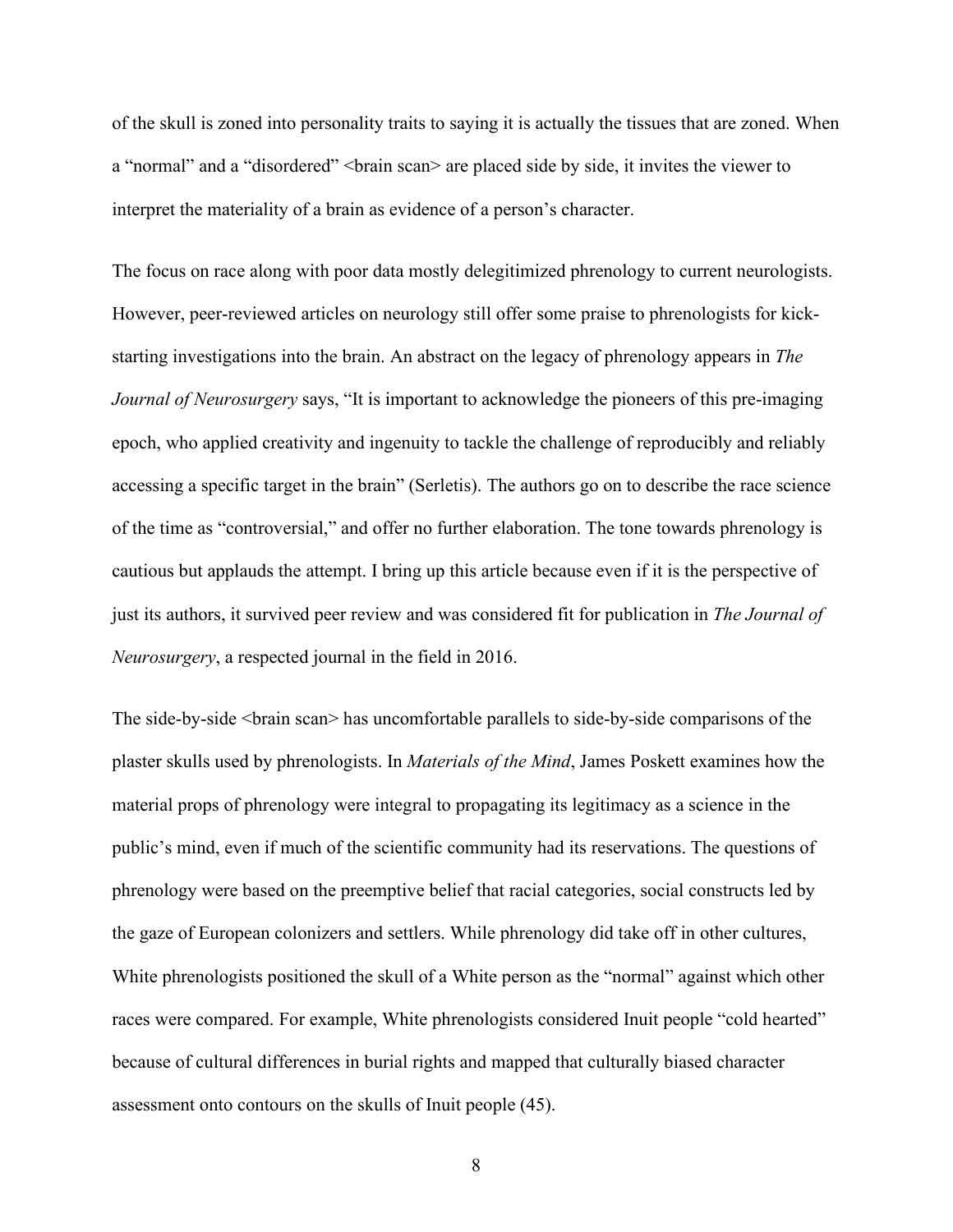The plaster skull casts were relatively cheap and easy to obtain. The same "samples" were reproduced again and again. Anyone with extra spending money could purchase a few and begin analyzing "the research."

The authority of the cast was further reinforced through its reproducibility. Most fledgling phrenological societies…purchased a collection from O'Neil and Son, rather than procuring skulls themselves. Adopting the language of print, [George] Combe [a spokesperson for phrenology] described these as "published" specimens. In the end, the material and rhetorical production of an "average specimen" allowed the phrenologists to mitigate the questionable authority of their original collections. (54)

In short, repeated data comes to be misunderstood as abundant data. A century later, we no longer use so many plaster casts, but we do have infinitely reproducible digital images that can be passed around the internet. There's an uncanny resemblance between the nineteenth-century phrenologist who presents the same reproducible plaster casts, side by side, to the public for interpretation, and the wellness thought leader who presents a digital image of <br/>brain scans>, decontextualized, side by side on a blog. It is an excellent case study of what Bruno Latour describes as the rhetoric of technoscience: "…a weak rhetoric becoming stronger and stronger as time passes, as laboratories get equipped, articles published and new resources brought to bear on harder and harder controversies" (103).

Accounts from people who have survived strokes and traumatic brain injuries evidence that material conditions of the brain impact cognition (Al-Qazzazz et al. 1677; Arciniegas et al. 43). CNS research can help create medicine and procedures that alleviate tremendous suffering for those who want them. What I want to interrogate are the research questions CNS chooses to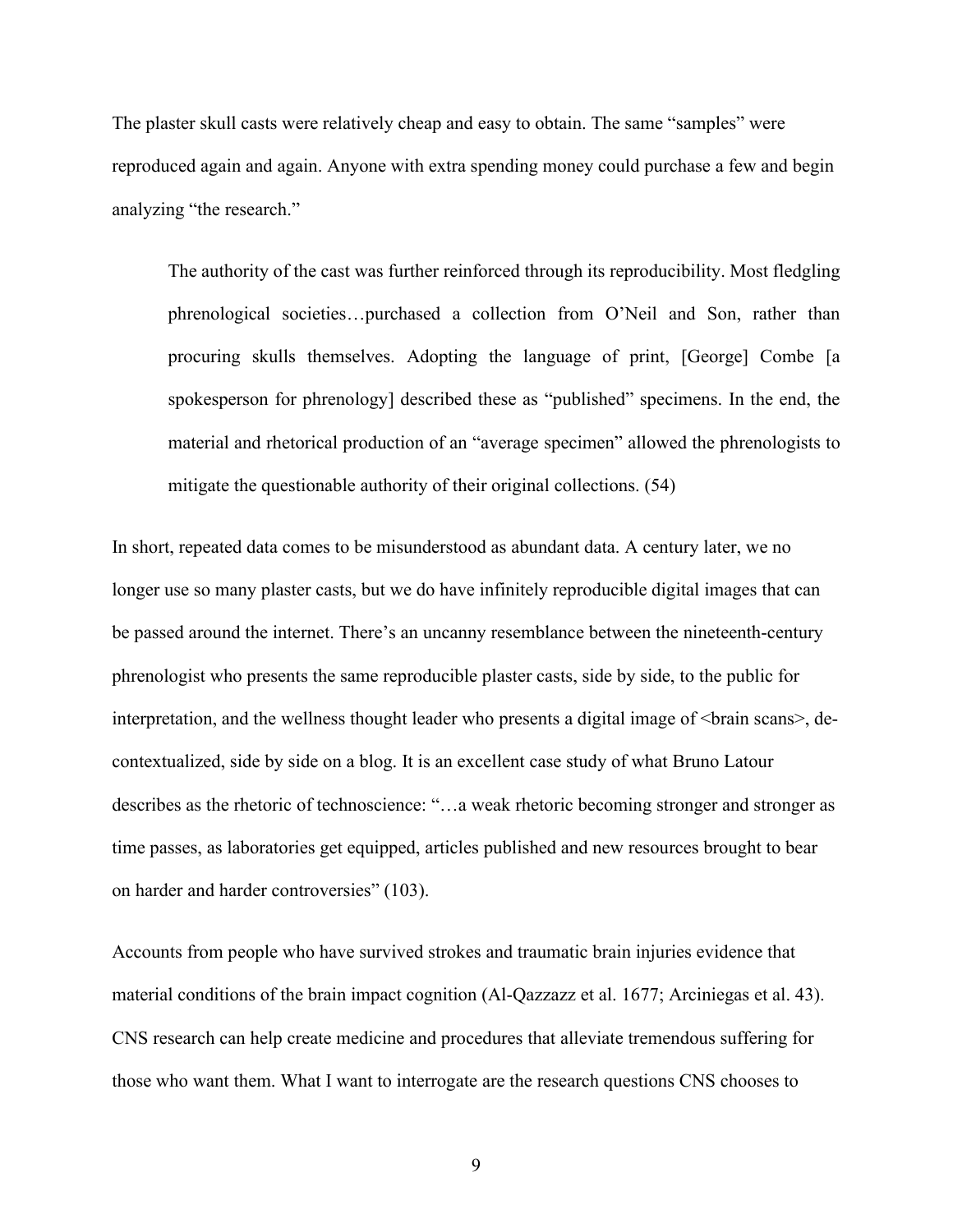devote its resources to. The search for bodily difference through concepts as political as "madness" or "character" is not objective. In both CNS and phrenology, hypotheses about bodily difference are rooted in socially-constructed premises. "Evidence" is then symbolically represented in mass-produced objects and presented to the public in the name of science education. What is the goal of educating people on the materiality of "normal" and "other"? Who is served?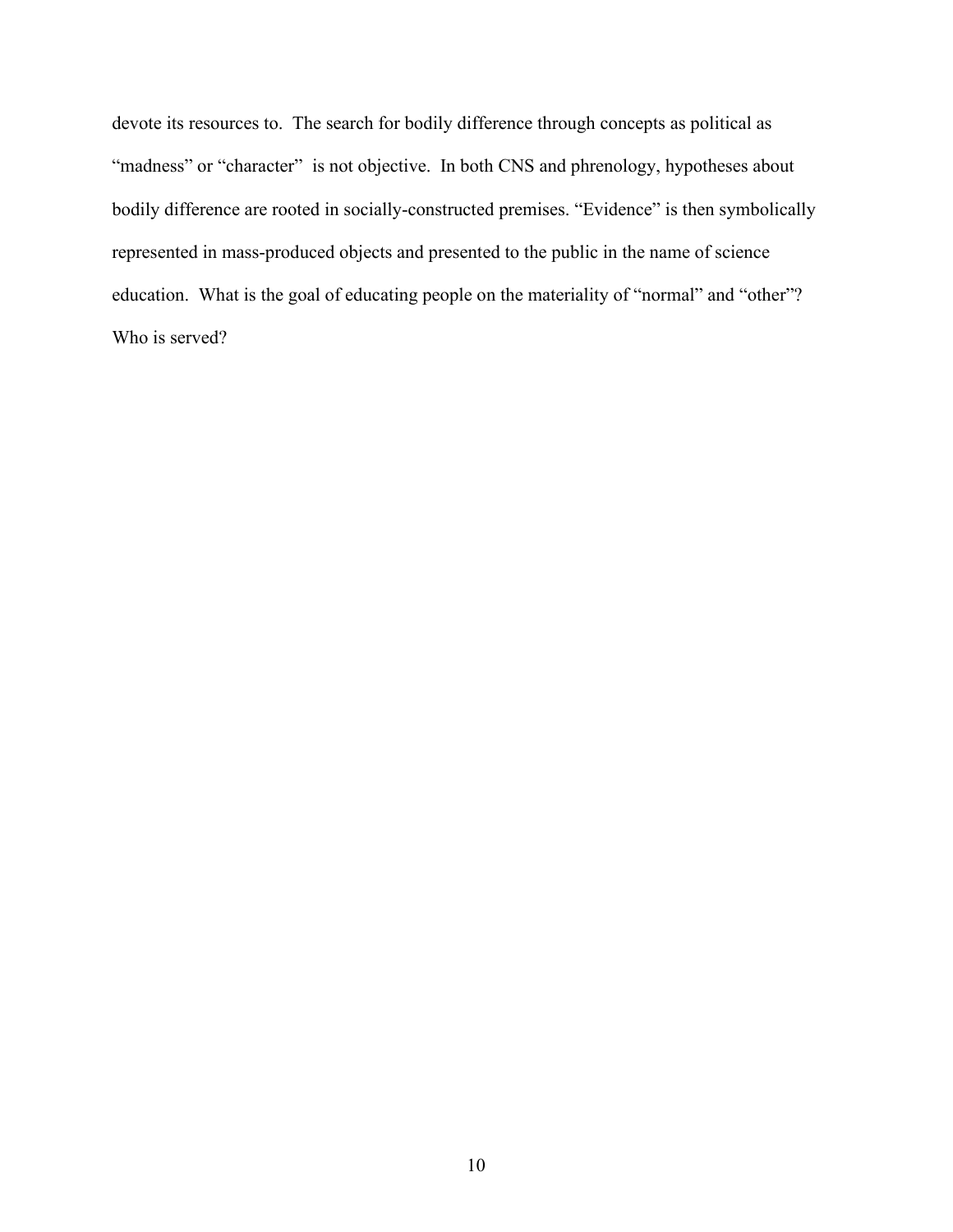

Figure 2: Criminal brains

<span id="page-19-0"></span>"Massachusetts department of mental diseases exhibits pictures of 50 criminal brains." From Cold Spring Harbor, E.06 Eug-2, *Exhibits Book-Second Int. Ex. Of eugenics*, pg 119. Image hosted by eugenicsarchive.org.

In Figure 2, we can see a transition photo from the side-to-side comparison of plaster skulls to the side-to-side <br/>>brain scans> of current psychiatry. Taken in 1921, the photos of the "criminal" brains are captioned with terse explanations like "alcoholic vagrant" and "sex pervert." Except for the brain labeled "rape," all the criminal brains came from unhoused people, presumably experiencing extreme poverty. Someone in 2022 may balk at blatantly grouping unhoused,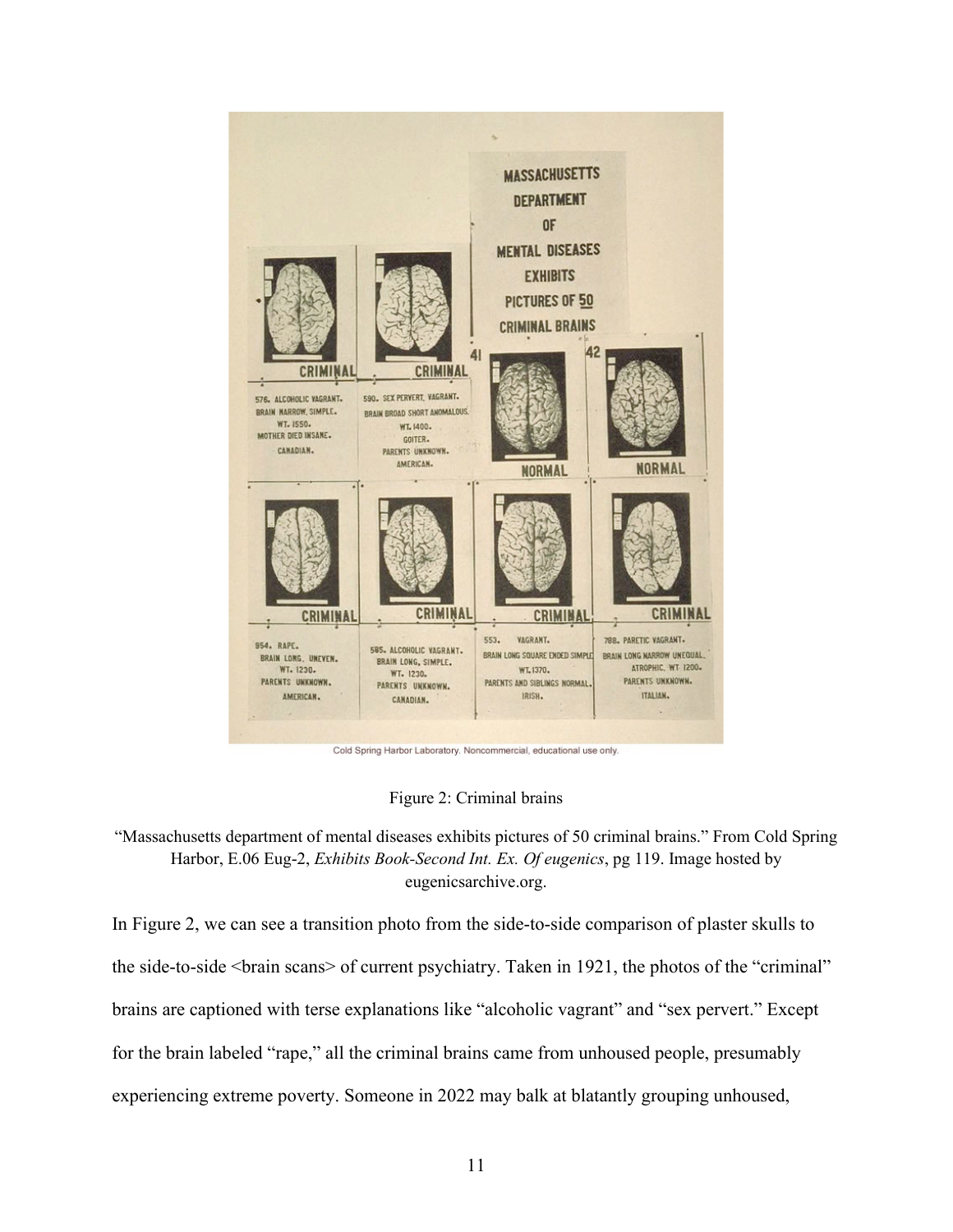criminal, and mad brains together in this spread. However, recall that as of writing this thesis, police in California still have the power to say someone is "critically disabled" if they cannot house themselves imprison them in jail for their "mental health." I question if much has changed.

The shapes are described as "short," "narrow," or "square." Knowledge of the parents and ethnicity is also noted. Perhaps most telling is how the two post-mortem "Normal" brains have no explanation at all. They simply are. Those who are ruly do not need to account for the shapes of their brains. Having two normal brains situated amongst six criminal brains also implicitly argues that the route to being normal is narrow, and criminality is diverse. Easier to transport than a case of plaster skulls, the images like Figure 2 benefitted from photography and mass printing technologies. Since then, the printed image has been succeeded by the digital one.

## <span id="page-20-0"></span>2.2 The mass proliferation of  $\langle \cdot \rangle$  brain scan  $\langle \cdot \rangle$  images online and in **journalism.**



Figure 3: PET scans comparison of "normal" and "PTSD" brain.

A screenshot of the side-by-side comparison of a "normal" person's brain scan and a PTSD patient's brain scan from Hathaway, Bill. "New PTSD study identifies potential path to treatment." *YaleNews*. 17 July 2017.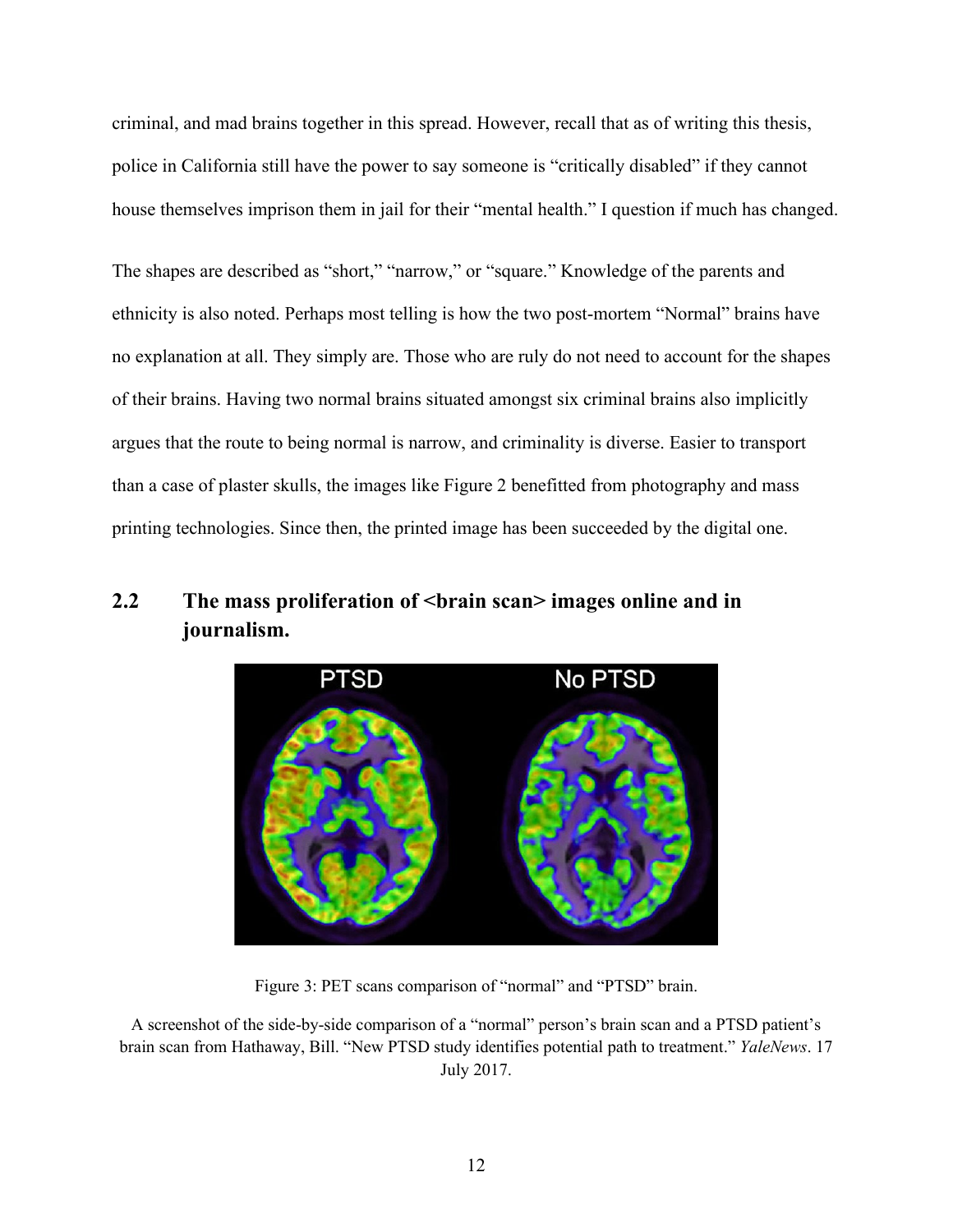I initially encountered a version of Figure 3 in a TEDTalk given by Dr. Jay Kumar, a Chapman University faculty member who also runs the university wellness department. As I went down the rabbit hole to find its origin, I discovered the image had a rich life online. Here are just a few places I found it (full citations in the bibliography):

- A Facebook post from the charity PTSDUK.
- A page about a podcast run by Cal OES News, titled "Podcast #79: Lifetime of Emergencies Nearly Sent California Fire Battalion Chief Past the Point of No Return."
- A post from *Neuroscience News* titled "Potential New Path For PTSD Treatment."
- A post from *SmallJOYSLife.com* titled "Ariana Grande Shared Brain Scan Showing Her PTSD Years After the Terrorist Attack on her Manchester Concert."
- A slideshow from *WebMD* titled "How Conditions Change Your Brain."
- A blog post from *The Center for Law, Brain & Behavior* titled, "Defendant's Death Sentence Upheld After Ohio Supreme Court Questions Validity of Conclusions Drawn From Brain Scans."

None of the sources ever claim that the image in question is of a person explicitly involved in the content. For instance, in the Ariana Grande post, the scan is not attributed to Grande, but it is placed adjacent to a description of a study conducted by Dr. Daniel Amen in 2015. Similarly, the blog post about the person on death row uses the scans as the headliner image even though the scan does not come from Anthony Kirkland, the man on trial. If one doesn't read the fine print, they could certainly get the impression that they are looking at Kirkland's "damaged" brain. Like the skulls used by the phrenologists, the digital comparison and a normal brain and a PTSD brain are being copied and then dispersed in new contexts for broad public consumption.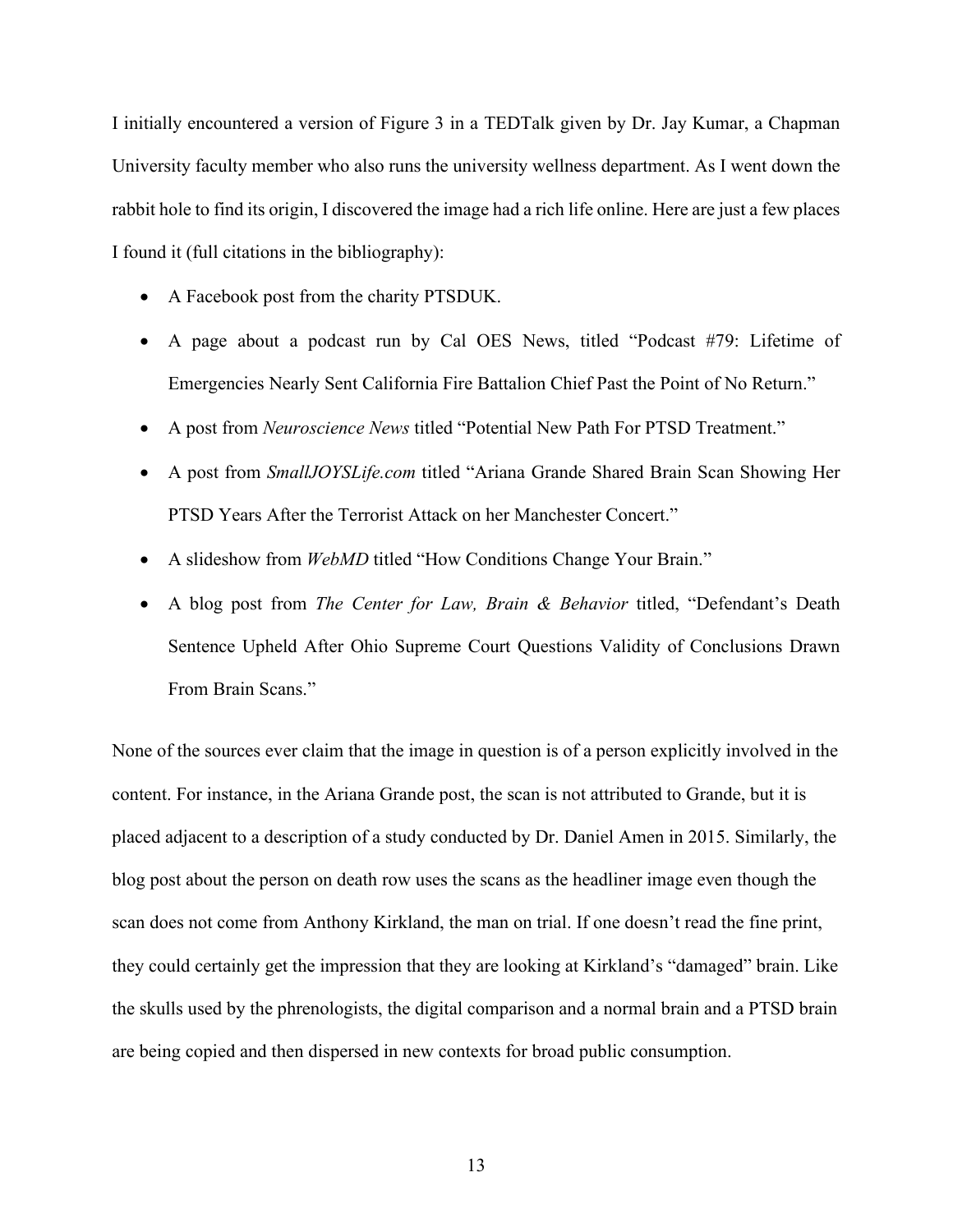I eventually tracked down the original study it came from and confirmed its origin with Dr. Irina Esterlis, a researcher involved in taking the scans. The paper Dr. Esterlis referred me to, "Altered metabotropic glutamate receptor 5 markers in PTSD: In vivo and postmortem evidence," does not include the exact graphic that she gave to the communications person who wrote the YaleNews article. In Figure 4, you can see that the "healthy control" or HC scan looks quite different from the No PTSD scan in Figure 3. The PTSD scan is also different but less discernably so. In our email exchange, Dr. Esterlis did not explain why the images were different—only that the image in YaleNews came from her and this study. Regardless, Figure 3 came from a study with just 32 participants—16 diagnosed with PTSD and 16 healthy controls. The <brain scans> that have been dispersed around the internet represent just two of them.

The reproduction of the phrenologist's plaster skulls and then the eugenicist's prints, are now succeeded by digital reproductions. Perhaps most concerning, digital reproductions can cost nothing to copy and redistribute. As of my writing this in March 2022, Figure 3 is the second result that appears on Google images when I search the terms "PTSD brain scan." The dissemination of these images without context is easier now than ever in human history.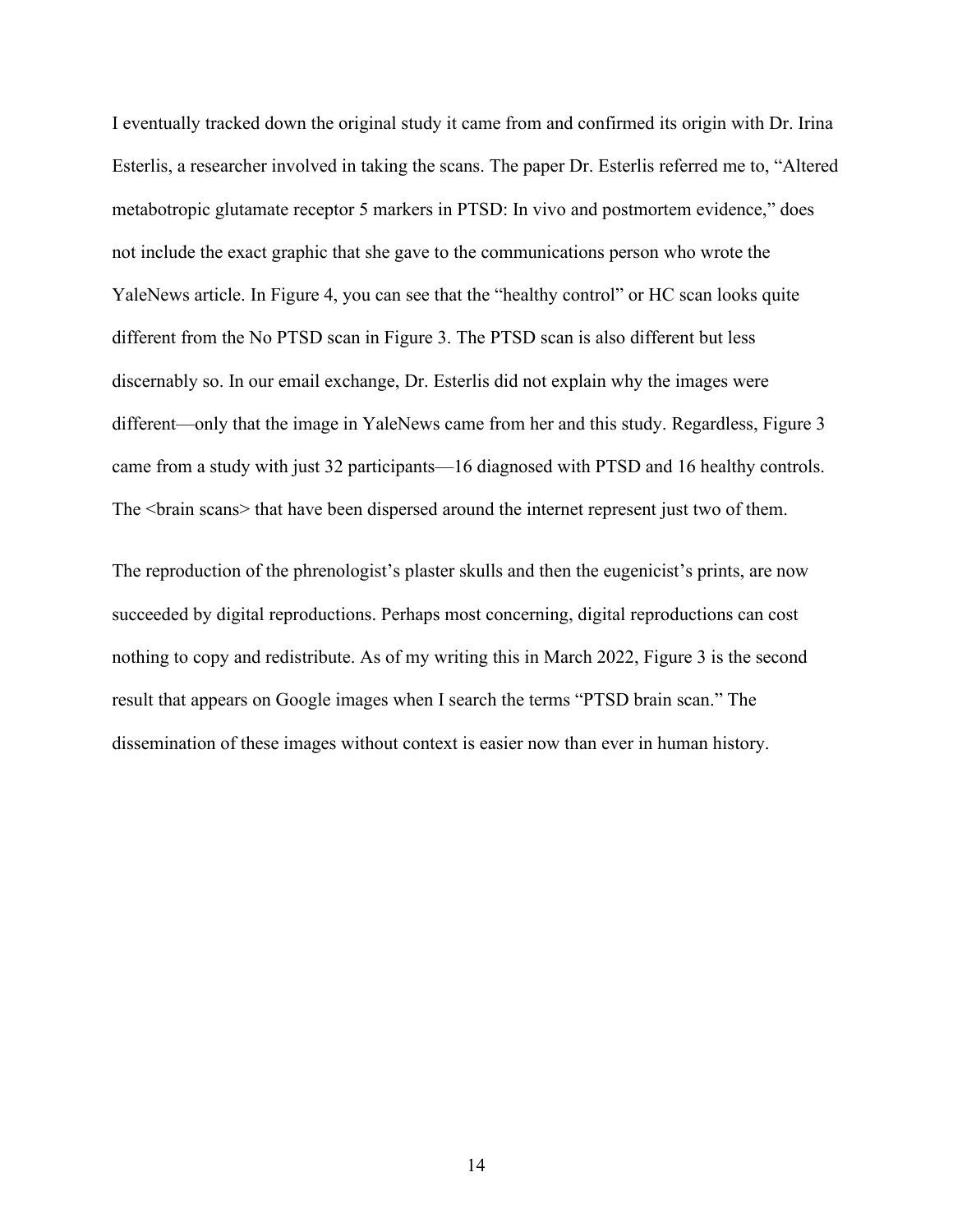

Figure 4: PTSD PET scan image used in original article.

PET scans of a person diagnosed with PTSD compared to the PET scans of a person deemed a healthy control or "HC." From Holmes, Sophie, Traumatic Stress Brain Study Group, et al. "Altered Metabotropic Glutamate Receptor 5 Markers in PTSD : In Vivo and Postmortem Evidence*." Proceedings of the National Academy of Sciences of the United States of America*, vol. 114, no. 31, Aug. 2017, pp. 8390–8395.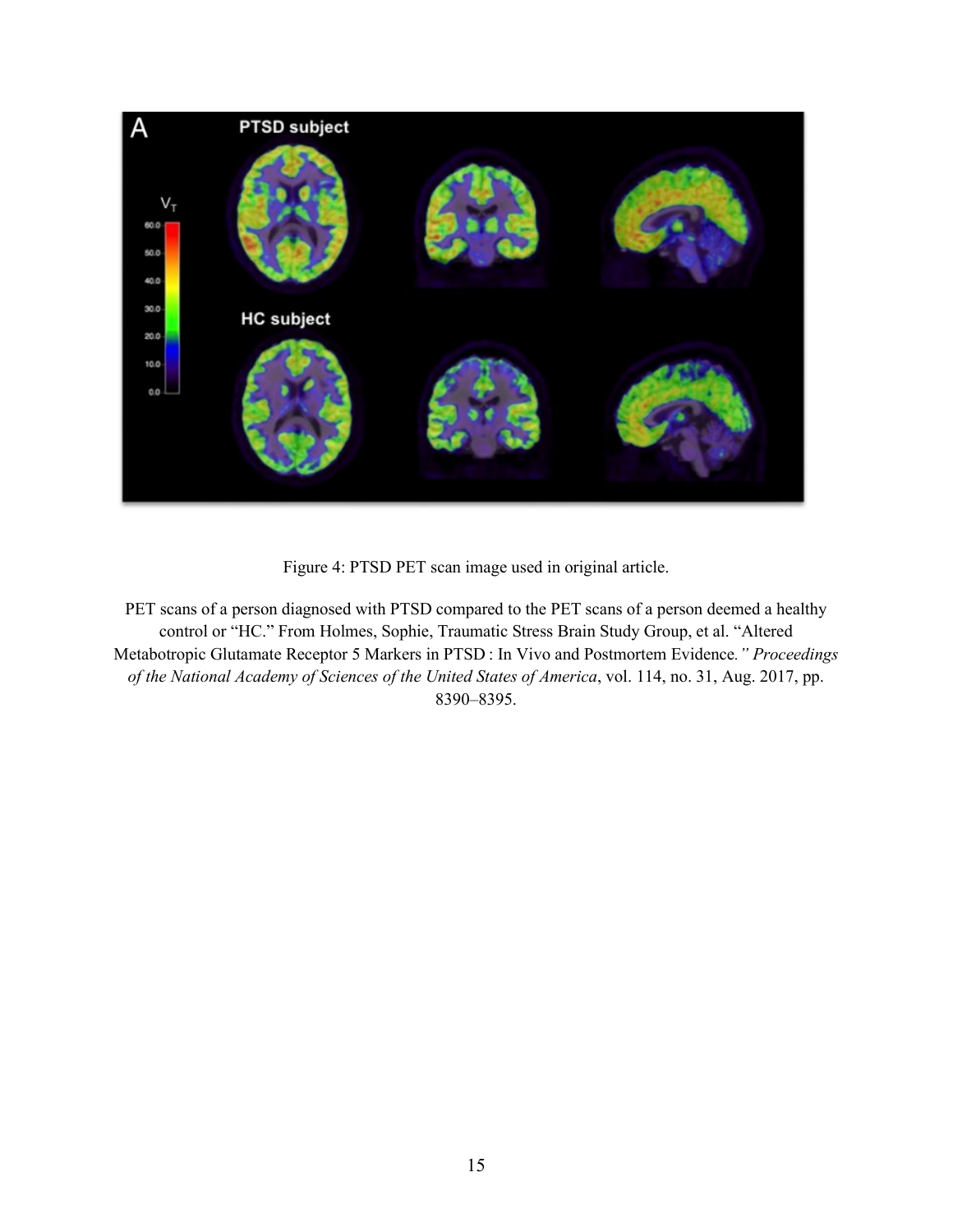## <span id="page-24-0"></span> **3 <Brain scans> as warranting the use of power and otherwise unacceptable social actions.**

#### <span id="page-24-1"></span>**3.1 Mind body dualism, and the creation of empty bodies**

Compulsory "treatment" exists in conflict with the medical model that assumes a sick patient who wants treatment. To overcome this problem, psychiatry leans on Cartesian dualism to create a patient who would consent to treatment. The body is estranged from the mind when René Descartes considers the case of a man who drinks in desperate thirst when drinking may kill him, an irrational act. Descartes writes, "Perhaps it could be said here that they erred because their nature was corrupt. However, this does not remove our difficulty, for a sick man is no less a creature of God than a healthy one, and thus it seems no less inconsistent that the sick man got a deception-prone nature from God" (100). Descartes is resolved that God is not a deceiver and does not dole out imperfect minds. The mind is intact and "indivisible" but like a poorly made clock, the body has failed, specifically the part of the brain that governs "common sense" (101).

Implicitly, someone who is irrational, who is "out of their mind," has something wrong with their brain. Imperfections in the brain block the fruition of the mind God intended. The self is contained in an almost ghostly presence haunting a body. If the mind and body are separate, then there is a ghostly soul, a Platonic essence, of a person untainted by "brain diseases." In her essay, "Toward a Pathology of the Possessed," Esmé Weijen Wang describes the treatment of people deemed severely mentally ill in terms of exorcism. Similar to how extreme measures in an exorcism are justified to save the soul sharing a body with the demon, extreme measures of medication and imprisonment are warranted to save the soul of a mentally ill person from their own diseased brain. All protests against interventions from mental health professionals are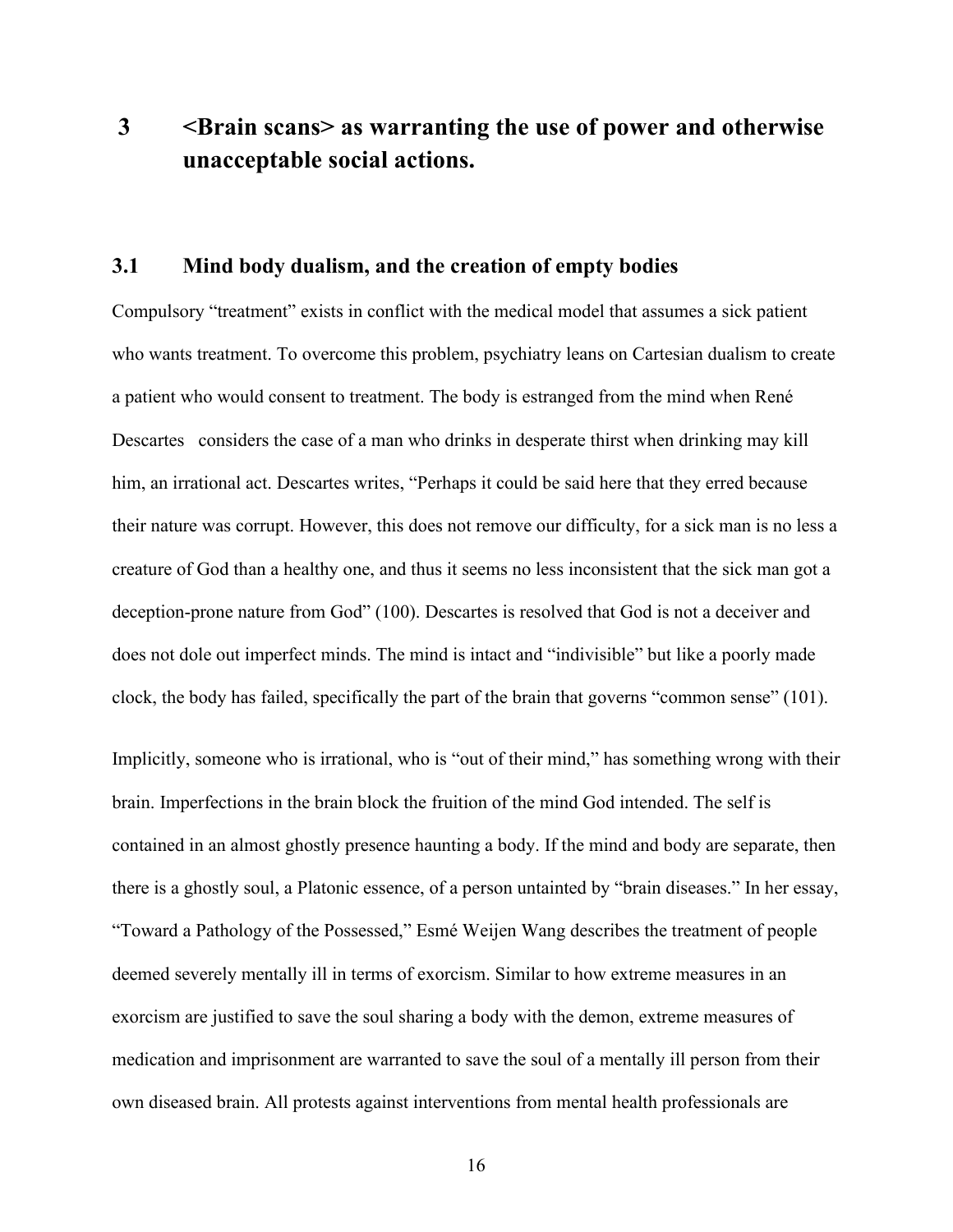interpreted as utterances of the pathology and thus reasonable to disregard. The brain becomes the broken house of the mind or soul.

Here we can now see the urgency to find a corporeal pathology on a  $\leq$ brain scan $\geq$ . The scientism of the <br/>brain scan> ideograph can be used to "inflict penalties on those who…refuse to respond appropriately to claims on their behavior warranted through the agency of ideographs" as McGee describes (15). If the state can prove "mentally ill" people have a brain disease, all tools to make them ruly are on the table. The tools used, of course, will be decided on a case-to-case basis. McGee is right in that "[a] degree of tolerance is usual"—people with a psychiatric disability who accept their status as ill and consent to treatment can maintain outpatient care, but those who refuse or are unable to become ruly will be imprisoned.

As Foucault describes in *Discipline and Punish, The Birth of the Prison*, modernity attempts to touch the body as little as possible when punishing the unruly: "The body now serves as an instrument or intermediary if one intervenes upon it to imprison it, or make it work, it is in order to deprive the individual of liberty that is regarded as both a right and as a property" (11). If you can convince someone to medicate themselves in outpatient, under the threat of losing their liberty, the state appears to be hands-off. Imprisonment is intended only to punish the mind, and if the mind is absent due to illness, imprisonment becomes morally neutral. Foucault also examines how nineteenth-century laws said crimes committed amid madness were not crimes in the sense of moral accountability, but the punishment, imprisonment, was the same (20). In a society that acknowledges madness as a discourse, every crime could originate in an illness. Thus, this society must talk itself in circles deciding whether the people imprisoned are being "treated and rehabilitated" or "punished."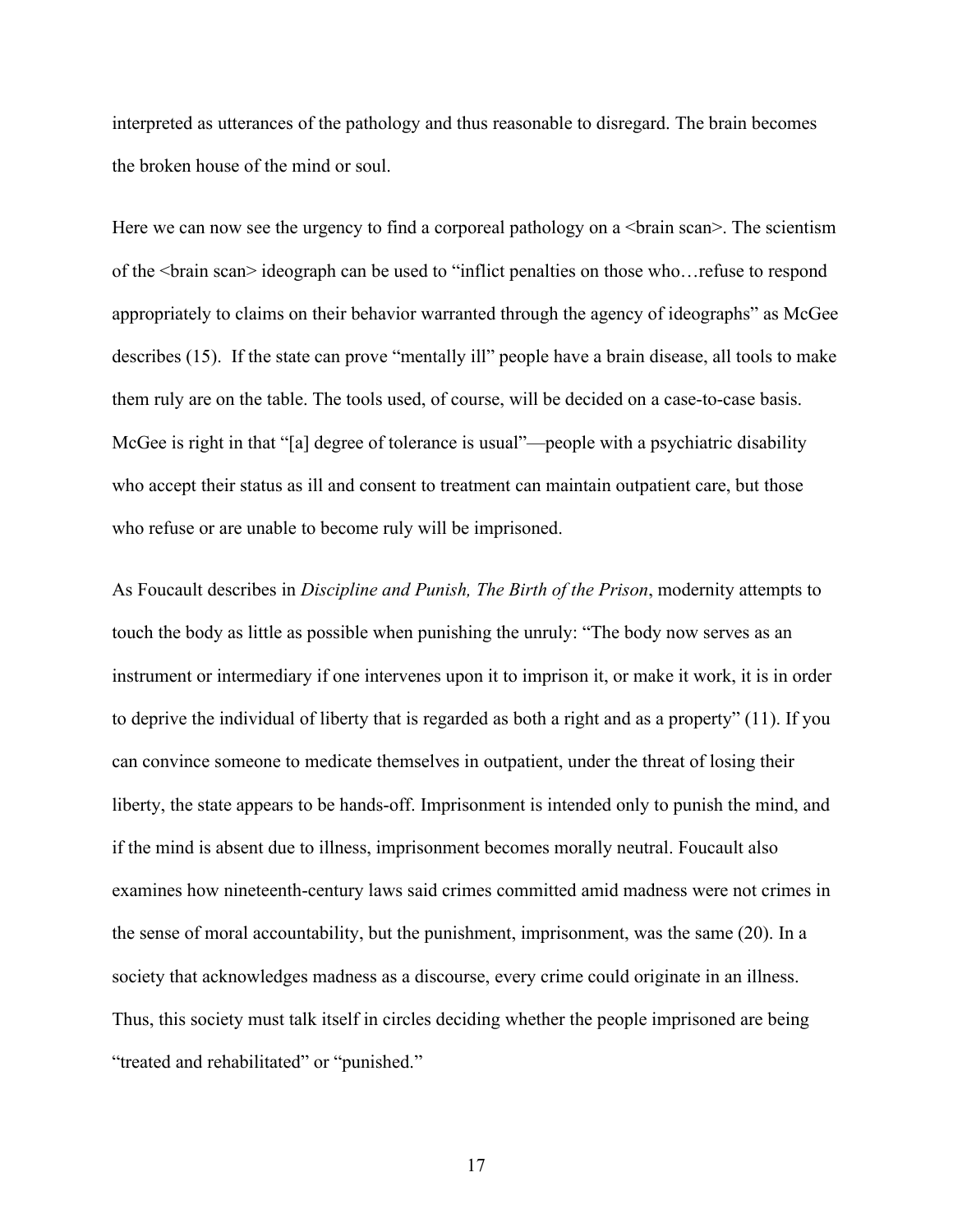In the context of the United States mass incarceration of disproportionately Black, brown, and indigenous people, we must also consider how race impacts what is acceptable in psychiatry. John Harfouch elucidated in his book, *Another Mind Body Problem, A History of Racial Non-Being*, how Immanuel Kant's expansion on the discourse of mind-body dualism theorized people who weren't White, not just as inferior, but as non-existent:

…in Western metaphysics, a sheep is not nothing. A sheep is a being. A sheep has a why, a reason, a ground. The Tahitians are radically other than sheep, since they could be Tahitians or they could be sheep, but they have reason to be neither sheep nor Tahitian. They occupy an alterity not just to sheep but to any being whatsoever, just as non-being designates a radical alterity to being. It is then precisely not the case that the Tahitians are inferior, like animals, but rather they are without reason, or without any ground whatsoever. (151)

To Kant's thinking, if humans are made to progress culture through rationality and invention, non-White people whose cultures have not "achieved" this are "waste" in God's universe. Harfouch goes on to point out how a rhetoric of non-being is conducive to genocidal thinking. If people are not working as Kant's God intended, then it would be better to annihilate them.

In *Toward a Political Philosophy of Race*, Falguni Sheth defines race as a technology the state uses to preserve itself—"… race becomes a way of organizing and managing populations in order to attain certain societal goals, such as political coherence, social unity, and a wellfunctioning economy" (22). Drawing from Michel Foucault's theories of biopower, Sheth examines how madness makes surrounding people in society uncomfortable. The strange seem unpredictable, suspicious, and liable to disrupt social harmony. A "real" category is constructed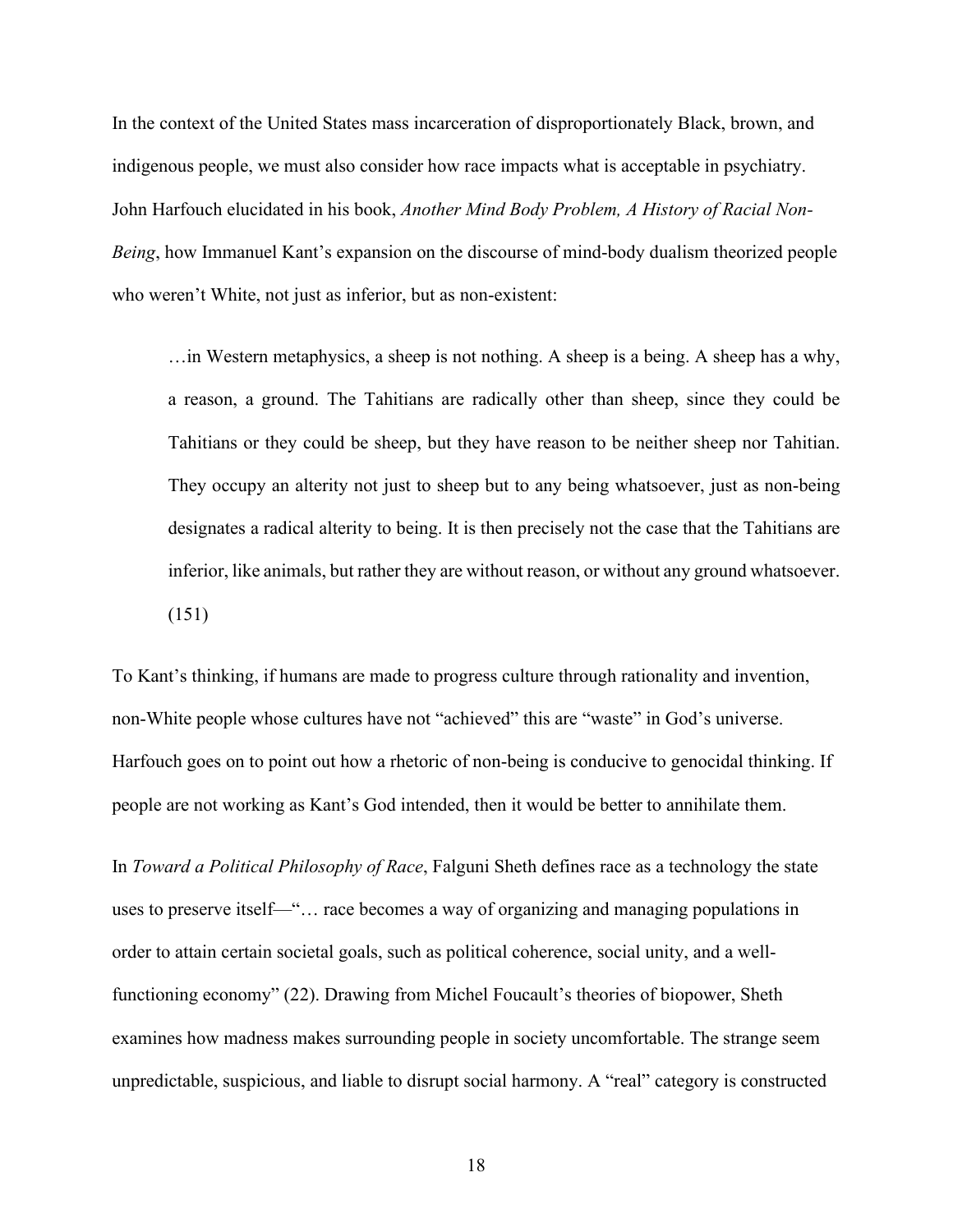to mark out an "Other." "The 'unruly' denotes the real in association with its perceived degree of threat"  $(69)$ .

Anxieties about the presence of mad people walking amongst the rational and their subsequent confinement become a template for racializing other "unruly" populations. Indeed, the history of treating "insane" enslaved African Americans in nineteenth century asylums informed the models of psychiatric care that are replicated today in prisons (Gonaver 173). This also bears out in the data around the diagnosis of psychosis and compulsory imprisonment, which disproportionately affects Black Americans (Schwartz & Blankenship 133). Jails in New York, Los Angeles, and Chicago are also the largest "mental health care providers" in the United States, and they disproportionately imprison Black and Latine people (Sakala; Roth).

Madness and race are intertwined in categorizing the unruly. It follows that in a rationalist liberal society, medical institutions would reach to find a biological marker that categorizes the mad as the eugenics movement attempted to biologically legitimize categories of race. In his book, *Brain Cultures*, Davi Thornton writes, "Brain disease is in [neurologist, Antonio] Damasio's rendering, a 'disease of the will' in that it renders human will ineffective. The conclusion Damasio draws is that individuals should not be blamed or punished for negative behaviors and attitudes that result from these brain diseases" (52). Such a position has profound implications for a justice system that understands imprisonment as punishment for a moral failing. How can it be fair to punish people for a disease? Here we run into the "behavior or belief which might otherwise be perceived as eccentric or anti-social" that McGee says the ideograph legitimizes (McGee 15). The liberal state calls imprisonment "treatment."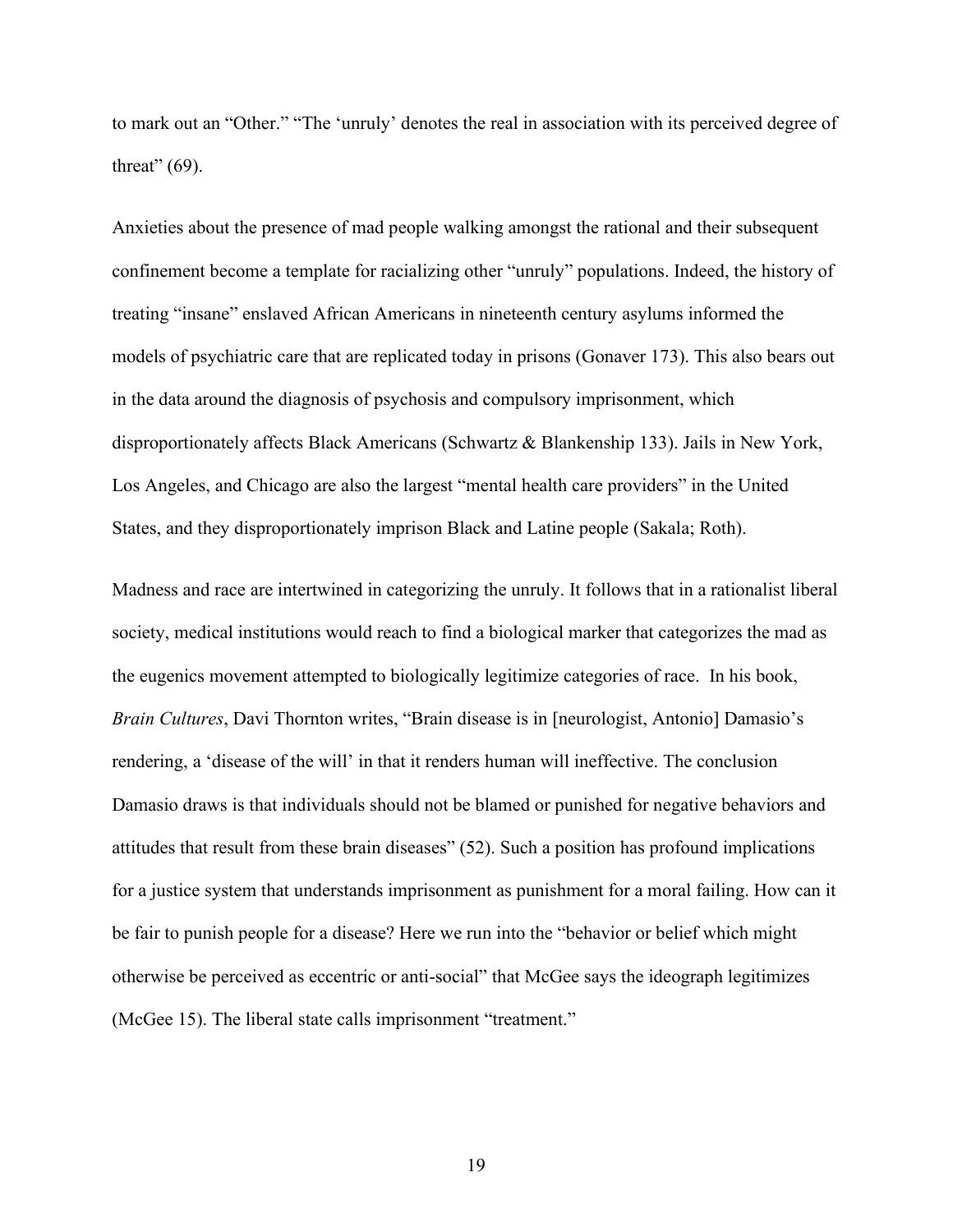Kant's logic underpins the eugenics campaigns of extermination and mass sterilization. Psychiatry has a sordid history of recommending patients to governments for sterilization and execution (Strous & Brendel 30; Biley 365). The United States had an active program to sterilize the "defectives" and "feeble-minded" throughout the  $20<sup>th</sup>$  century. Racialized people, immigrants, and the poor are disproportionately targeted in an effort to create a master race (Ladd-Taylor; Black). The way eugenicists feel about disabled and racialized others dovetails in how they perceive there to be "no there there" as far as a mind. For the racialized non-being, the mind is already absent. For the psychiatric patient, the mind is floating above, not quite in the imperfect body. Absent of a mind given by God, it is not a crime to destroy the body.

#### <span id="page-28-0"></span>**3.2 Case study: NAMI's bid to end stigma.**

In *Science in Action*, Latour describes how science creates myths to explain how people drift from the "straight" linear path of rationality and logic. Knowledge is posited as objective and beliefs as subjective.

What is needed to follow the right path is just a sound mind and a sound method. What is necessary, on the other hand, to account for the distorted path of believers? Lots of factors which can be chosen from among a long list including 'culture,' 'race' 'brain anomalies', 'psychological phenomena' and, of course 'social factors.'" (184)

It is on the nose for Latour to explicitly call out 'brain anomalies.' Now all patients with abnormal <br />brain scans> are cast out of the knowledge and into belief. It's an old observation that the patient in the care of the psychiatrist has virtually no epistemological standing. Creating <brain scan> ideographs and distributing them to the public for interpretation and consumption legitimizes ignoring patients.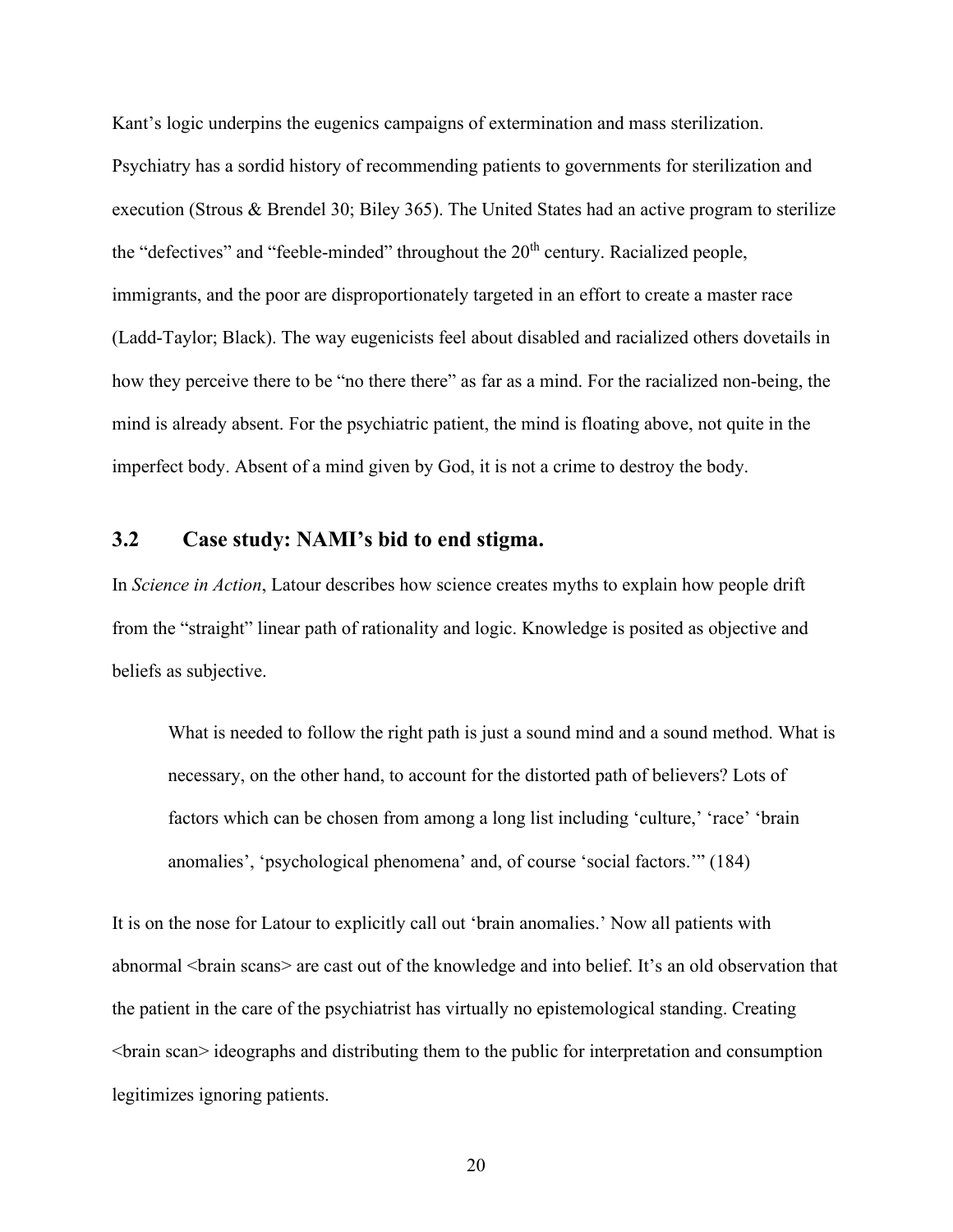As a case in point, consider how The National Alliance on Mental Illness (NAMI), an organization largely led by neurotypical family members of neurodivergent family members, hopes <brain scans> will combat stigma against "severe mental illness" while also advocating for laws that would give doctors and neurotypical family members more legal power to involuntarily commit and medicate psychiatric patients (NAMI; Rosenburg). I put "severe mental illness" in quotes because NAMI has a problematic habit of dismissing its critics as not understanding "severe mental illness"—a convenient use of the "elliptic rhetoric" Yergeau describes in their book *Authoring Autism*. (NAMI New Hampshire; Yergeau 50). When disability is put on a spectrum, medical authority figures may claim any disabled person who critiques them is not actually disabled enough to have relevant experience. On the flip side, anyone who "severely mentally ill" isn't well enough to critique NAMI.

There is an important rhetorical hand-off in NAMI's goals to normalize mental illness. The emphasis on lessening "stigma" is a bid for normalization contingent on treatment. Patients can have a reprieve from "stigma" if they accept they have a disease, as evidenced by the  $\leq$ brain scans>. Of course, if the patient says they don't have a disease, that denial is more proof they are sick and more laws must be passed to save them. When NAMI manages to pass laws that shrink the civil rights of psychiatrically disabled people, patients are pulled deeper into the medical model and imprisonment even if there is supposedly less stigma against their absent mind.

#### <span id="page-29-0"></span>**3.3 Case study: Guilt as a symptom in** *The Body Keeps Score***.**

*The Body Keeps Score*, a massively popular self-help book written by psychiatrist Dr. Bessel van der Kolk, has been lauded by many trauma survivors. When he refers to his patient's <br/>brain scans>, van der Kolk attempts to explain their behavior materially in a plea for trauma survivors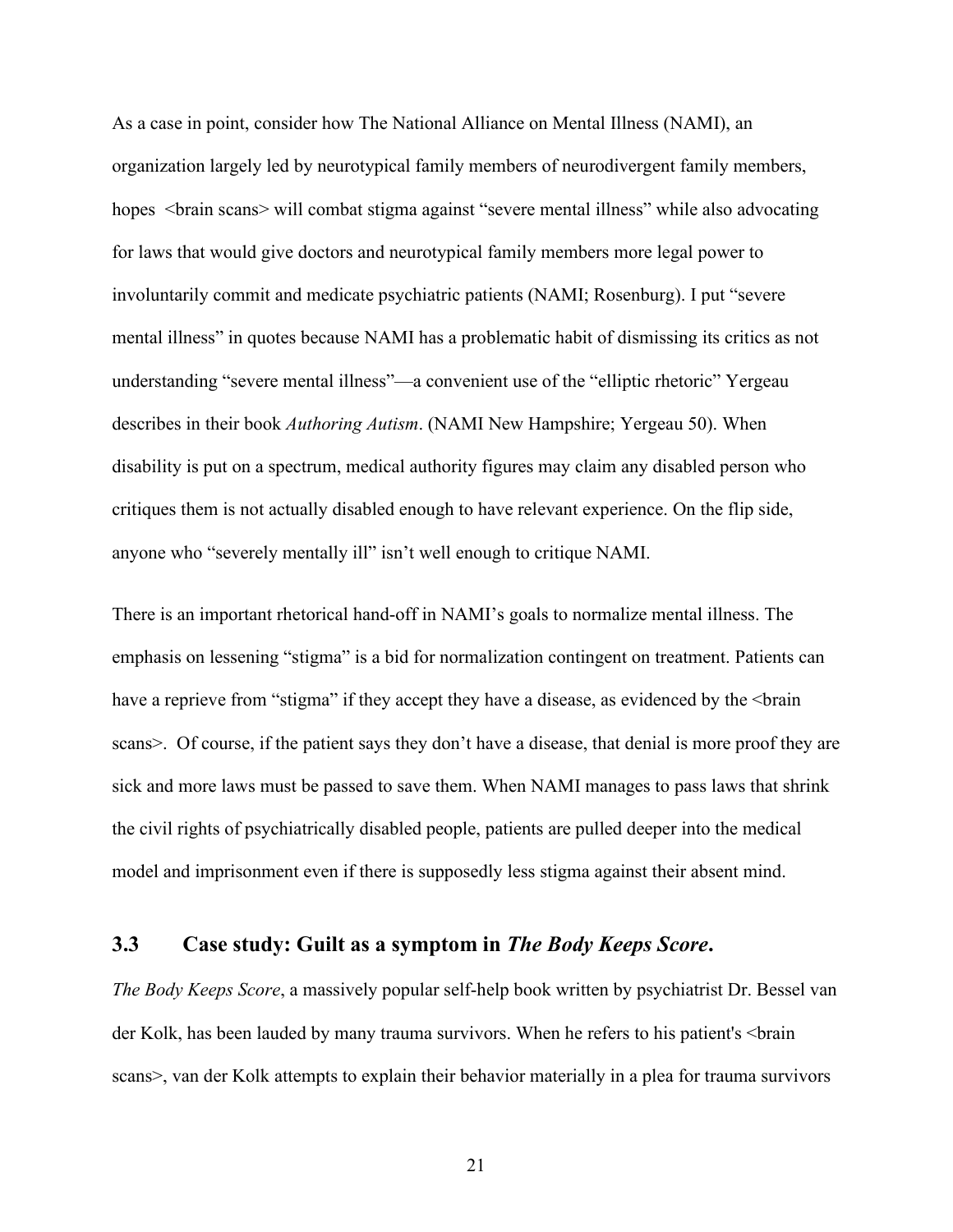diagnosed with Post-Traumatic Stress Disorder (PTSD) and their communities to believe their pain. When communities alienate survivors for experiencing panic attacks, rage, addiction, depression, among other things, a <br/>brain scan> becomes a key come home. The PTSD patient and their community may contain all that unruly behavior to a disease photographed on a  $\triangle$ brain scan> like a tumor. The community may then forgive the patient and safely put the traumatic events in the past. Human suffering was a disease the entire time.

In the book, Dr. Bessel van der Kolk diagnosed a veteran who returned from the Vietnam War with PTSD. The trauma that spurred the disease was first the murder of the veteran's friend and then the actions the veteran took in revenge: "The day after the ambush Tom went into a frenzy to a neighboring village, killing children, shooting an innocent farmer, and raping a Vietnamese woman" (22). The text then deftly enfolds the war crime in the language of trauma and PTSD. In later chapters, van der Kolk goes into iterative descriptions of what such traumas do to brains. Implicitly, it is not healthy to feel bad after killing and raping people because guilt is a symptom of PTSD, a disease. The patient can be treated by yoga, van der Kolk's eye motion desensitization, and reprocessing therapy and then move on with their life. As I will explore later in this thesis, I do not see punishment and shunning as a better alternative. However, in diagnoses of PTSD, I observe a mandate not just for the patient but for all people around the patient to forget what happened in the first place. Like the discussion of the trauma inflicted on the veteran's victims, looking back at the war and questioning the state's role in this crime is foreclosed.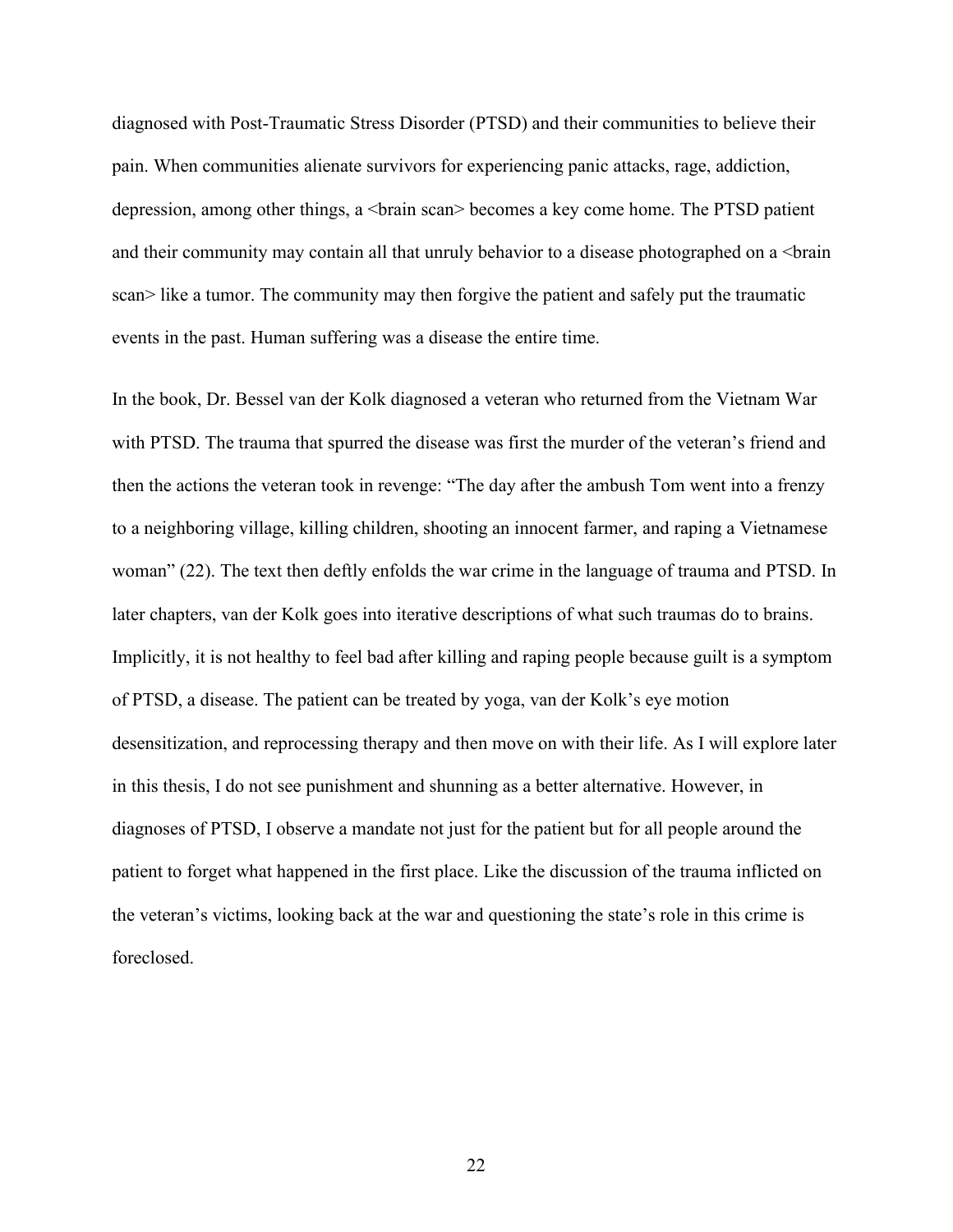## <span id="page-31-0"></span>**3.4 Case study: Jay Kumar's description of American politics as a traumatized brain.**

I now return to my initial encounter with the brain scan image in question: Jay Kumar's TEDTalk. The presentation blends the rhetoric of wellness and spirituality with the exclusive parameters of scientific rationality. Kumar's central premise is we can understand United States' political divide between "the right" and "the left" by thinking about the country as a metaphorical brain with PTSD. He presents the mystery scan as a visual aid. "PTSD impairs the inter-hemisphere connectivity in the brain. What this means: PTSD weakens the connection, the communication between the brain's right and left hemispheres. In the same way, America's PTSD drives the disconnect and discontent in America's right and left political parties."

Kumar says that to achieve "health," both sides must communicate; a statement that doesn't even hold up as a neurology metaphor considering dividing the brain hemispheres is a common surgical procedure for people with severe epilepsy. He elaborates, "Likewise, a healthy American democracy requires the operational partnership between America's right and left parties." Kumar suggests that to get past this divide, America must bring up and recognize its past suffering and trauma, which are, in his words, "America's painful past" or "topics such as racial trauma." Considering the mass protests against George Floyd's murder by a police officer that happened in the summer of 2020, I would specifically suggest the racial trauma he refers to is the legacy of slavery, Jim Crow, and police brutality. Kumar then describes the symptoms of PTSD as avoidance and distorted recollection. "It's natural for segments of society to react defensively. This impulse is to deny or downplay the extent of the trauma."

Kumar's framing is a case study in how the scientism of  $\langle \text{brain scans}\rangle$  blended with wellness through mental health can be leveraged to support the narrative of dominant power. Mapping this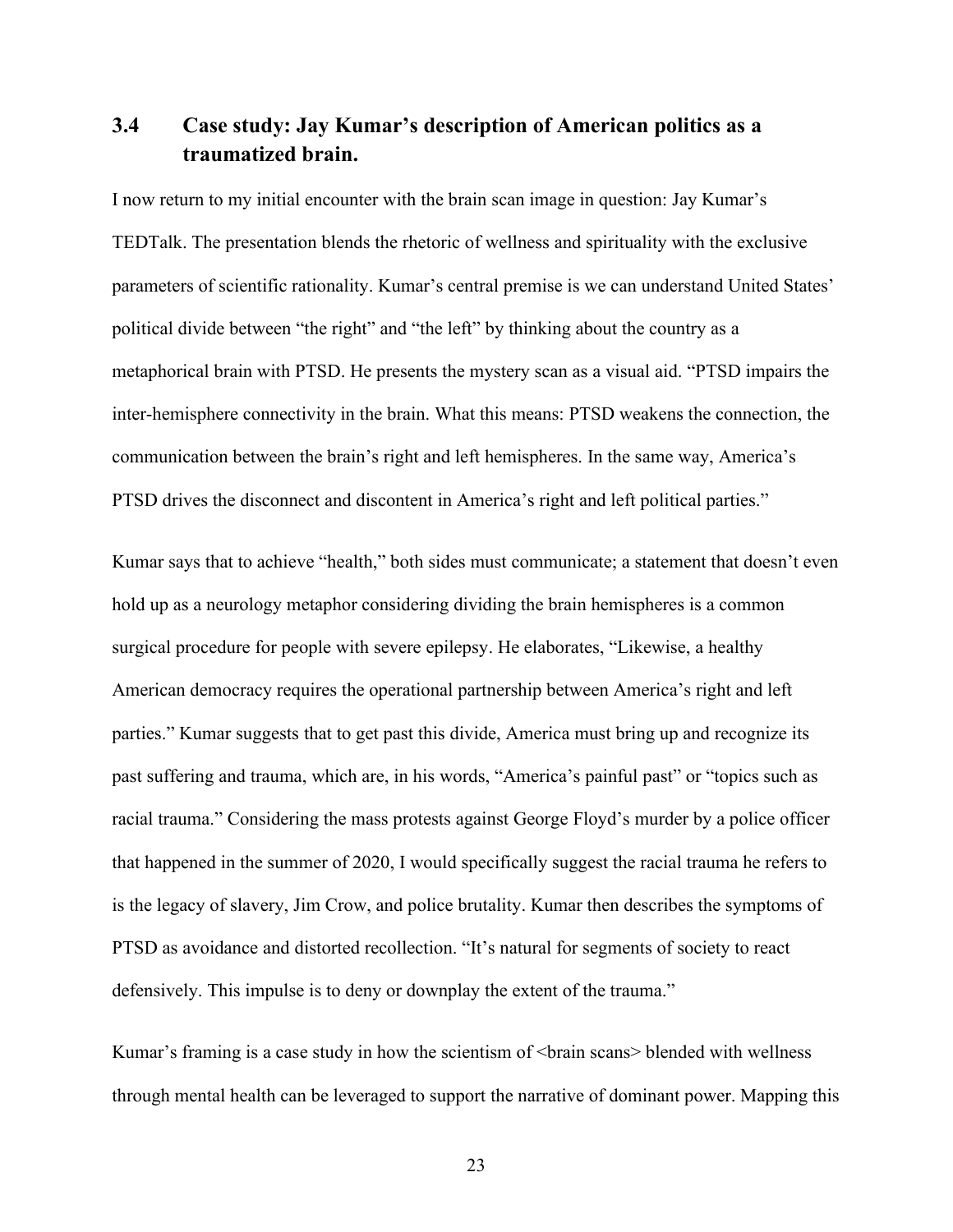stance back onto the brain, it seems that the traumatized people here are White people, who want to deny racism. After all, Black people have always had to live with "America's racial trauma" and navigate White defensiveness to survive. In this framing, White people show signs of clinically certified trauma, even though they are the ones inflicting violence. If you choose to interpret the traumatized ones as Black people, then you must infer that their traumatized memory is "distorted" as well, a convenient rhetorical route for calling legitimate grievance irrational. Because Kumar never explicitly says who is traumatized, who is defensive, and who has distorted memory, you can never quite put together who is committing harm. By never taking a side, Kumar can claim to be on everyone's side. Of course, when you opt for neutrality, you let the people committing harm center their discomfort with accountability as illness. Rhetorically, the traumatized White brain is wounded, but its soul is innocent. The problem is not a lack of accountability or justice—it is a brain disease.

The treatment for the brain disease will vary depending on who has the trauma and why. If you are White, you can garner victimhood and sympathy for reacting "defensively." If you are Black, you must accept your trauma is in the past—Kumar maintains the racial trauma is in the past and not an ongoing problem—or be imprisoned for unruly protest. If it seems inconsistent in who is imprisoned versus who may be healed, that is a feature, not a bug. The rhetoric of brain disease can maintain the innocence of the soul and to validate force.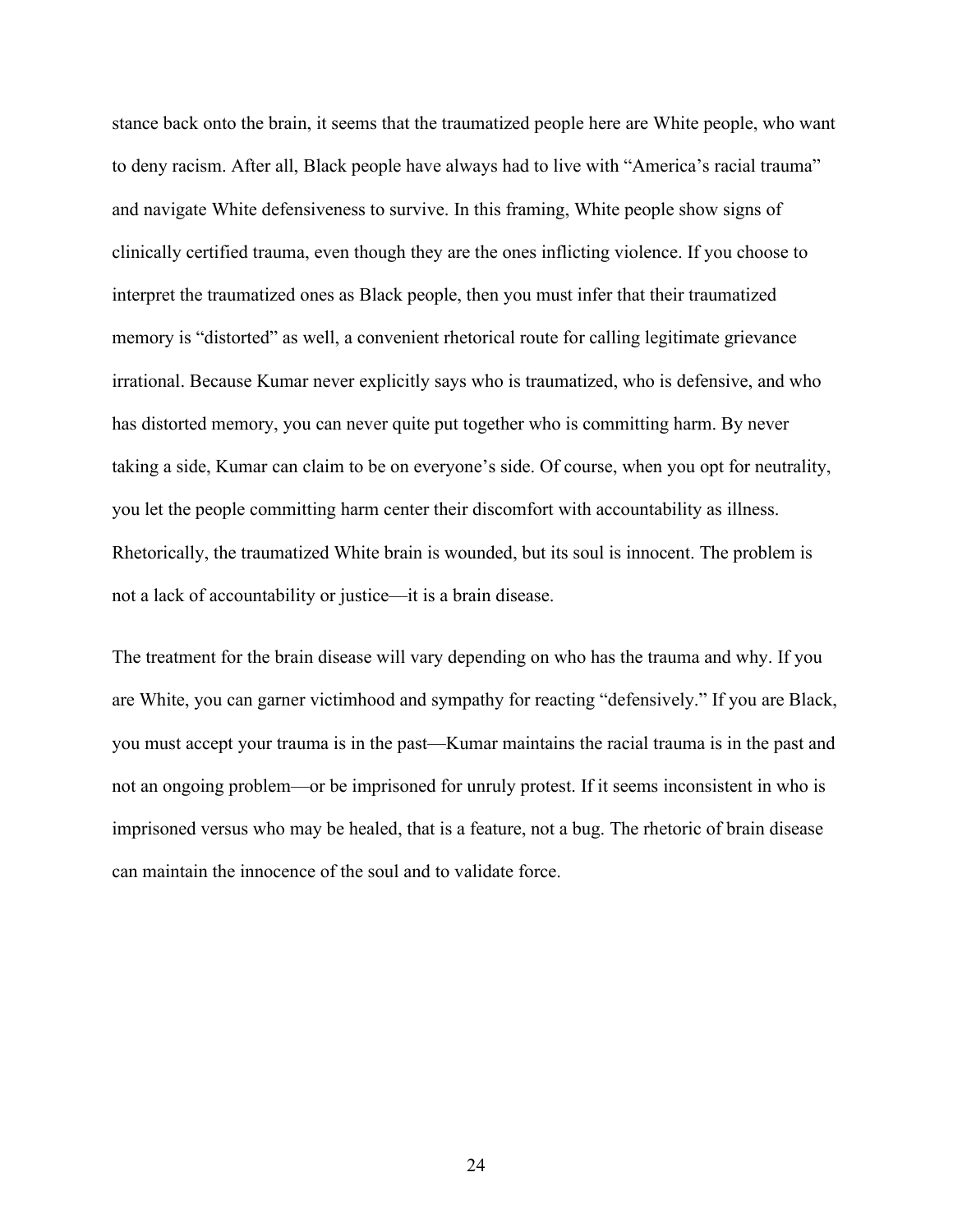### <span id="page-33-0"></span>**4 Training the public to read their own <brain scans>**

#### <span id="page-33-1"></span>**4.1 The patient sees themselves as an object.**

When we examine the  $\langle \text{brain scan} \rangle$  in Figure 3, it is so alien to the anticipated signifiers of the body, people who have not been trained in radiology, or even the specific parameters of the study, would not be able to locate "the normal." In fact, the  $\langle \rangle$ brain scans $\rangle$  don't look especially different from one another. One has slightly more reds and oranges and fewer purples and blues. It resembles another psychological site of interpretation: the Rorschach test. If it says anything about my mind, I see a squat creature with an angry face in the  $\beta$  stain scan.

The cut of Figure 3 also looks as if we are gazing down on the brain from above. Implicit is the power to be the looker, and not to be seen. It is an intimate view. We are seeing inside someone, into spaces they would never see themselves. We know nothing of the people who were scanned. and may pour whoever we like into a "normal brain" versus a "PTSD" brain. A normal brain presumably serves a normal person: working, maintaining relationships, sleeping through the night. Implicitly, it is normal to never experience trauma. All people who are more likely to experience trauma—people in poverty, people living in war zones, women, queer people, people of color, disabled people—are also more likely to slip into a scientifically legitimized state of abnormality. If you have suffered, maybe you look at the scans and imagine running yourself through an MRI. You wonder if there is too much redness and not enough eggplant purple in your own head. You, as a member of the  $\langle \rangle$ brain scan $\rangle$  ideograph consuming member of a liberal society, are, as McGee puts it, "socialized, conditioned, to the vocabulary of ideographs as a prerequisite for 'belonging' to the society" (15).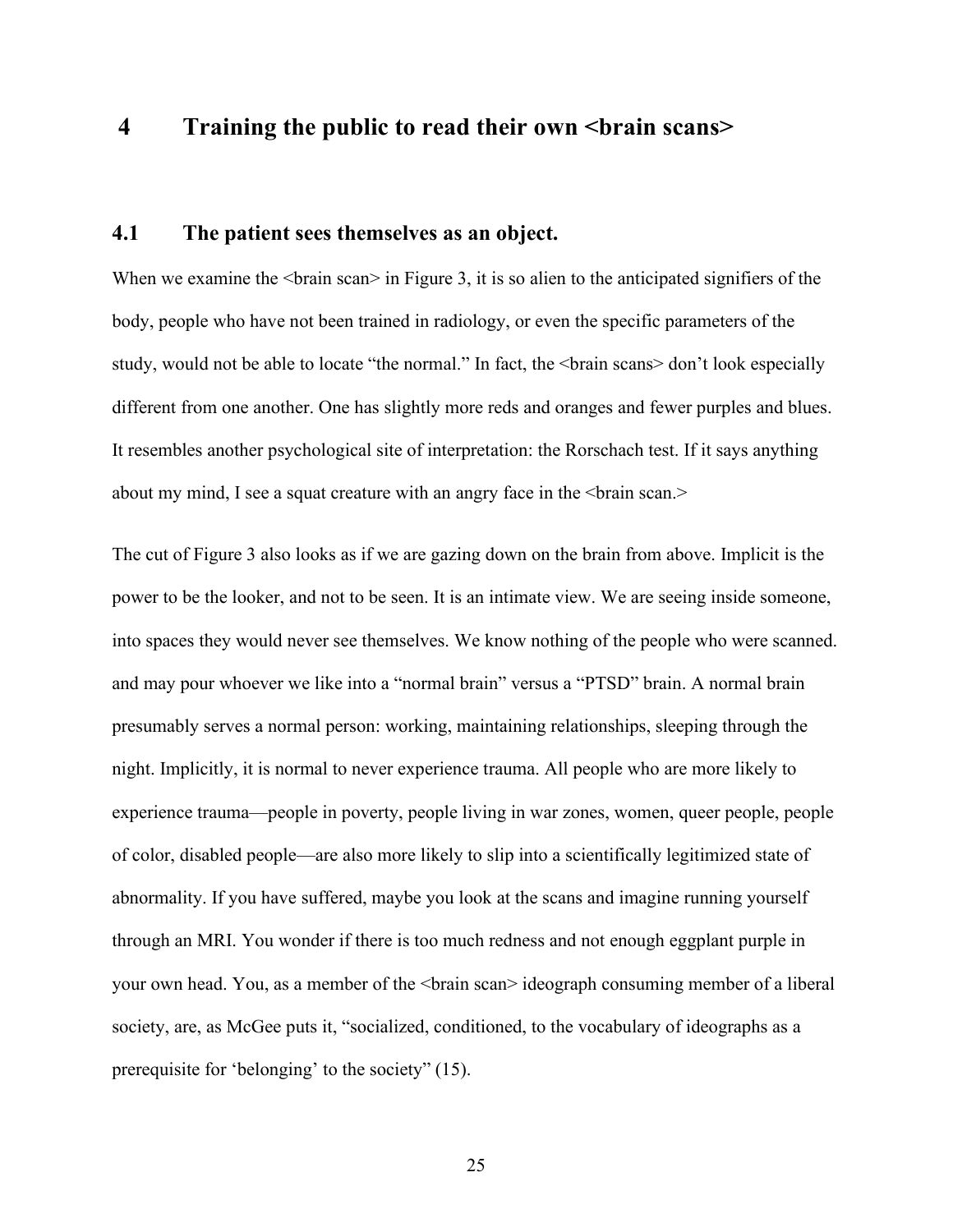In *Madness and Civilization*, Foucault describes a process of correcting delusional patients not through force or chains, but by making patients see themselves as objects.

This then is the phase of abasement: presumptuously identified with the object of delirium, the madman recognizes himself … his solid sovereignty as a subject dissolves in this object he has demystified by accepting it. He is now pitilessly observing himself. And in the silence of those who represent reason, and who have done nothing but hold up the perilous mirror, he recognizes himself as objectively mad. (264)

Dr. Daniel Amen, a celebrity psychiatrist and public advocate of  $\langle$ brain scans $\rangle$ , describes profound emotional reactions from his patients when he shows them their <br/>brain scans>. Some patients burst into tears as they are confronted with the "reality" of their disease (Tucker). I look at the <br at scans> and imagine what my own might look like. I gaze inside myself as an object with disordered colors. To quote Nikolas Rose and Joelle M. Abi-Rached, "The act of seeing…also involves a particular locale for the act of visualization—the designation of a case in the asylum, the 'demonstration' of the patient of the patient in the clinic, the dissection of the brain in the laboratory..." $(55-56)$ . By seeing a  $\langle$ brain scan $\rangle$ , I bring the lab inside myself.

#### <span id="page-34-0"></span>**4.2 Investing in patient status to keep from going crazy.**

I've described NAMI as neurotypical-led organization that uses <br at scans> to put forward ableist laws, but it's also important to note that patient-led advocacy organizations use <brain scan> science to garner social acceptance and resources. S. Scott Graham shows how fibromyalgia patients found <br ain scans> an effective rhetorical tool for securing social validation and access to medications that relieve their pain. People who have been called "crazy" may find formal diagnostic labels backed by a <br/>brain scan> and the medical model a vehicle to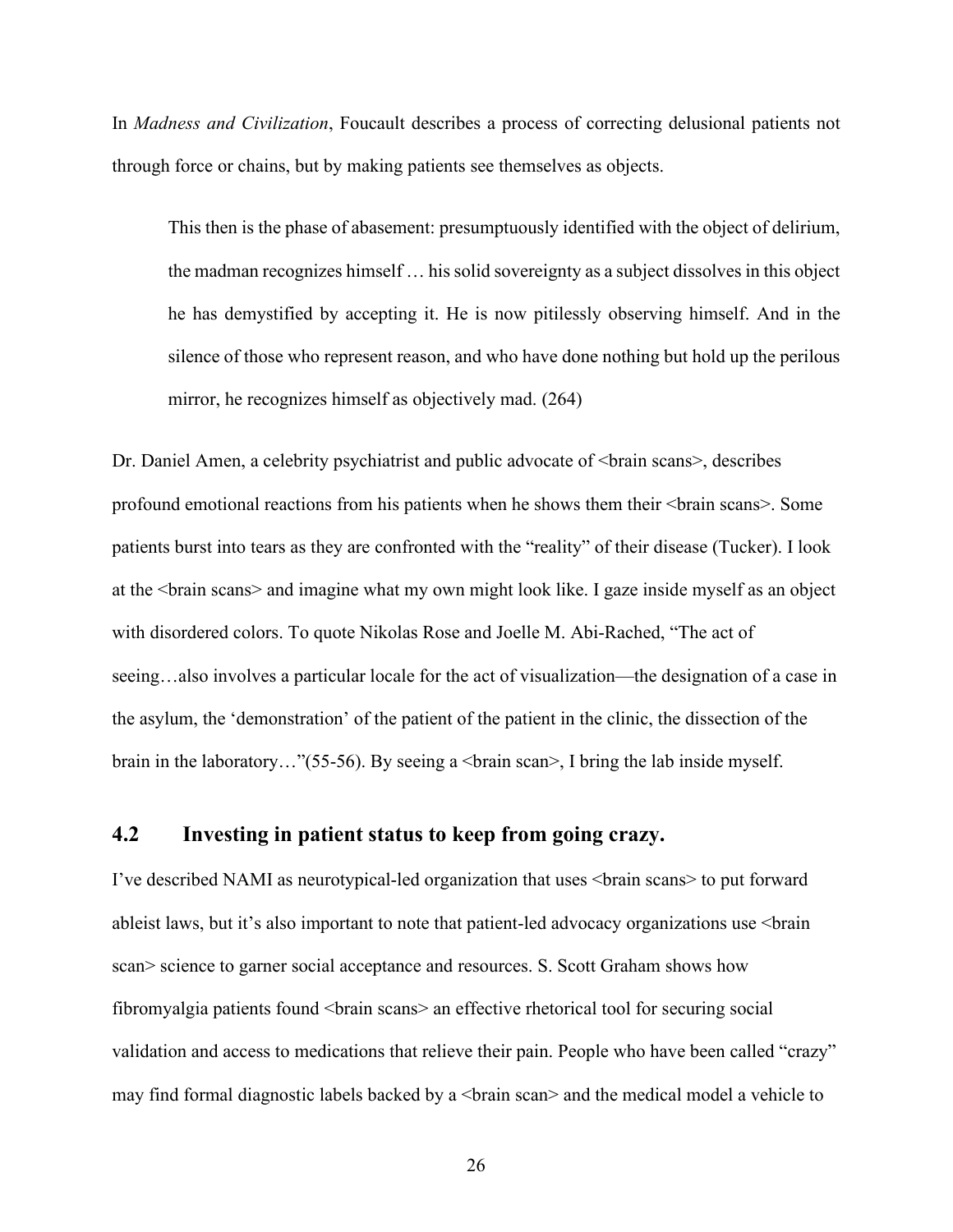more options, compassion, and funds through medical insurance (Graham 376). I have no doubt that people with fibromyalgia suffer from their disease, and I believe they are entitled to these resources. I mention this example to point out that sometimes patients have to "play the game" and use whatever rhetorical tools they have at their disposal to get support.

People who have staked their understanding of psychiatric disability in the medical model, or have to convince their insurance company to pay for therapy, have an investment in reifying mental illness in the material through the ideograph of the  $\beta$  -brain scan $\beta$ . The term "crazy" still marks no man's land between "mental illness" and "rationality" that appears in pop discourses among even mental health experts. For example, in an article for *Psychology Today*, psychologist and popular public speaker Dr. Jennifer Sweeton explains that it is helpful for traumatized patients to understand the basic neurology behind a PTSD diagnosis because "...it may help you realize that you're not crazy, irreversibly damaged, or a bad person." While Dr. Sweeton intends to be consoling for those she considers ill, her phrasing implies that there are indeed crazy, irreversibly damaged, and bad people. Deciding who is ill and who is crazy will come down to a <brain scan>.

Bruno Latour proposes a post-human understanding of bodies in his article, "How to Talk About the Body? The Normative Dimension of Science Studies." Instead of seeing a body as a container for the soul, it is a more phenomenological collection of practices that sense difference and complexity. He presents as an example, a cohort of perfumery students who attain "a nose" for perfume as they learn to perceive the nuances of scents. They do not have "a nose" until they incorporate it into their sensory practice. Similarly, the tools of scientific detection become extensions of the scientist, and via this line of thought, the MRI or PET scan machine becomes an extension of the psychiatrists' or neurologist's body. They slice painlessly to see inside. Then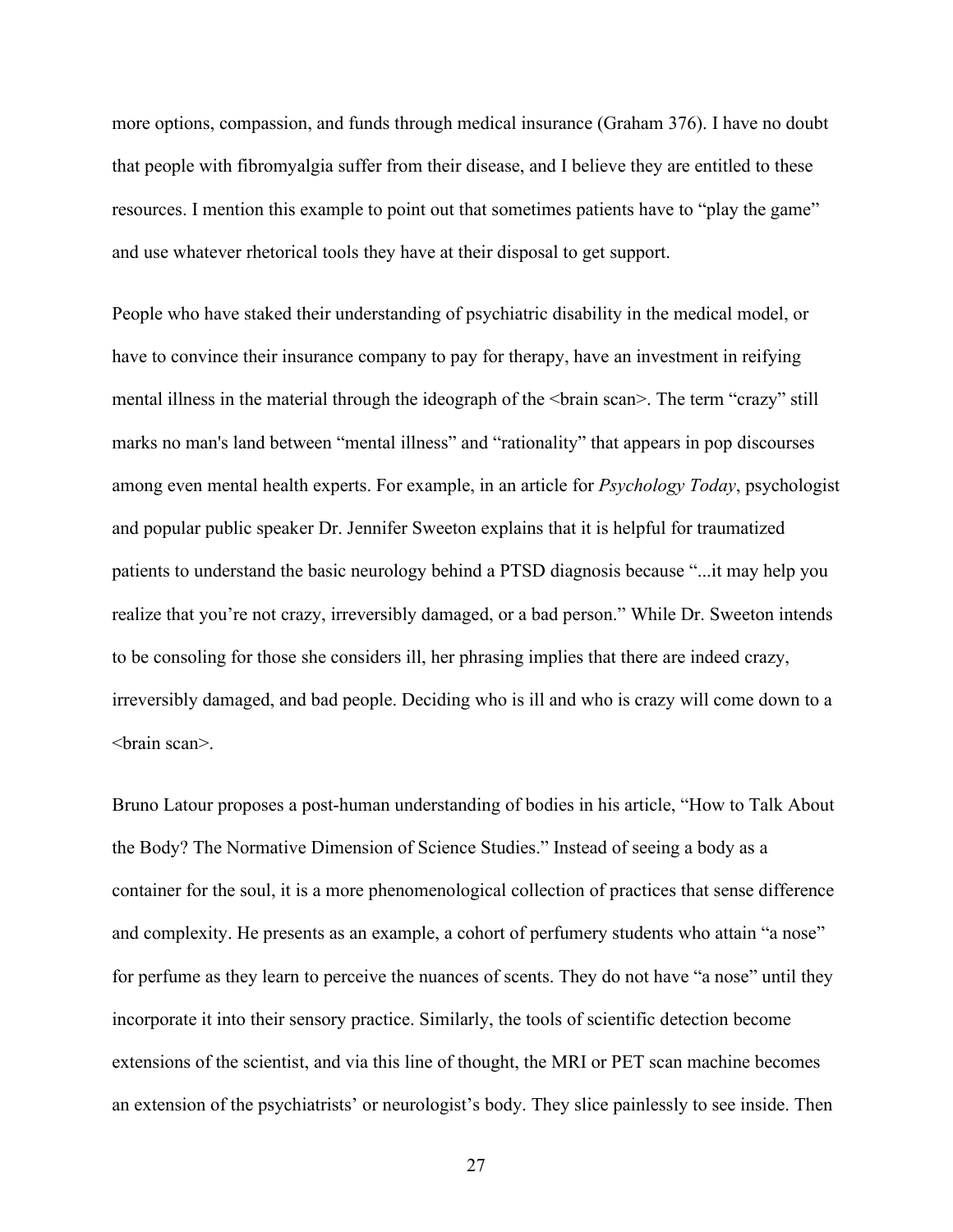through the mass reproduction of images of <br/>brain scans> on the internet, the public gets its own "eye" for a normal <br/>strain scan>.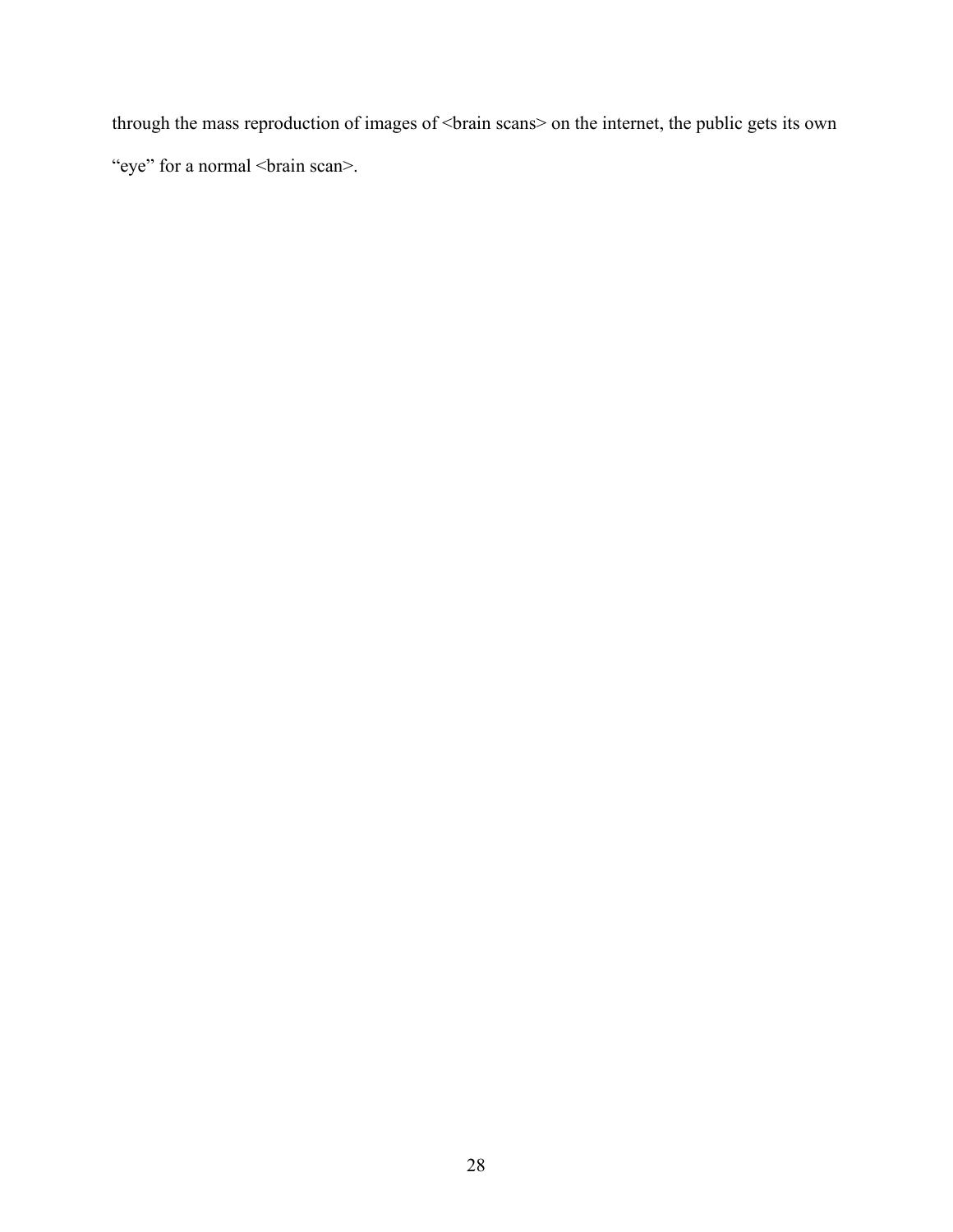## <span id="page-37-0"></span>5 A heretical account of the  $\langle \cdot \rangle$  standard scan  $\langle \cdot \rangle$  through auto**ethnography**

Reading accounts of Dr. Amen's patients weeping upon seeing their <br/>brain scans>, I realized I had the opportunity to get a <br at scan> myself by participating as an "abnormal" subject in a study at UC Irvine medical center. What follows is an autoethnography of that experience. I went out to see if I would be convinced of my patient status once I encountered the ideograph in the form of my own <br/>brain scan>. All criticisms of autoethnography—its lack of scientific standards, small "study sizes", its emphasis of aesthetics, "narcissism"—may be lodged against this account, and I embrace that (Ellis et al). I am building off autoethnography's roots refusing the anthropologist's gaze, and offer this account as a challenge to the epistemological positioning of psychiatric patients in medicine. This is an observation of being observed.

#### <span id="page-37-1"></span>5.1 The process of the getting a  $\langle \cdot \rangle$  shall scan  $\langle \cdot \rangle$ .

When I was initially recruited for an MRI <br/>brain scan> study investigating whether my diagnosis influences memory and hippocampus size, I said no. I had an uneasy appointment with the resident who replaced my previous doctor. Since she was still a student, it was unclear if her uneasiness was with her new role as a doctor or the specifics of my diagnosis. Although I had been living well for a year—steady sleep, thriving in grad school, exercising, eating vegetables, the usual checklist—she proposed changing my meds. It felt a bit like when a new manager comes onto the job and to justify their hiring finds something to reshuffle. I declined the change to the meds. She reiterated her concerns but let it go. I was anxious I had lost some credibility by being the disagreeable psych patient.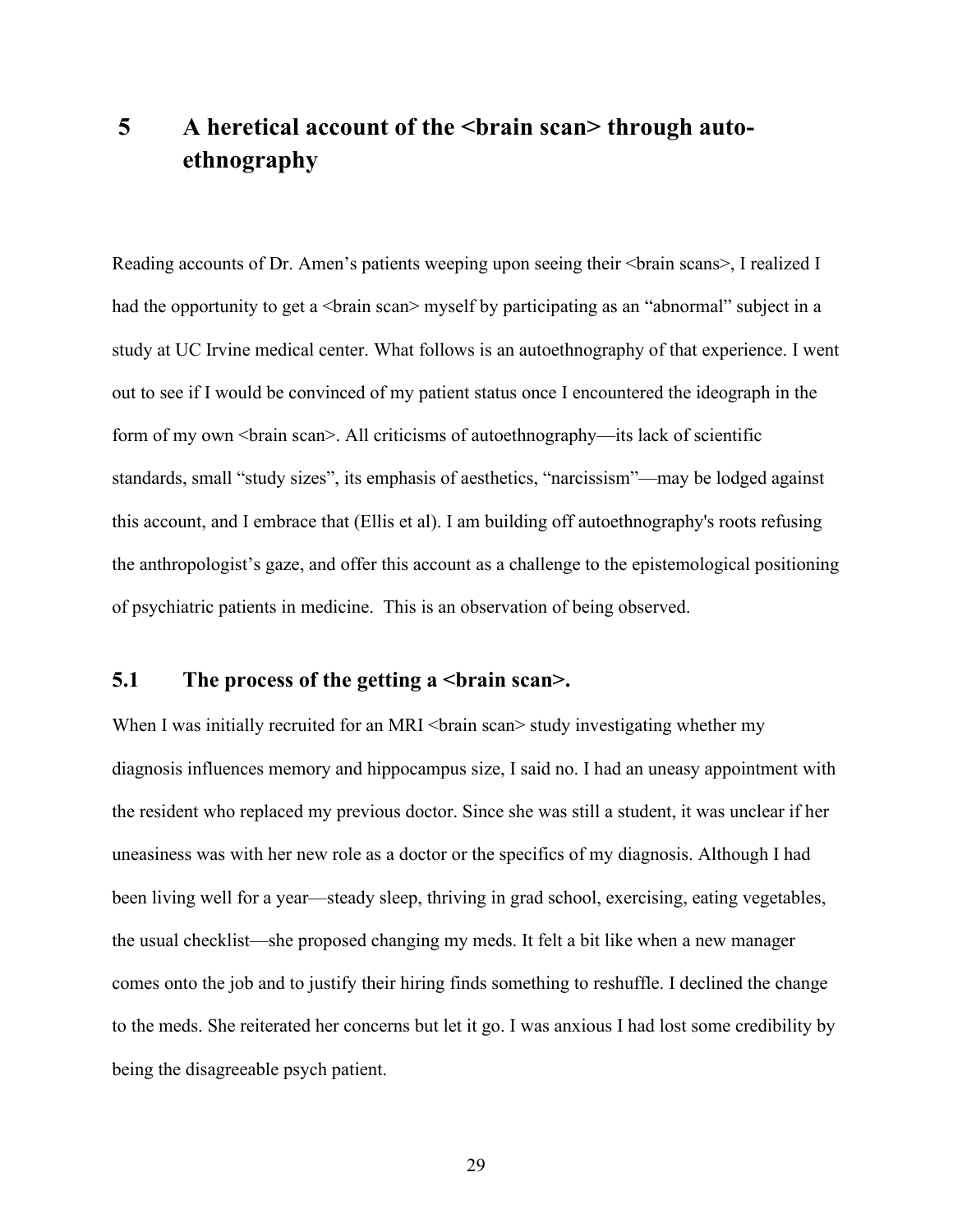Being unaware of one's illness is considered a symptom. As an outpatient, it is less of a hazard, but the question lingers. Is there a note on my file that could make problems for me later? It sounds paranoid until you are within the institution of psychiatry. Waiting for an appointment at the hospital, the alarms for a code grey went off. Security guards ran down the hall to stop someone from the in-patient section from doing something—maybe running away or punching a technician. Near my psychiatrist's desk was a prominent button that he could hit to call security. They say it's for emergencies, but you just have to take the doctor's word on that.

When the hospital began calling, again and again, leaving cryptic voice mails, I was afraid they were calling to relitigate my medication. Instead, a woman with a British accent informed me I had qualified for a <br />brain scan> study. I imagined my brain rendered in the rainbow colors of the PET scan. What if something inside me is misshapen, and I should surrender my judgment to others. I turned her down, but then I began the research for this thesis and reconsidered. I wanted to know what would happen if I saw my  $\delta$  stain scan $\delta$  as simultaneously an abnormal participant and someone beginning to critique the epistemology of psychiatry. I emailed the researcher leading the study about changing my mind, and we started shortly thereafter.

There were three steps to the study. First, we would have an extended interview over Zoom to discuss my history and double-check that I qualified for the study. Second, I would come to the hospital to do "brain games," essentially memory and cognitive ability tests. At the end of the second session, I would get a blood draw to confirm that my kidneys could filter out the contrast dye used during the MRI scan. Third, I would get in the MRI machine and have the <brain scan>. I was paid roughly \$25 per hour for my time in cash immediately after each in-person session.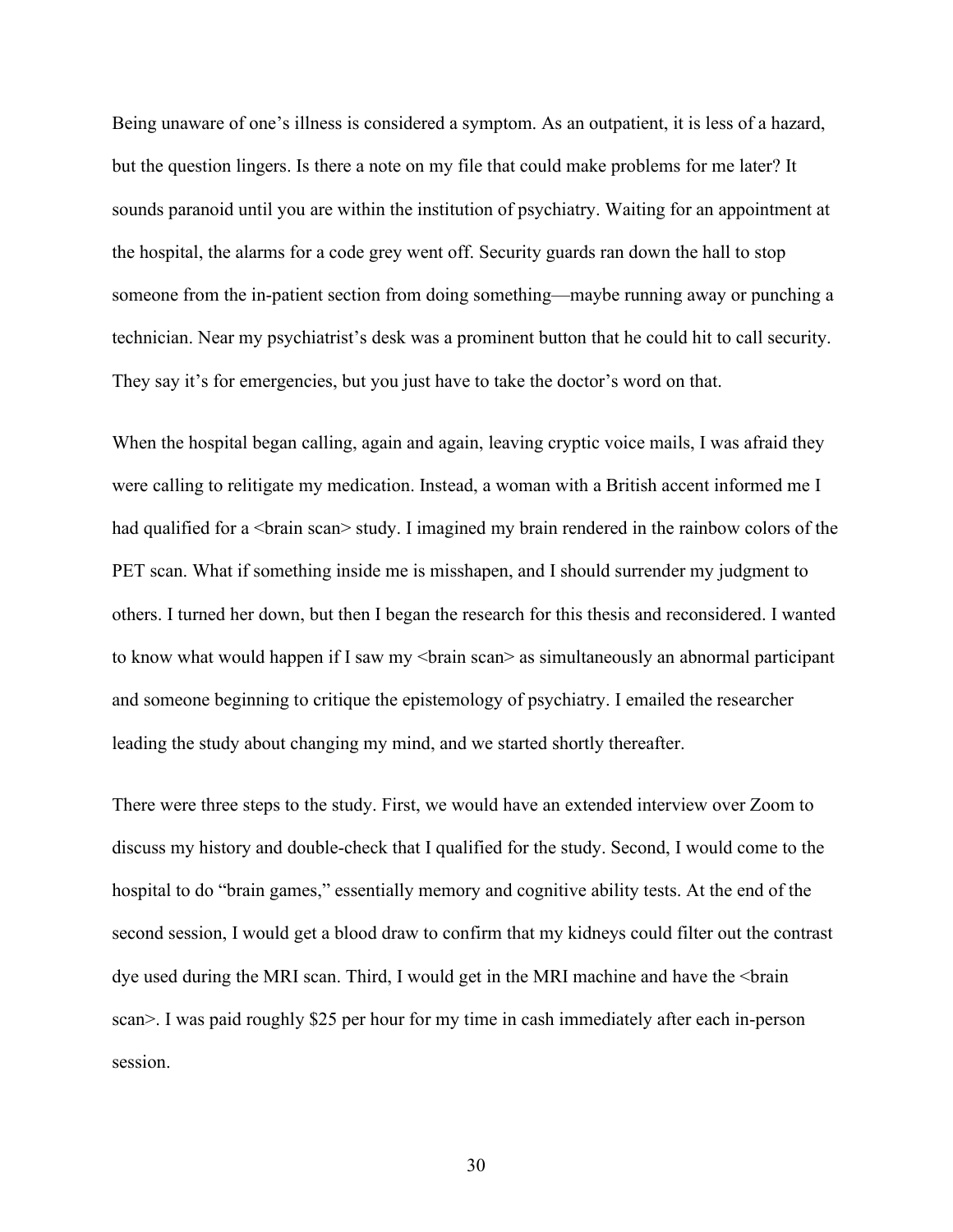The Zoom interview about my history was more emotionally exhausting than anticipated. We went efficiently through some of the saddest months of my life, and I rated those experiences on a ten-point scale or gave a yes/no answers. The questions used to rate my symptoms sometimes gave me pause.

"Have you ever thought that other people were talking about you?"

Well, yes. I talk about other people. Doesn't it make sense that sometimes they talk about me? I don't know how that response was rated.

"Have you ever felt someone was out to get you?"

Yes. One time a man kept hitting on me at work. When I told him to leave me alone in polite office speak, he started to check my copy for typos and forward them to my manager whenever he found them. If I arrived late to the office, he announced it to everyone on the first floor. I don't know how that response was rated.

"Have you ever had a religious experience?"

Sometimes I feel I see my life from a thousand feet up, suddenly at peace. I understand I am doing the best I can, and it's all going to be okay because the world will continue after I die. The researcher said that sounded like a great mindfulness trick. I also don't know how she rated that response. It is amusing to me that most people who regularly attend church get a point added to their psychosis rating. Time and culture have changed the context of what is ill. She also asked if I had ever been diagnosed with PTSD. I said a few experiences in my life were so shocking they altered the way I experience consciousness, but no, I have not been formally diagnosed with PTSD.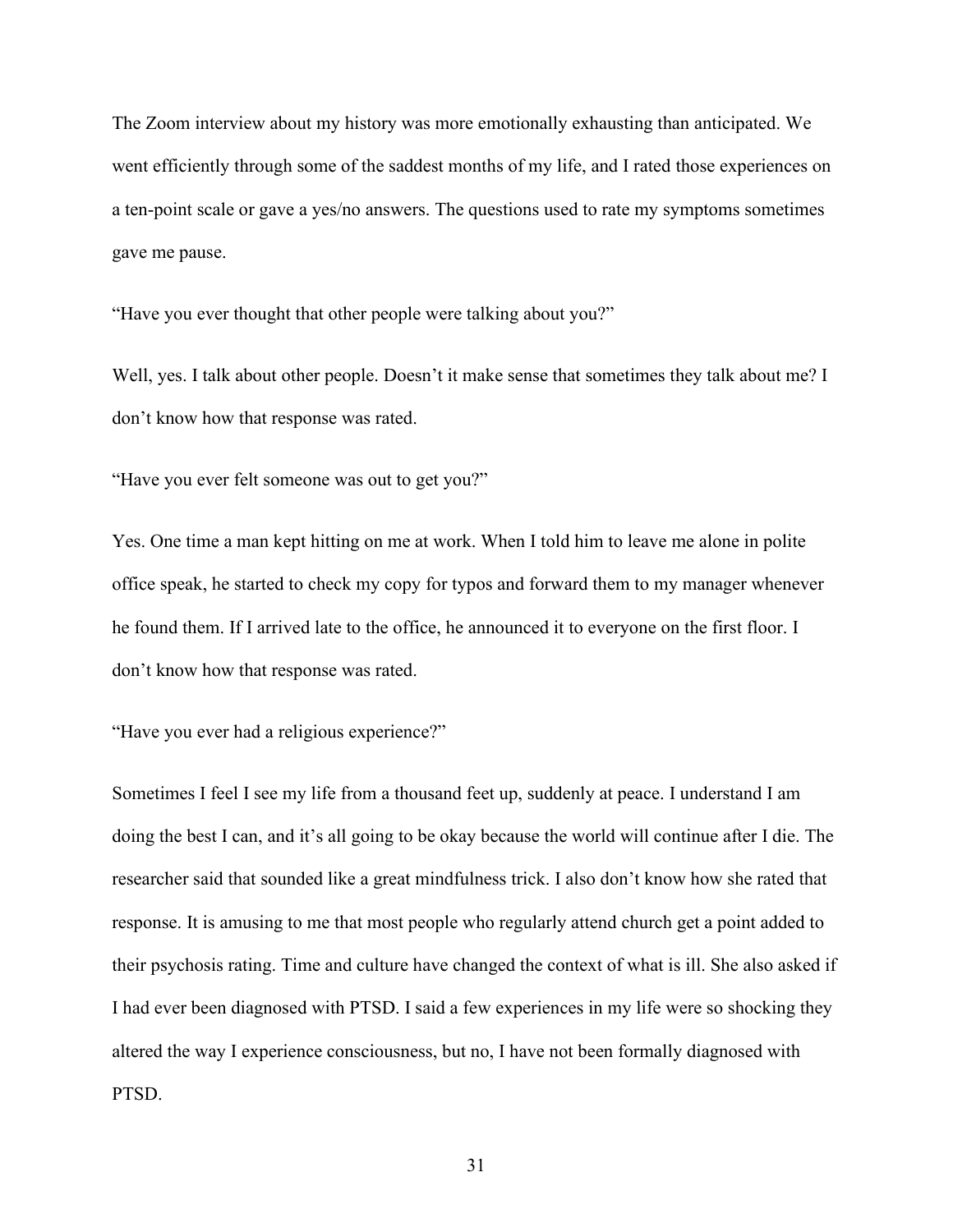The second session took place at the hospital. All the researchers and hospital staff I interacted with were professional and polite. This is likely not representative of all participants' experiences. As a thin White woman with no visible disabilities, people are generally polite to me so long as I am agreeable. Still, at most medical appointments, long waits past your appointment time and clipped interactions with doctors are reminders that you are one of many pressing obligations. Considering how hard it is to find candidates, researchers in a study are eager to make sure you come back to complete all study steps. We started exactly on time, and everyone seemed unusually cheerful.

The night before the study, I had not slept well. Menstrual cramps kept me up, so I arrived on maybe five hours of sleep. I also had considerable "brain fog," so my results were going to be extra abnormal. Here are a few of the activities I completed in a quiet office with the researcher. I drew a line through a maze as quickly as possible during one. By the final maze, I had developed a maze running strategy and did the final maze faster than the previous ones even though it was more complicated. The researcher commented that that had never happened before. In another activity, she read out a list of items and asked me to recite back as many as I remember. Another, I looked at six images of simple geometric figures and then drew them to the best of my memory. We repeated this with the same six images three times. The impressions of the previous drawings were etched in the paper, so I focused on memorizing new components. By the third try, the reproductions were perfect. I didn't mention my "cheating" because I felt it wasn't my role as the participant to critique the study design.

I struggled to translate symbols into a list of numbers based on a key at the top of the page. Although I am right-handed, I hold pens like a leftie. My forearm covered the key because of how the activity was laid out. I had to lift up my arm and adjust the paper whenever I wanted to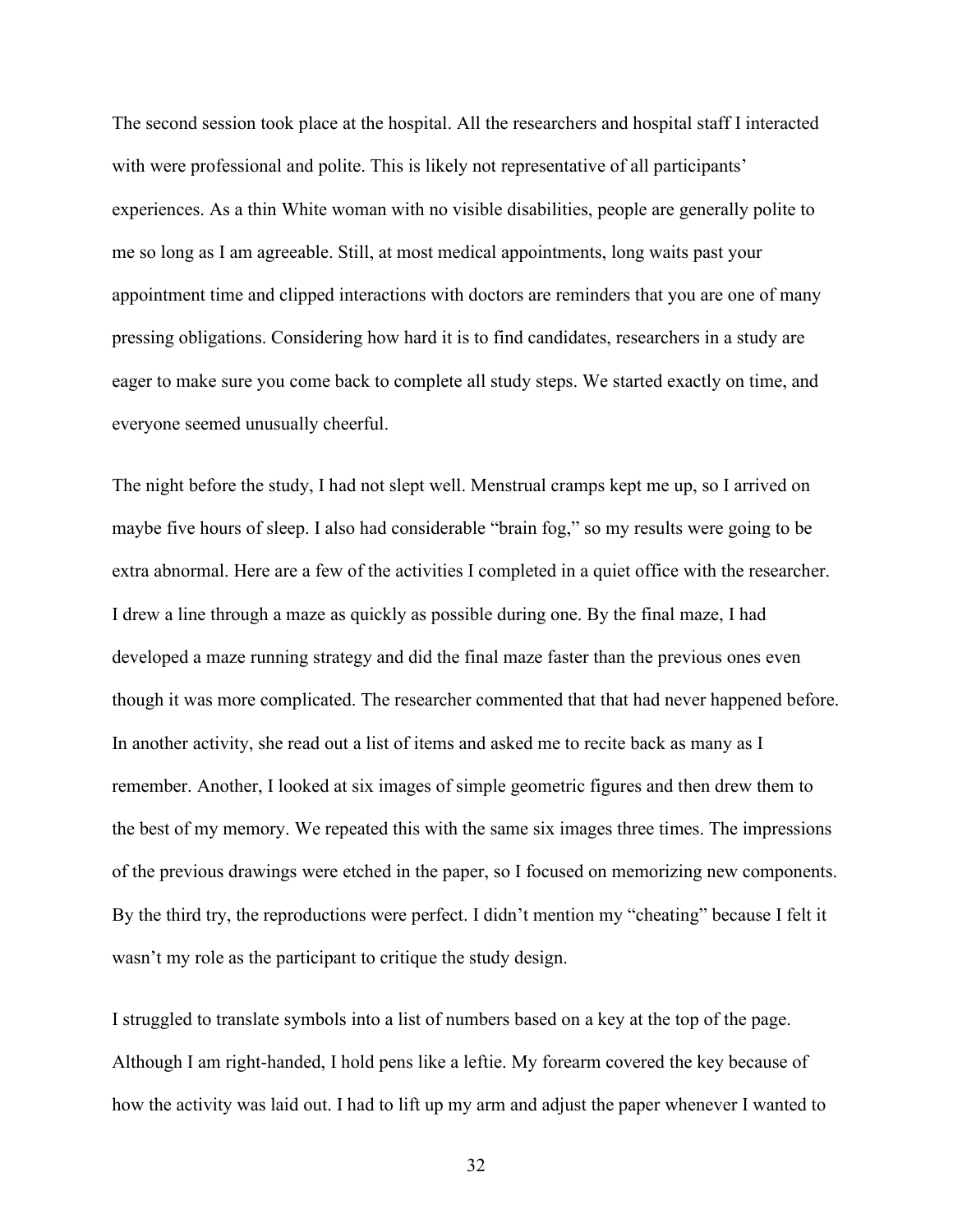check the key. Generally, after an activity, the researcher told me I did a great job. Based on her less enthusiastic reaction to the symbol translation activity, I sensed I tanked it.

We moved on to computer activities. During one, I watched stock photos of innocuous items flash across the screen. After a short break I watched more stock photos flash by on the screen, and if I saw a repeated image, I would click. I am trigger happy. There were several where I clicked and then realized I had actually not seen the item on second glance before. My read-out probably said I remembered many rakes, bananas, and toy trucks that were actually brand new. There were many more activities. I suspect by diversifying the tasks, the researcher hoped to average out problematic results, but I can't know for sure until they publish. This is a reasonable research practice. I believe the researchers were doing their best to get objective data with the peer-reviewed tools they had available. However, I bring up the limitations of their study design so you can understand how many factors impact the quantitative data psychiatrists lean on. It is exceedingly difficult to get controlled data from research subjects as complex as human beings moving through the world.

I was offered many cups of water throughout the brain games to keep my veins plump for the blood draw. The researcher handed me seventy dollars cash and a fruit leather snack at the end. I walked to the blood work clinic in a different building. Although we were still amid the coronavirus pandemic (Nov 2021), the room was packed with older people wearing masks. Six feet of distance was crunched down to more like 2-3 feet. It occurred to me that if I was to get COVID-19, this would be just the place. I am also afraid of needles. I could see how many participants would decide to take the money and run at this point—something the paperwork made clear I had a right to do. I went through with the blood draw anyways. The seasoned hospital phlebotomist got my vein on the first try.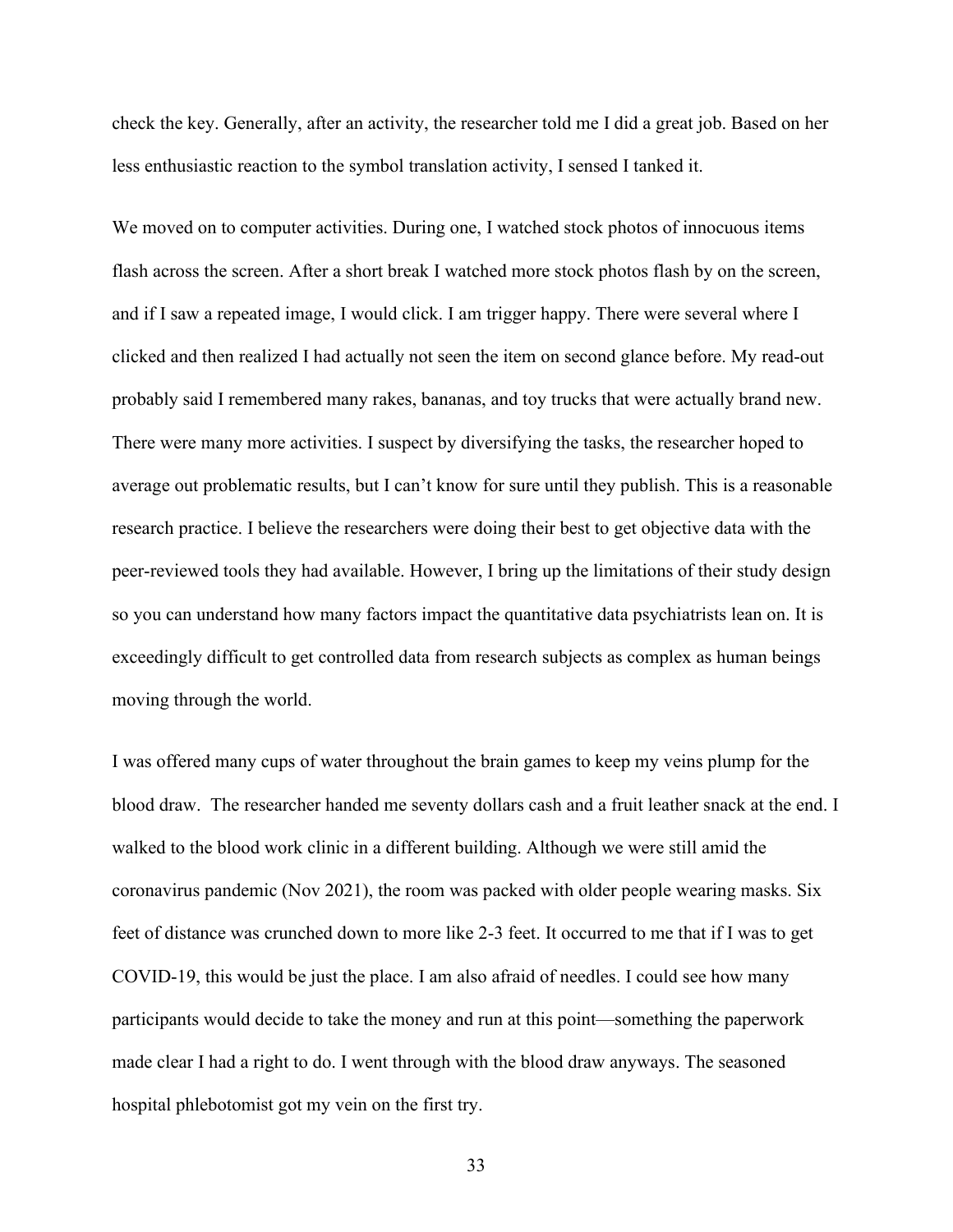Around two weeks later, the lab confirmed that my kidneys could filter out the contrast dye. I scheduled an MRI for the evening when the hospital was much quieter. When I arrived, I filled out a few forms, and shortly after changed into a hospital gown. All bits of metal, wedding ring and glasses included, had to come off and stay in a locker. The room with the tube-shaped MRI machine in the center was surprisingly spacious. The technician instructed me to lie down on the table and explained the basic procedures as she gave me foam earplugs and a rubber bulb on a wire. I may feel a bit warm in the machine, but if I felt burning anywhere, I should squeeze a bulb immediately to end the scan. She gave me a headset that played soothing ambient music ideal for contemplating fish at the aquarium. Then she put a sort of plastic cage on my head. It included a mirror that allowed me to look past my feet out the tube. The table I was lying on began to rise, and she put the IV in my arm. I don't have enough experience with IVs to know how they typically feel, but this one dully hurt throughout the scan. It was essential to keep my arm with the IV still and straight.

The table slid into the machine. I'm not claustrophobic, but I would not say it was comfortable. Between the snug space, the strange banging of the machine, the aquarium music, and holding myself very still, I felt like I was in the escape pod of a science-fiction movie. The scan lasted about 40 minutes. Halfway through, they pumped in the contrast dye. I felt its coldness run inside me. Towards the end, my arm was cramping from holding still in a perfectly straight line, but I was careful not to move because I didn't want to restart. The scan was successful. I came out of the tube, got dressed, and another researcher paid me again in cash. Although I was paid and everyone I interacted with was polite and professional, I wouldn't participate in a study again. It was too much hassle and discomfort.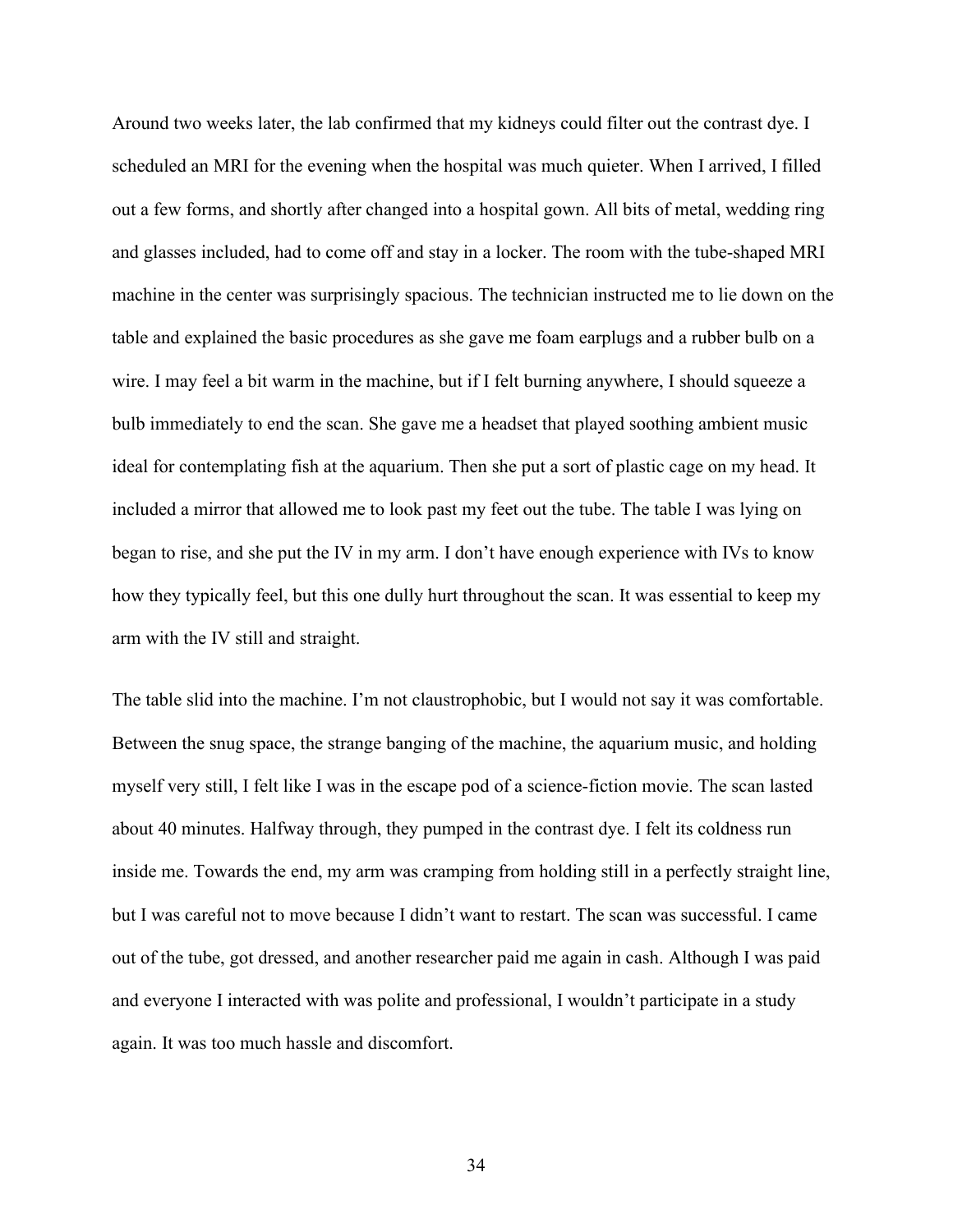#### <span id="page-43-0"></span>**5.2 A heretical interpretation.**

My interior experience and thoughts were not significant to the MRI scan because it measured physiology rather than activity through glucose uptake. However, the act of staying very still through a somewhat uncomfortable 40 minutes would be difficult for many people, especially for the "abnormal" candidates this study was seeking. I had to be a very ruly body to participate. Throughout the study, I observed the difficulty of holding onto patients. Consider the criteria steps that might have pushed someone to drop out.

Abnormal candidates must:

1. be willing to be participants in a study led by researchers they may not trust based on previous experiences with psychiatry.

2. be "stable" with no recent changes in medication.

3. not have an additional diagnosis that may confound the study.

4. have a good internet connection.

5. be willing to share about an hour of personal information with a stranger.

6. be willing to come to the hospital in a pandemic.

7. have transportation to the hospital.

8. be willing to do a few hours of puzzles and memory tasks.

9. be willing to get a blood draw.

10. not have any metal in their bodies from previous surgeries.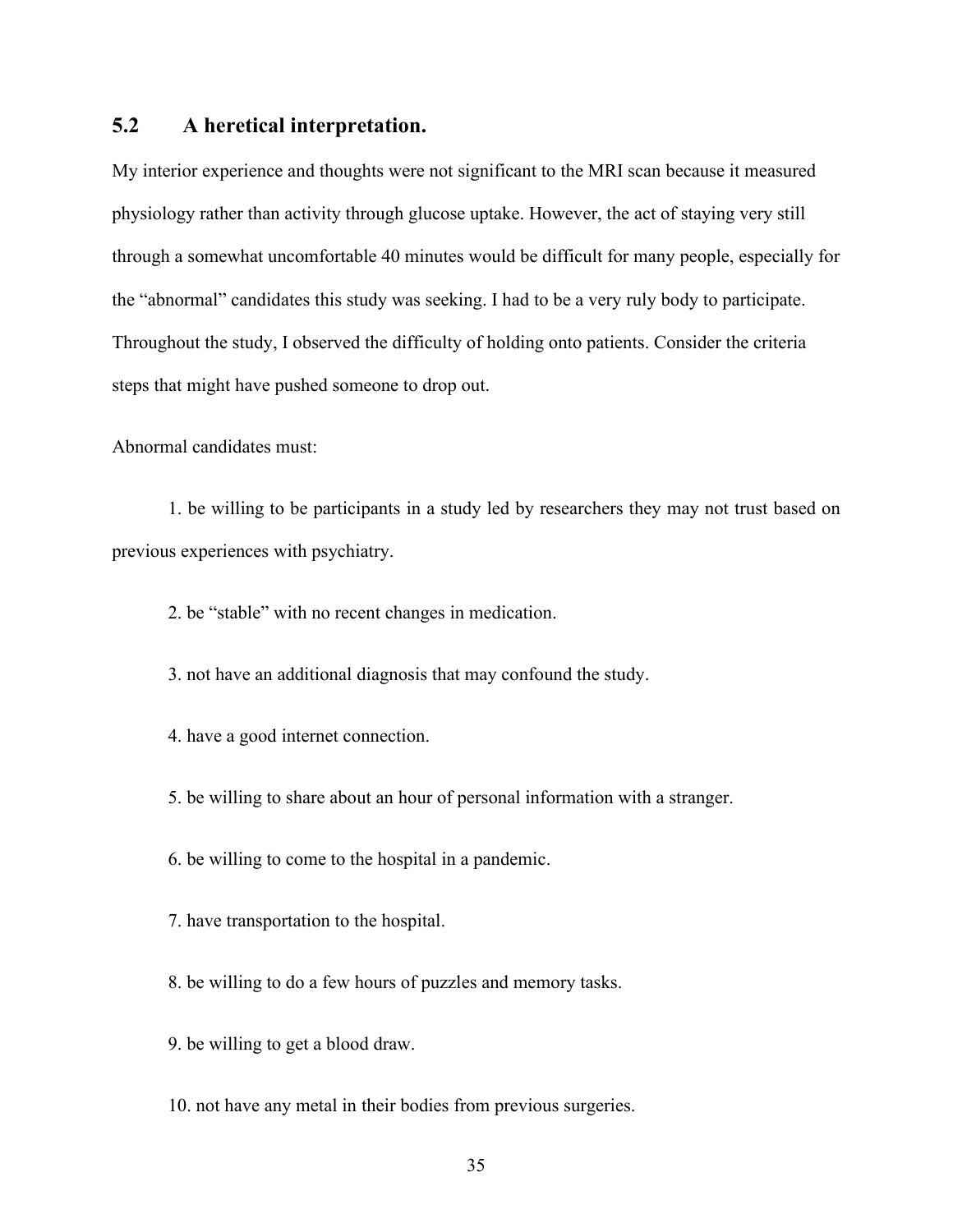11. be willing to change into a hospital gown.

12. be able to lie still for 40 minutes with an IV in a loud, claustrophobic tube.

Undoubtedly, there are other obstacles I have overlooked.

I can understand why these studies are difficult to fill. I am an odd patient for being able to check all these boxes. I imagine PET scan studies, which require radiated injections, would be even more difficult to recruit because it includes more risk. I cannot speak to the exact experience of PET scan study participants, but I imagine that they also have a strange, uncomfortable day pulled from a science fiction movie. I am skeptical that the image of glucose uptake during a "mood" or "thought" produced in a PET scan would represent glucose uptake in day-to-day life.

Before I got to see the <brain scans> themselves through a web portal, the radiologist included a note that read "normal MRI of a brain." It's unclear if they meant a typical framing for the image or if the brain itself looks normal. The report went on to say there are no signs for concern, like tumors, herniation, hydrocephalus, or extra-axial fluid collections, amongst other things. Although this <br at a scan> was administered to identify a mental illness, the radiologist saw nothing that would threaten my life or well-being.

When I opened the files, it was bizarre to recognize my profile and then try to categorize what I saw for a few moments. It was somehow surprising that it so closely resembled what I saw in textbooks. Subconsciously, I did believe there was going to be something odd. The image is strictly black and white because it contains no statistical interpretation. Should I see it in a academic journal, it may be amalgamated with the other abnormal brains and then marked to show what is too large or small. In medical imaging, we search for what is wrong, what is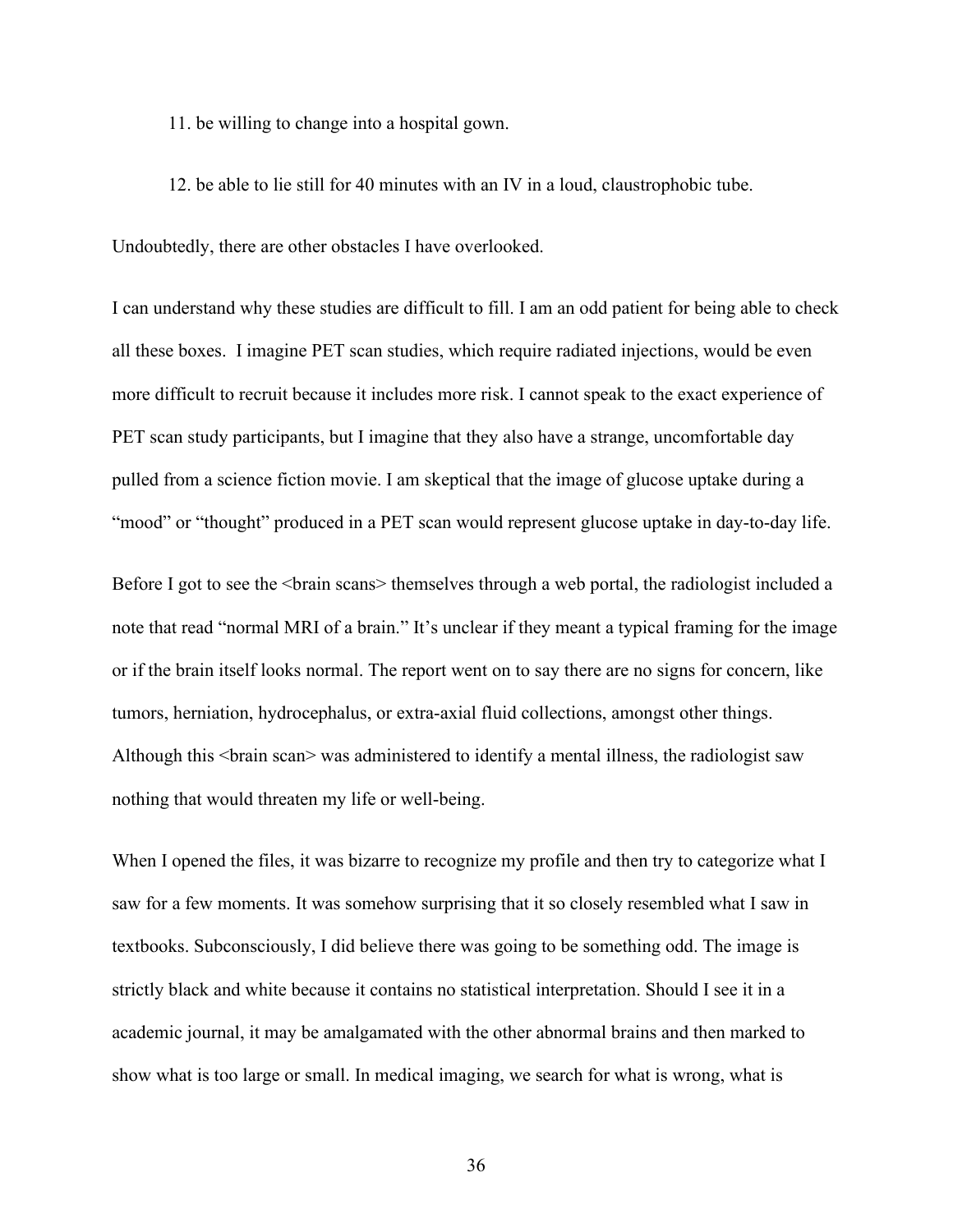curable. It is unexpected to look at ourselves through the machines with neutrality. I did not cry like Dr. Amen's patients. If anything, I saw my  $\langle \rangle$  shall scan and felt fine with myself. Is my body wrong if I am happy and conscious? I'm just grateful to be here.

McGee says such a heretical interpretation will be punished, and maybe that is why I chose to not share the scans in this thesis. They feel somewhat obscene in a public place. A few of my friends and family members have seen the  $\langle \rangle$  shall scans  $\rangle$ , and most felt they were unsettling. They had seen the  $\langle \text{brain scans} \rangle$  of anonymous strangers and felt indifferent, but a slice of someone they knew felt like an invasion of privacy, like I had shown them a clinical picture of my breasts. Yet, maybe that discomfort is the mind/body dualism tugging at us. How could I be a person and a brain at the same time? It is discombobulating to see a person holding the ideograph that implies they are an empty body.

Should the images be published, I would consider claiming them as a social experiment. I imagine posting a picture of myself holding a print-out of the study, grinning with a caption that says, "That's me!" When people hear of my diagnosis, they imagine an unhappy person and an unreliable narrator. Both are sometimes true, but they are sometimes true for everyone. Being conscious is difficult. Something about a smiling Ph.D. candidate holding the "proof" of their aberrance would rustle the story of the dualism. It might also cut off career opportunities. Colleagues with similar diagnoses have advised me not to go on the record about my specific experience lest I want administrators to push me out. In the privacy of my home, the  $\triangle$ brain scan> persuades me in one way. Outside, it would persuade the world in another.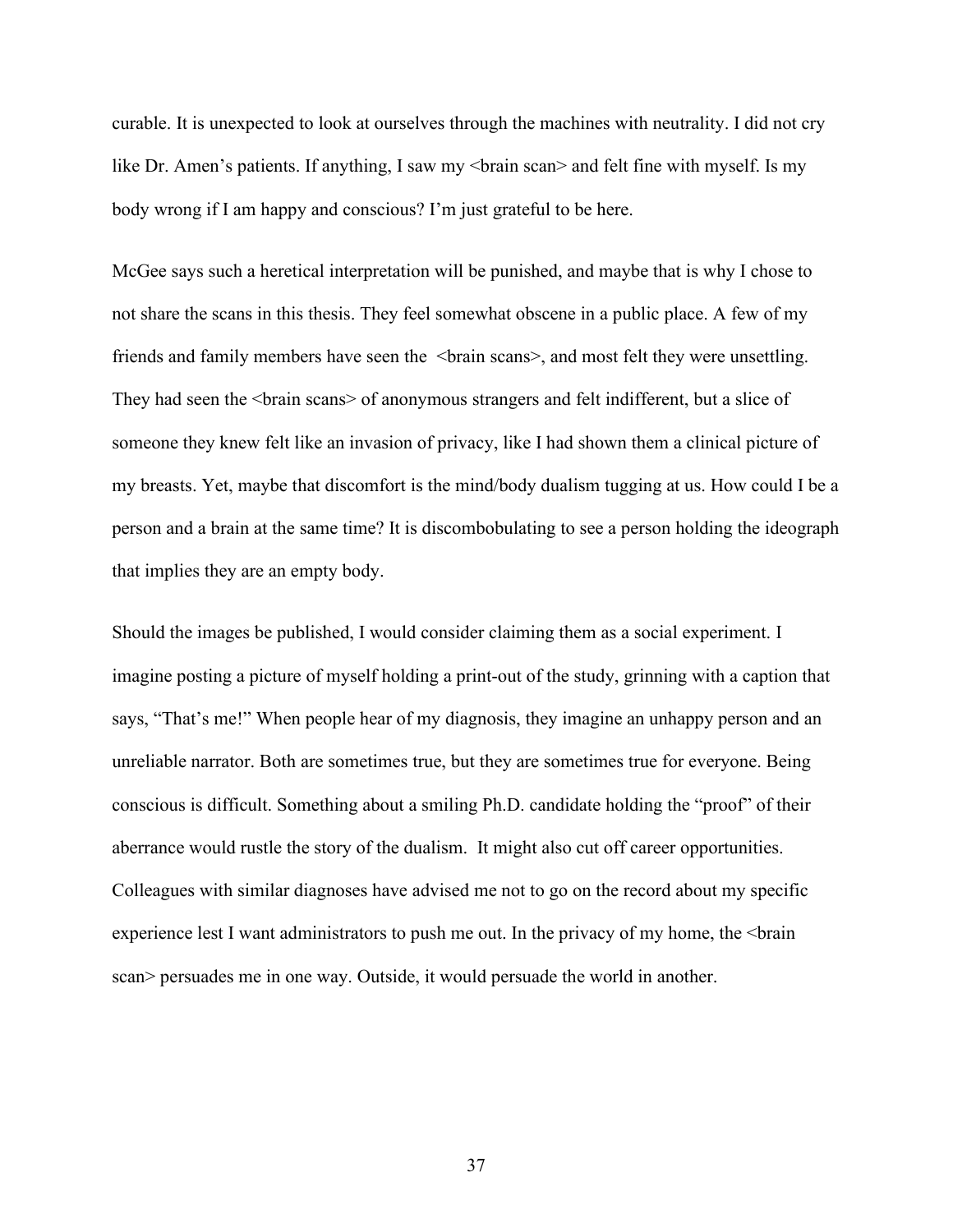### <span id="page-46-0"></span>**6 How did the science get us here?**

#### <span id="page-46-1"></span>**6.1 When bad science attempts to reify culture**

Researchers have been scanning brains in search of a cohesive marker for mental illnesses for decades. Yet, when you go to the psychiatrist, you are not run through a PET scanner or MRI machine to get a diagnosis. There are several explanations for this.

Psychiatrists Surjo R. Soekadar and David Haslacher frankly state that they only use  $\leq$ brain scans> to rule out pathologies like acute head trauma, stroke, or tumors. Discerning PTSD, OCD, depression, borderline personality disorder, autism spectrum disorder and schizophrenia is, to date, impossible (20). Individuals with the same diagnosis have a high amount of variability between scans, and these diagnoses often blend into each other. For example, it's common for someone diagnosed with an anxiety disorder to also have compulsions or be depressed. If you leaf through most pop explanations of  $\langle \text{brain scans} \rangle$ , the amygdala, prefrontal cortex, and anterior cingulate cortex come up over and over again across most diagnoses. It seems  $\leq$ brain scans> may be photographing misery as a correlation, but not causation of DSM diagnoses.

Critics of  $\langle$ brain scan $\rangle$  studies have also noted how the processes for selecting candidates and running the scans complicate the data: Small data pools—often around 12 "abnormal" participants and 12 "normal" participants—do not produce statistically robust data (Thibault and Raz 55). Fidgeting during MRI scans creates shadows on the images, which may explain why post-mortem examinations of "tissue loss" do not replicate scans (Thibault and Raz 56). The act of lying down also changes the neural activities PET scans seek to measure (Thibault 59). Generally, participants are not in their usual state of mind during their scans, and those willing to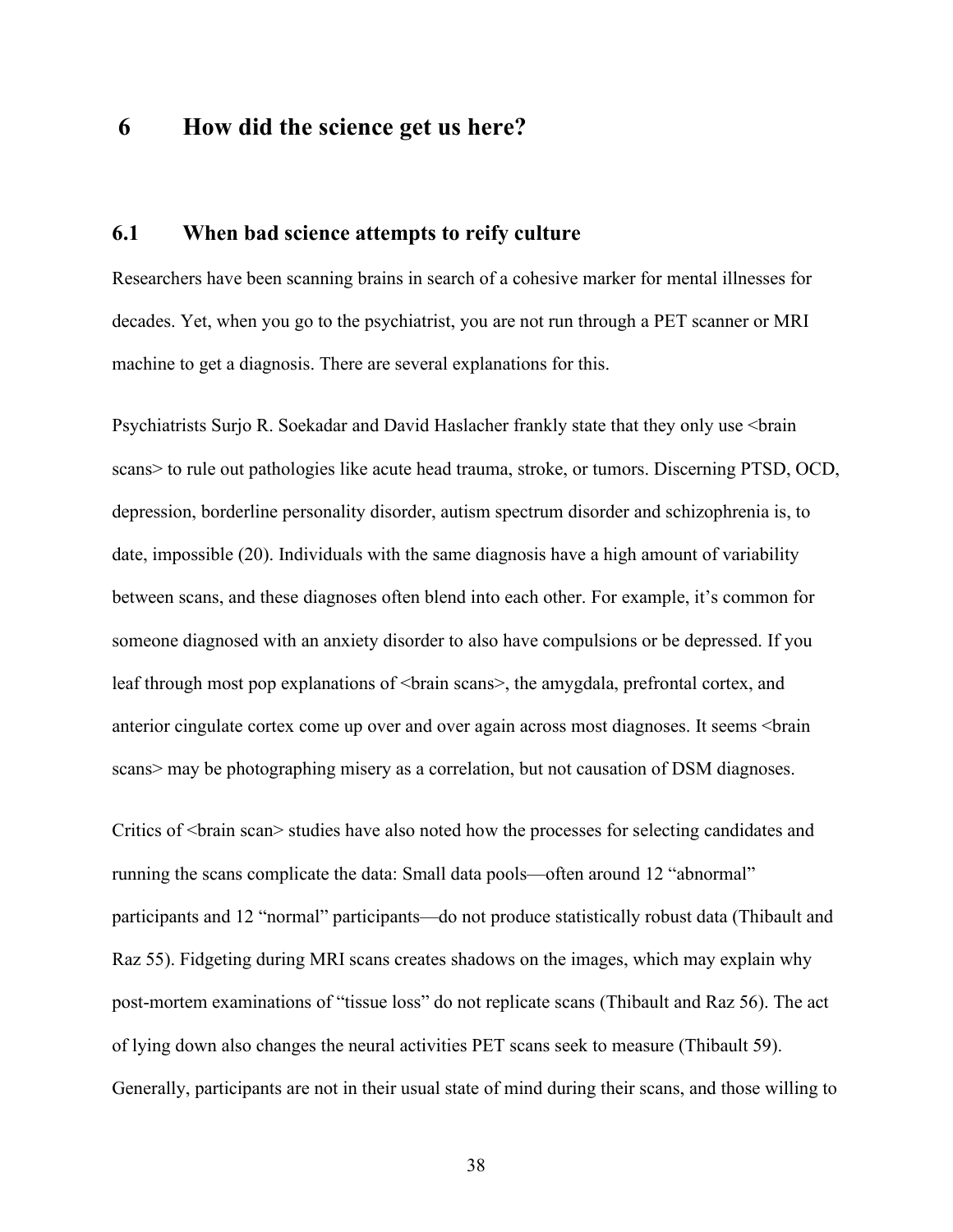participate are probably not representative of the patient population at large. In his book *Picturing Personhood*, Joseph Dumit describes how the participant selection process for PET scan studies of people diagnosed with schizophrenia tends to position "normal" as white, male, drug-naive, and right-handed (63). Finding enough white, male, right-handed drug-naive people diagnosed with schizophrenia becomes an enormous challenge. Even if they are successful, we should be rightly skeptical of whether this tiny slice of the population can represent a state of consciousness for all of humanity.

Scientists also concede their rhetorical aims in placing the images side by side. In a publish-orperish academic landscape with limited funding, they choose the images that display the most dramatic differences to make their point (96). Beautiful PET scan images can put their research on the cover of academic journals and news outlets, a boon to their careers (57; 99). The point is not to render the most accurate representation of the data, but the most persuasive. Yet when their studies fail to replicate, no one alerts the press.

The other limitation of <br/>brain scan> studies is the assumptions underlying the proposed hypothesis. In her analysis of a  $\langle \rangle$  brain scan $\rangle$  study that attempted to pin down a difference between men and women in brain activity related to humor, Christa Teston demonstrates how null hypothesis significance testing can become a rhetorical tool that validates socially constructed assumptions. If you go looking for differences between men and women, a minor finding can be infused with disproportionate meaning. The premise of the hypothesis itself seeks a biological basis for socially constructed imaginings of masculinity and femininity. The statistical findings were slim but still publishable. Now the pop-science journalist may take the interpretation a step further and claim that women just don't understand a good joke. To quote Teston: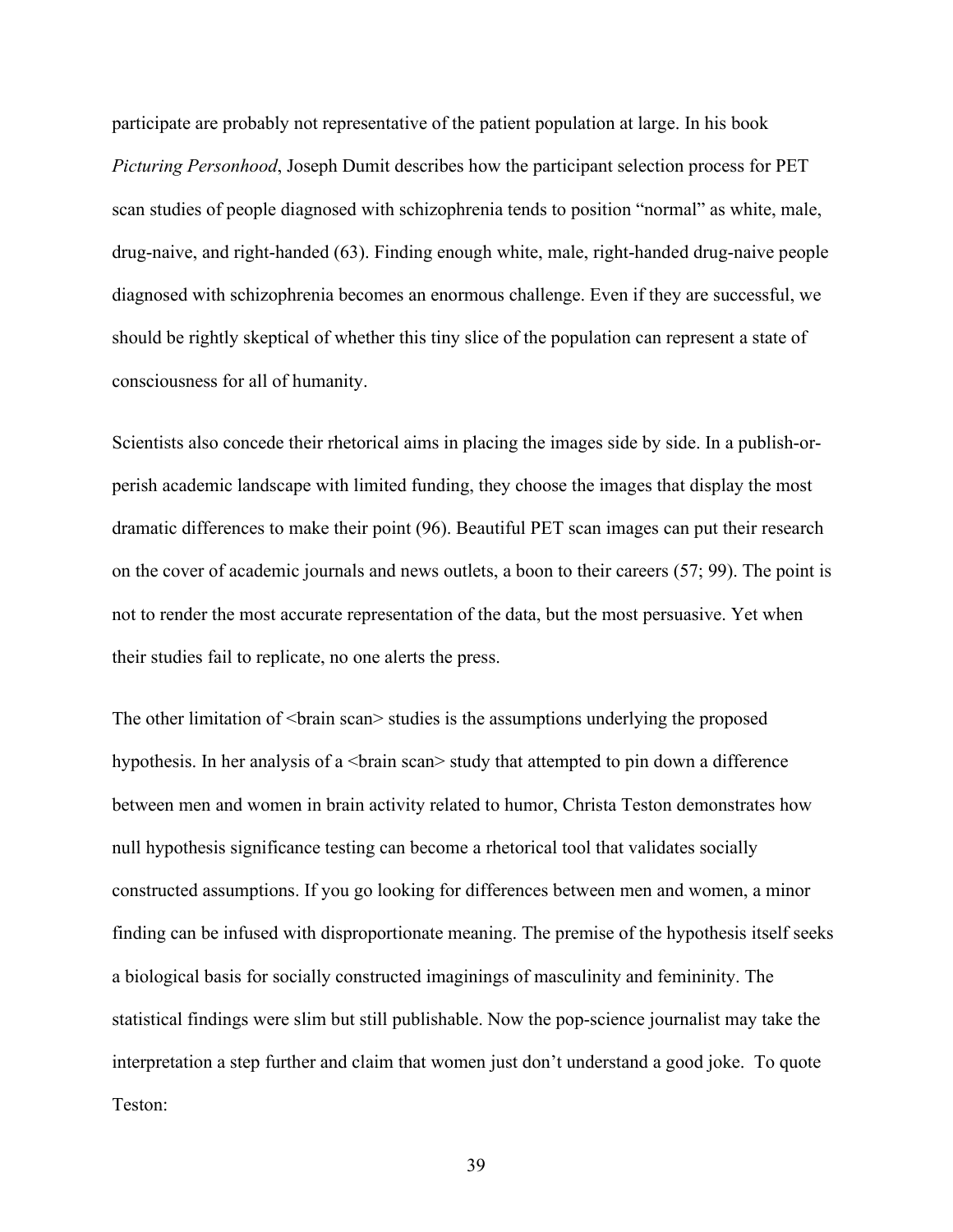The problem of "bad science" is greater than ideological constructions of what counts as fact or sensationalized accommodations of scientific facts to lay audiences. The problem of bad science is as much ontological as it is ideological or epistemological. It is as much material as it is linguistic. (48)

When investigating psychiatric diagnoses through <br/>brain scans>, we must also contend with how the Diagnostic Statistical Manual (DSM), the authoritative text that dictates who is diagnosed with what disorder, is also culturally constructed. The DSM frequently changes. Diagnoses are added and discarded by vote at the American Psychological Association. Looking back on the DSM's history, we find a slew of obviously socially constructed "illnesses," the poster child being "homosexuality disorder." Disorders such as "victimization disorder" and "masochistic personality disorder" have also been discarded once their existence became difficult to defend politically (Kutchins & Kirk 8; 149). The inclusion of PTSD in the DSM was largely due to political organizing from veterans' groups, seeking more social support for traumatized veterans (Kutchins & Kirk 100). Like the search for sex difference, the search for data on psychiatric diagnoses through <br/>brain scan> starts with a social category and then seeks data to validate that difference.

In her book, *Screening the Body*, Lisa Cartwright investigates how film and photography mediated medicine's move from studying symptoms to sites of disease in the body as predicted by Michel Foucault in *The Birth of The Clinic, An Archeology of Medical Perception*. Before the time of the PET scan, neurologists created photo documentations of "hysterics" experiencing "pathological movement." The intent of the photos was to ground mental illness in the empirical realm, particularly since Freud's psychoanalysis was threatening the corporeal basis of insanity being pursued by contemporary eugenicists. The mode of visual rhetoric flattens the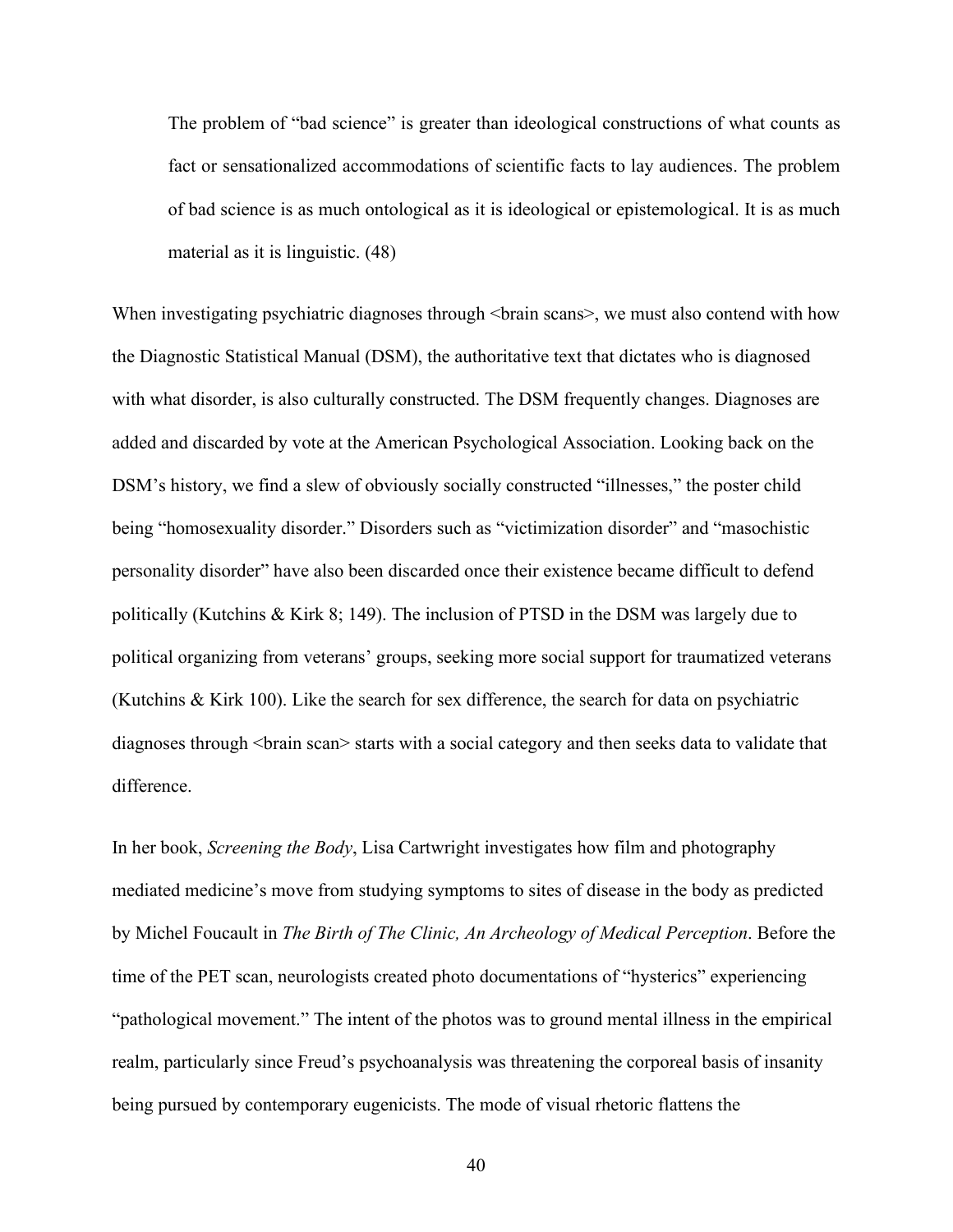photographed person into objectivity, both in that it carries the scientism of "objective data" and that the objectified person cannot speak back. Then she goes on to note how a film of a patient regaining consciousness after a seizure is cut short the moment he looks at the camera.

The neurological filmmaker is made uncomfortable by the comprehending gaze of the patient, not because her look challenges the authority of his gaze, but because it reminds him of his own inability to discipline the bodies of his charges, to make them perform their illnesses on cue and involuntarily. (80)

Reading Cartwright, I think of how I disciplined my own body for the MRI scan in the <br/>strain scan study>. I was instructed to keep my arm with the IV straight and perfectly still for the duration of the scan. After 30 minutes, my arm began to cramp, but I held myself still so we wouldn't have to start over. My ruliness enabled an image that will likely be used to train scientists in seeing an abnormal body, but paradoxically one that could be disciplined. I can approximate health with treatment, but inside me, there is still something presumed to be fundamentally "Other."

#### <span id="page-49-0"></span>**6.2 The problem of the voxel and the eliminationist materialism.**

Here, it is worth visiting a passage from Foucault's *The Birth of the Clinic*:

In the rational space of disease, doctors and patients do not occupy a place as of right; they are tolerated as disturbances that can hardly be avoided: the paradoxical role of medicine consists, above all, in neutralizing them, in maintaining the maximum difference between them, so that, in the void that appears between them, the ideal configuration of the disease becomes a concrete, free form, totalized at last in a motionless, simultaneous picture,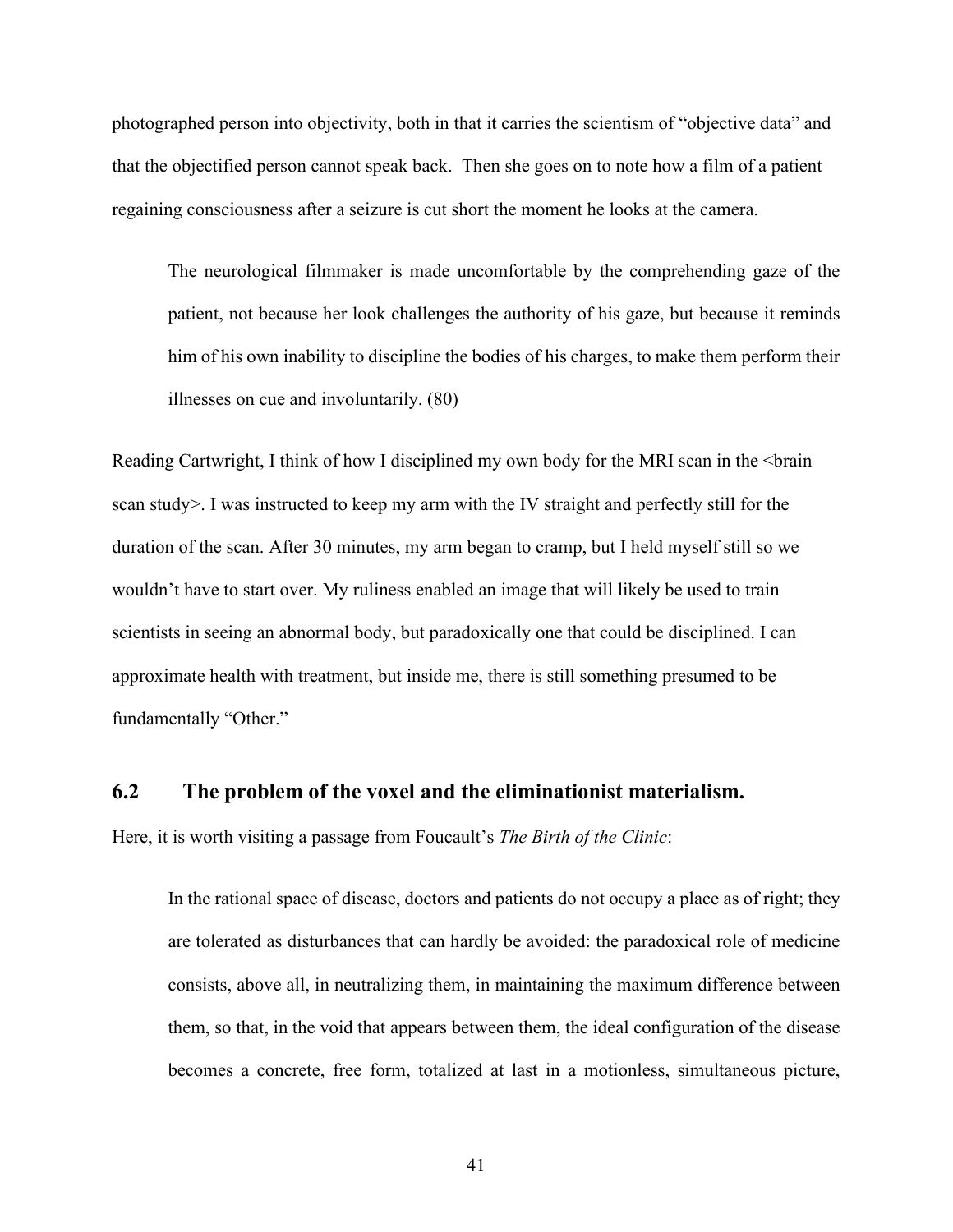lacking both density and secrecy, where recognition opens of itself onto the order of essences. (9)

One can easily apply such a scene to the neurologist poring over the  $\alpha$ just clear all this damned static—the body in the way—the essence of a brain disease would speak in the scan.

Rose & Abi-Rached, Dumit, and C. Fred Alford all point out a problem of scale in  $\triangle$ brain scans>. <Brain scans> often describe tissues in a standard unit of measurement called a voxel, one millimeter of tissue cubed (Alford 86). Although it is around the size of a grain of sand, a voxel of brain tissue contains many millions of neurons. The assumption that a voxel is the appropriate unit for measuring brain activity is driven by the PET and MRI scanner parameters. A few neurologists with a sense of humor did an MRI <br/>brain scan> of a dead Atlantic salmon and found that the voxels of dead fish's brain matter were "lighting up" as they "saw" photos of social situations. In the subsequent poster presentation, they wrote, "Can we conclude from this data that the salmon is engaging in the perspective-taking task? Certainly not. What we can determine is that random noise in the EPI timeseries may yield spurious results if multiple comparison are not controlled for" (Bennett et al.).

In the unit of the voxel and the quest for experimental "control" we may find an apt metaphor for the problem of eliminationist materialism emblematic to  $\langle \text{brain scans} \rangle$ . In saying the problems of the MRI scan are uncontrolled results, there is an implication that with proper study design and perhaps better technology we'll get to the bottom of it. The neurologists will one day snap a proper photo of brain in the midst of an emotion or condition. Without predicting the future of <brain scan> capabilities, I want to examine *the assumption* that <brain scans> will inevitably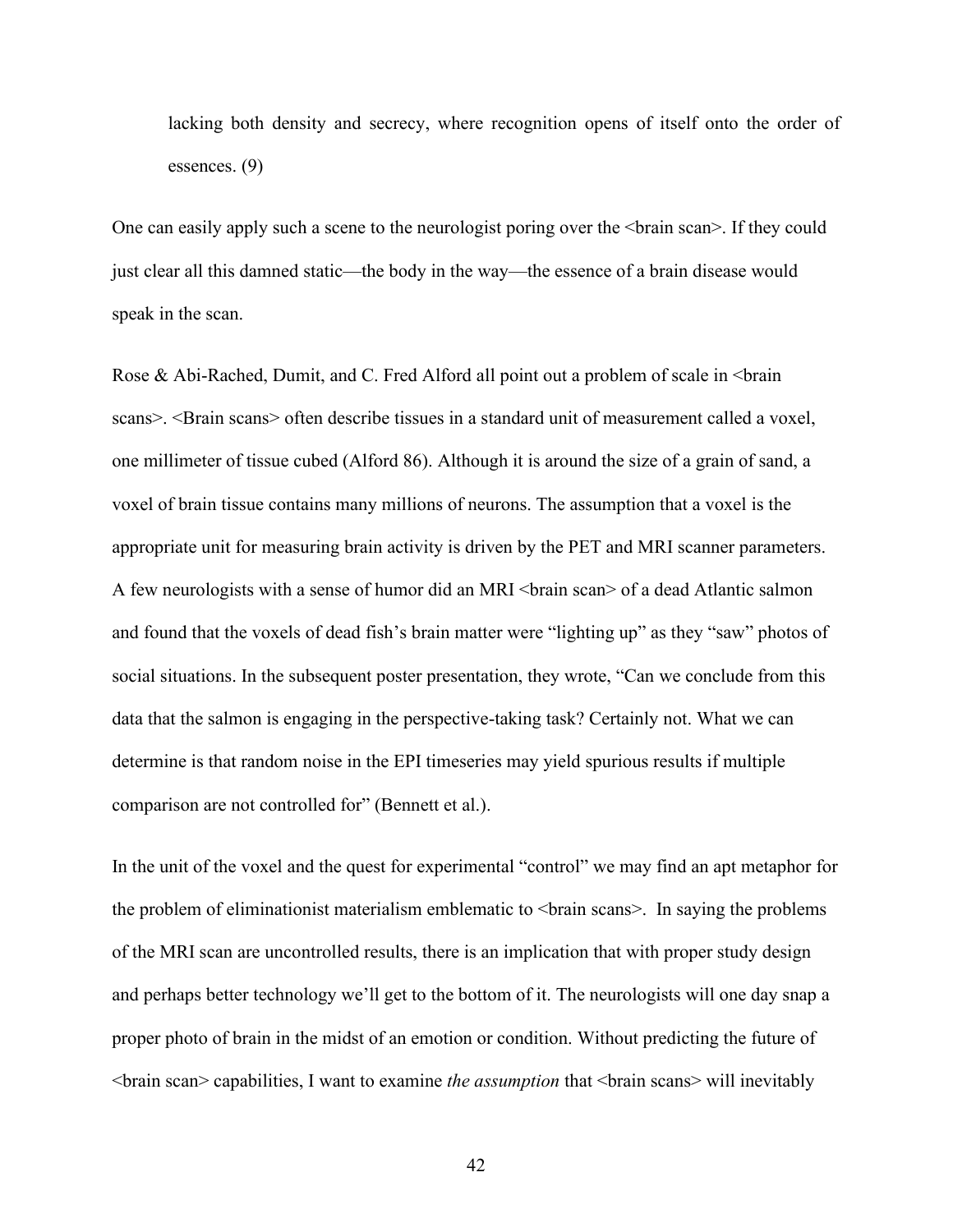advance to validate narrowly asked questions. It seems hardly scientific to select a predetermined outcome and then use science to validate it. What does this atomized version of the mind mean to the scientific world view?

John Kihlstrom describes the material eliminationism of the belief that our understanding of mental phenomena becoming tied to our material neurology as "a rhetoric of constraint" (759). The idea that the material condition of the mind will reveal "the truth" at the level of neurons closes off discussion of consciousness as an emergent property. If you asked me what riding a bicycle is and I labeled all the atoms involved in the titanium, it would not be so helpful as me showing you a bicycle in action. We may also consider Robert Pepperell's metaphor of consciousness:

Consciousness can only be considered as an emergent property. In this sense it is like boiling: given sufficient heat, gravity and air pressure the water in a kettle will start to boil. We can see what boiling is, we can recognize it as something to which we give a name, we do not consider it mysterious, yet we cannot isolate it from the conditions which produced it. Likewise, consciousness is a property that emerges from a given set of conditions.

No doubt, understanding kettles is a useful and interesting enterprise, but a kettle is not the phenomenon of boiling. Still, CNS hopes that by getting more sophisticated instruments dissecting the kettle on the molecular level consciousness will become clear. Even if they do find a material difference in the bodies of neurodivergent people, what does it mean to them? When "non-scientists" critique atomization, they are not just being sentimental. There are other viable questions in play if we permit ourselves to consider them. Atomization may be taking us further from the appropriate scale of the question. The voxel of the  $\langle \text{brain scan} \rangle$  is simultaneously too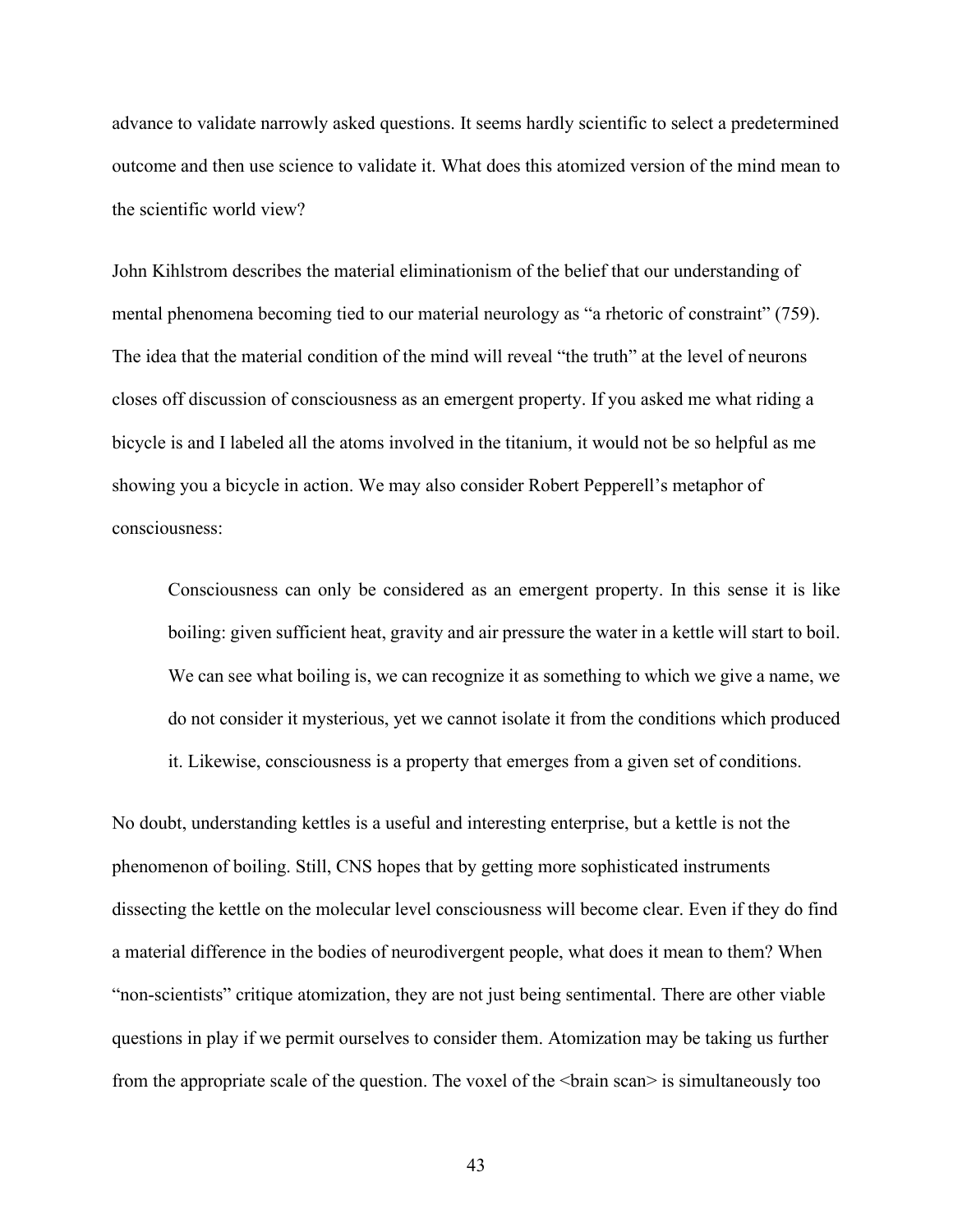large to capture the activity of neurons and too small to capture the experience of living in a complex environment.

In the tradition of positivism, anyone who critiques the quest for empirical atomization is cast as "unscientific" even though using data to drive at a predetermined solution is rather unscientific itself. Stengers describes the problems of positivists in her book, *The Invention of Modern Science*. Aligned with Foucault, she observes how controlling factors in the lab for the sake of medicine demands reducibility and turns all other factors—the patient, the complexities of living outside that lab—as obstacles. She describes the positivistic drive to reduction and elimination as a "mobilization," an almost militaristic deployment of science, particularly quantum physics, to conquer all spaces of knowledge. "The great mobilizing narratives have always defined progress in the mode of asymmetry: the power of the person who advances in the name of science, and who is distrustful of the 'opinions' of those who occupy the territory to be subjected" (118). The ones who occupy the territory in the case of neuropsychiatry in this case are the disabled people who may like to decline treatment, but alas the tanks have already rolled in.

Stengers also writes, "The sciences are not, by destiny, the allies of power, but they are, by definition, vulnerable to all those who can contribute to the creation of differences, the stabilization of interests, the disqualification of annoying questions, the facilitation of the product of laboratories" (125). When applied to medicine, scientific mobilization driven to reduce is especially susceptible to political efforts like eugenics. The quest to isolate diseases into a heritable trait and the logic of removing "imperfections" from bodies or the human population at large fits comfortably with the drive to atomize until science can draw a boundary around complexity and excise it.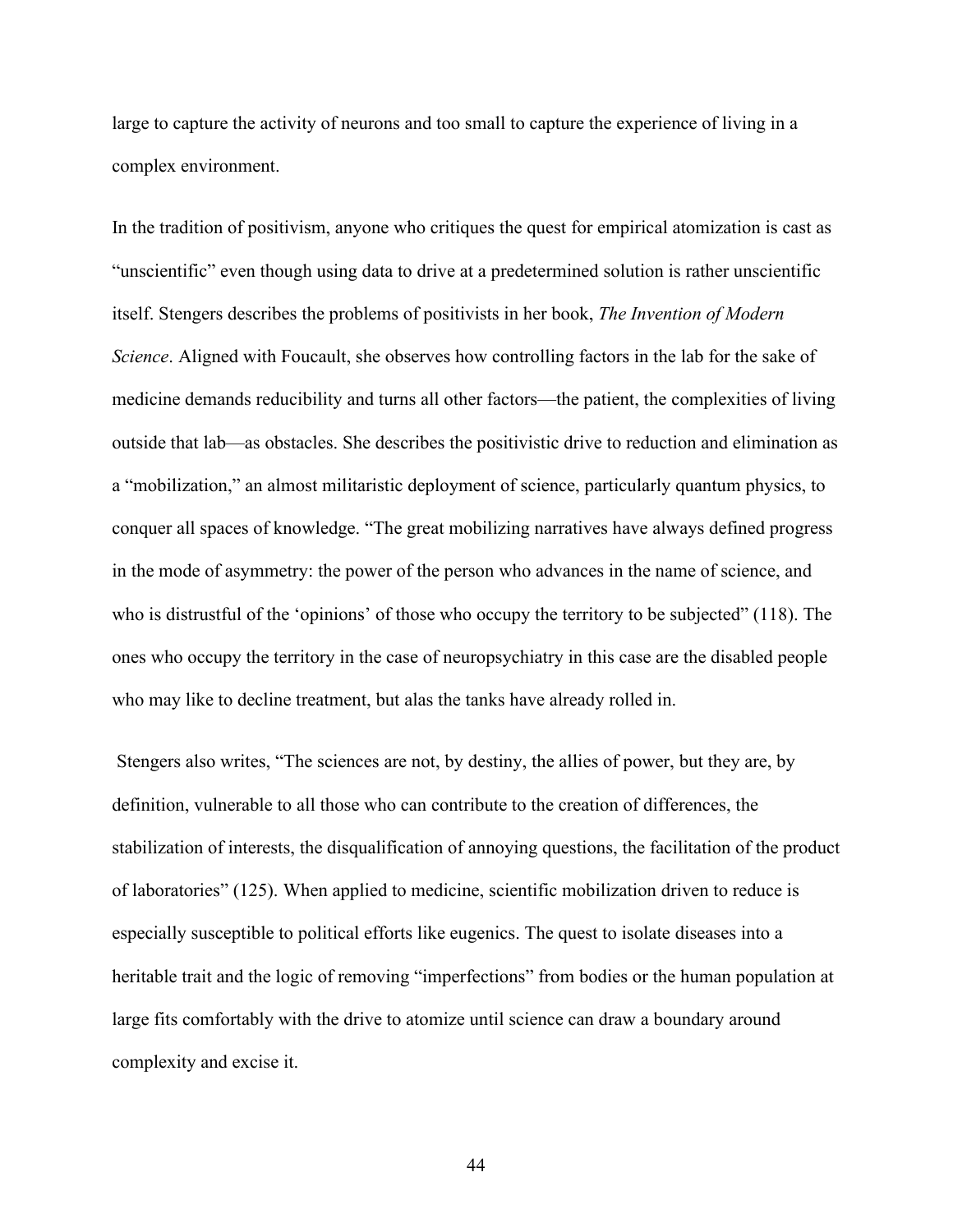A chemist herself, Stengers proposes not dismantling the sciences but creating a rhizomatic network where "the public" and other "non-scientists" may speak back on the production of knowledge. This is not at the detriment of "good science." Instead it pushes science into a riskier place, outside the lab where the real world adds complexity. When I was a participant in the <brain scan> study, how would the assumptions of the study have been changed if I could have told the researcher conducting the interview that their question was poorly asked? What if I could have asked what they intended to know and helped them reformulate a better question? It likely would have taken more time and money than their grant permitted. Their colleagues may have scoffed at polluting a respectable science with uncontrolled variables, but I suspect the knowledge generated from such a study would have been more useful than another spread of voxels.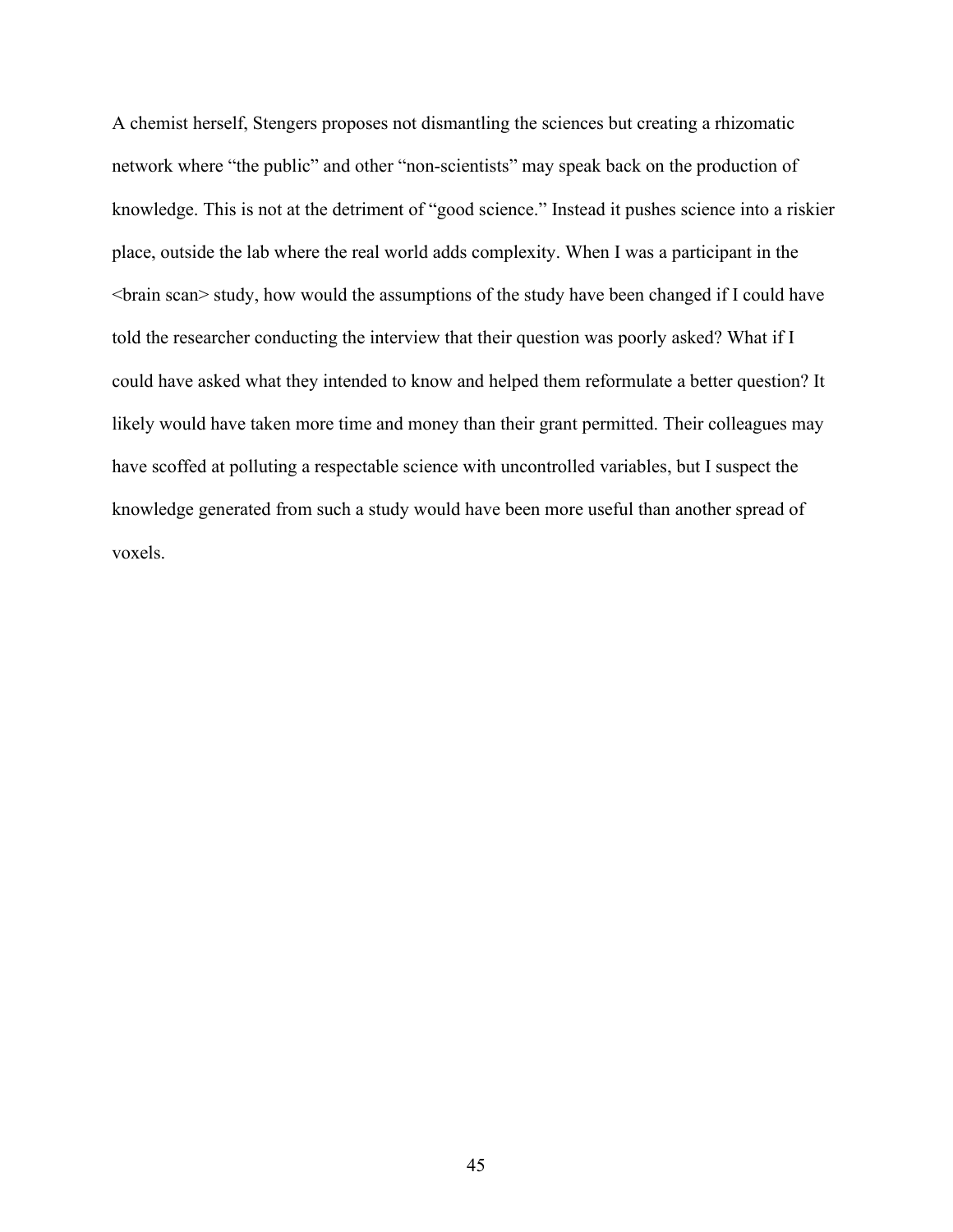### <span id="page-54-0"></span> **7 Rethinking accountability and neurodivergence**

Calls to return to mass sterilization and genocide are currently outside of polite political discourse, in that most politicians can no longer openly condone the practice in American politics. However, the call to return to an asylum system, where the mentally disabled will be warehoused out of sight, is still on the table. In addition to the existing policy of mass incarceration in jails, Pres. Donald Trump proposed bringing back mental asylums as a solution to gun violence (Freking). Vice Pres. Kamala Harris also proposed in her 2020 campaign an expansion of powers to forcibly medicate and confine psychiatric patients to the dismay of disability activists (Luterman). This is all to say, eugenics is a light sleeper and identifying how it moves rhetorically in public discourse has high stakes.

When discussing my research with people in my life, the conversation often takes a turn where the other person either tells me about their grief for a neurodivergent family member or their fear of mass shooters. Couched in these stories is a question: "But what am I supposed to do when I am scared?" I acknowledge there are circumstances where we must stop harm. If someone is standing on the edge of a bridge, ready to jump, we should try to save them. If someone is hitting another person, it is justified to use an amount force to stop the assault. No neurotypical or neurodivergent person is obligated to absorb abuse. In our current situation, we often find ourselves boxed in with poor options. What will it be: the prison or the street? Sometimes neurodivergent people do hurt others in a state of confusion, fear and/or rage, and discussing the abstractness of social constructs usually does not make the injured party feel better.

The frustration families feel when I critique NAMI and psychiatry is legitimate, but misdirected.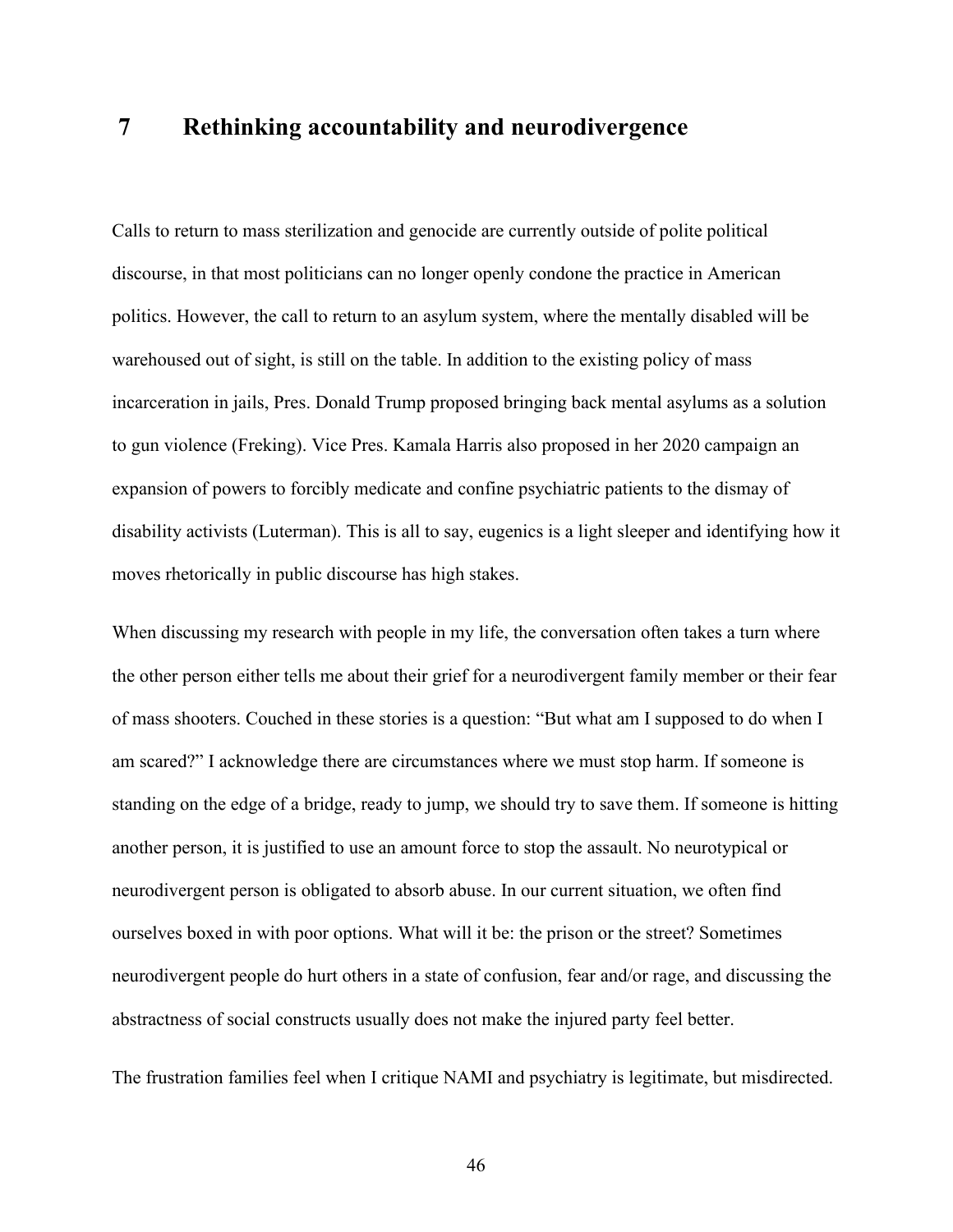Are we actually happy with the current situation? I borrow extensively from Angela Davis's book *Are Prisons Obsolete?* in my thinking here. Instead of changing the law to expand institutionalization, it's time to address ableism, racism, homophobia, misogyny and poverty. It's a daunting project. As Davis puts it, "…rather than try to imagine one single alternative to the existing system of incarceration, we might envision an array of alternatives that will require radical transformations of many aspects of our society" (108).

I've never heard of a disastrous outcome that wasn't first paved with years of suffering and ableism. In my own experience, neurodivergence can feel like experiencing consciousness with high malleability. You can learn what to let in and what to let pass through, but you need time and support to practice. I can easily see how even well-resourced neurodivergent people struggle to thrive as their communities tell them again and again that they are shameful, scary burdens. When well-meaning families rush to enroll in NAMI support groups to grieve the existence of their neurodivergent family members, their ableism is absorbed into their loved one's consciousness. We need to interrogate our fear when encountering neurodivergence. Is there a problem or are we just encountering the unexpected? Is anyone actually being harmed? If someone must intervene, what is the least forceful way to do so? Respect the person before you as a complete mind and body fusion, rather than grieve for an ideal essence that was never present in the first place.

Ostracization and the violence of incarceration compounded with housing and food insecurity set neurodivergent people up for terrible outcomes. I suspect stereotypical symptoms of mental illness are not destiny but the uniquely visible form of neurodivergent misery in a hostile world. This approach is like looking at everything but the  $\beta$  shain scan >. Instead of asking what is wrong inside the brain, we ask, how is the world marking this body?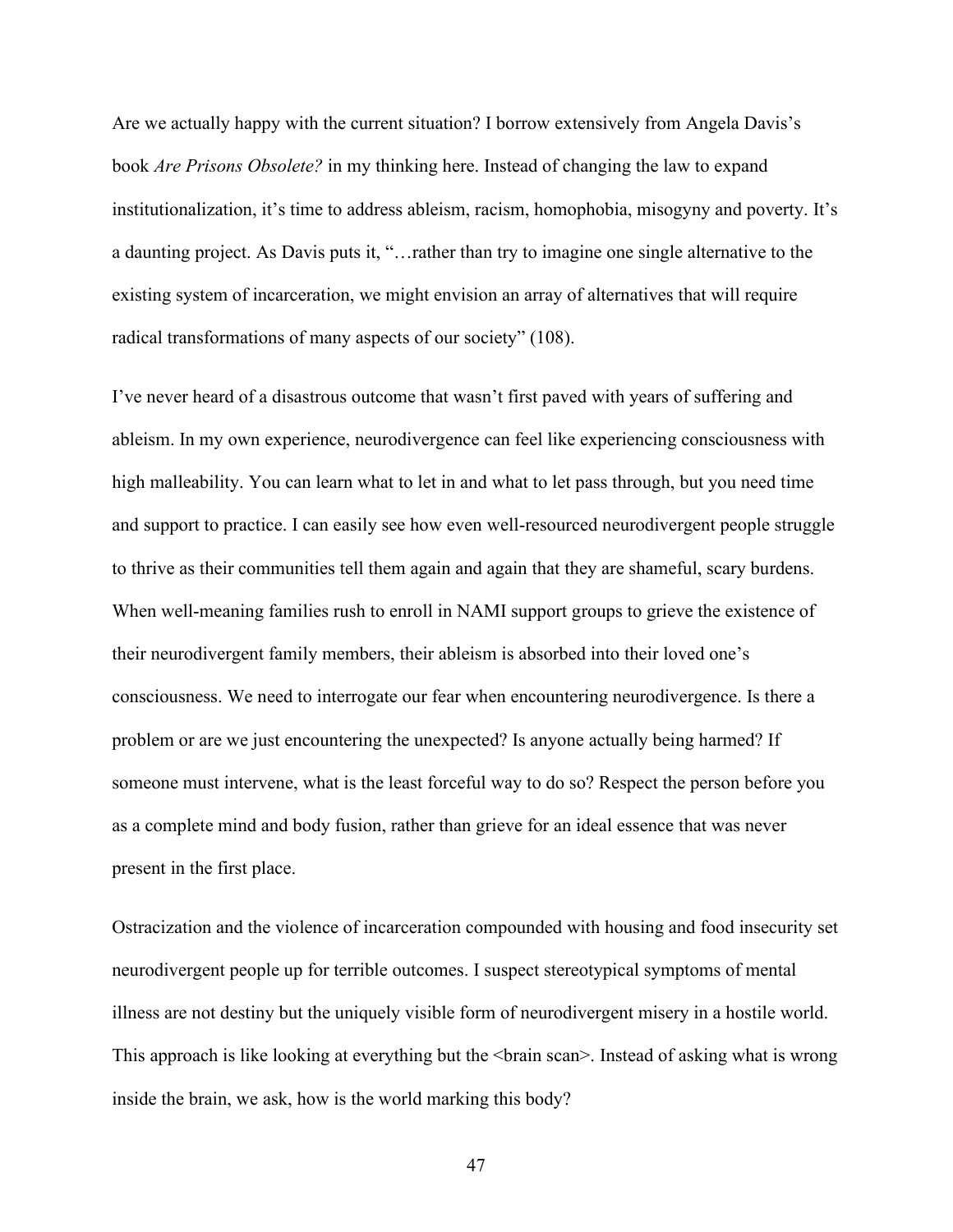Part of respecting the personhood of neurodivergent people is also rethinking accountability. NAMI thinks it is helping neurodivergent people by saying a disease is at fault when they commit harm. I disagree. For the sake of your relationships, if you hurt someone, even by accident in the midst of mania or psychosis, you should apologize. NAMI's desire to blame the disease comes out of the correct intuition that something is wrong with the justice system. However, instead of rethinking prisons, the NAMI proposes scaling up incarceration while removing formal criminal convictions. Erasing accountability sows resentment. It disrespects both the harmed and responsible party and feeds into narratives about disability as a burden. Instead, we should ask how neurodivergent people can be treated as whole and accountable persons in a community without prisons? This model creates respectful boundaries that leave everyone better off.

Earlier in this thesis, I discussed the case of the veteran in *The Body Keeps Score*. I find this book frustrating because van der Kolk nearly reaches a social model of disability. We are our bodies. We are material, and the material world marks us. Trauma is underacknowledged in psychiatric treatment. He has acknowledged the touch of the world on the margin of the body, but then focuses only on certain bodies for treatment. When I read about how the veteran had committed an atrocity in Vietnam, I was disturbed, but I also remembered a news story I had read some time ago. After struggling with PTSD for decades, American veterans returned to Vietnam to complete works of restorative service like removing land mines. Their "brain diseases" abated once they atoned and spoke honestly about the harm they had done. To quote a veteran named Chuck Searcy said, "When I'm in the United States, the Vietnam War haunts me every day and every night. When I'm in Vietnam, the American War has been over for 45 years" (Graceffo). It's a radical "cure," yet so intuitive.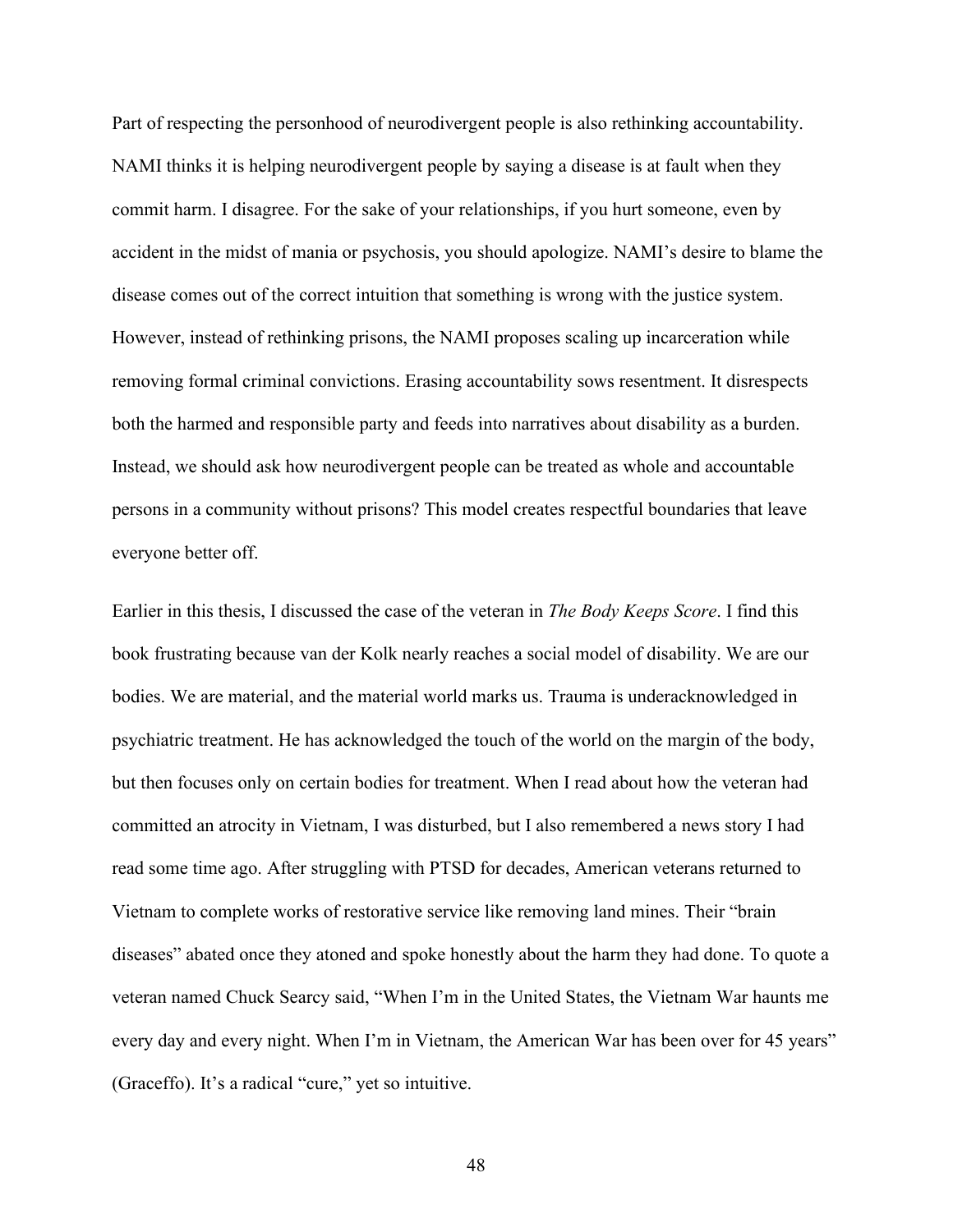Van der Kolk can't approach solutions rooted in social justice because he's so focused on his ideographic <br/>stain scans>. It's not a coincidence that restorative action after a war opens difficult questions. If we begin acknowledging "the enemy" is actually just people, the state is going to struggle to justify the next war. I don't anticipate <br/>brain scan> studies will stop anytime soon. However, the next time you see a <br/>brain scan>, ask yourself, who had to disappear to make this image persuasive?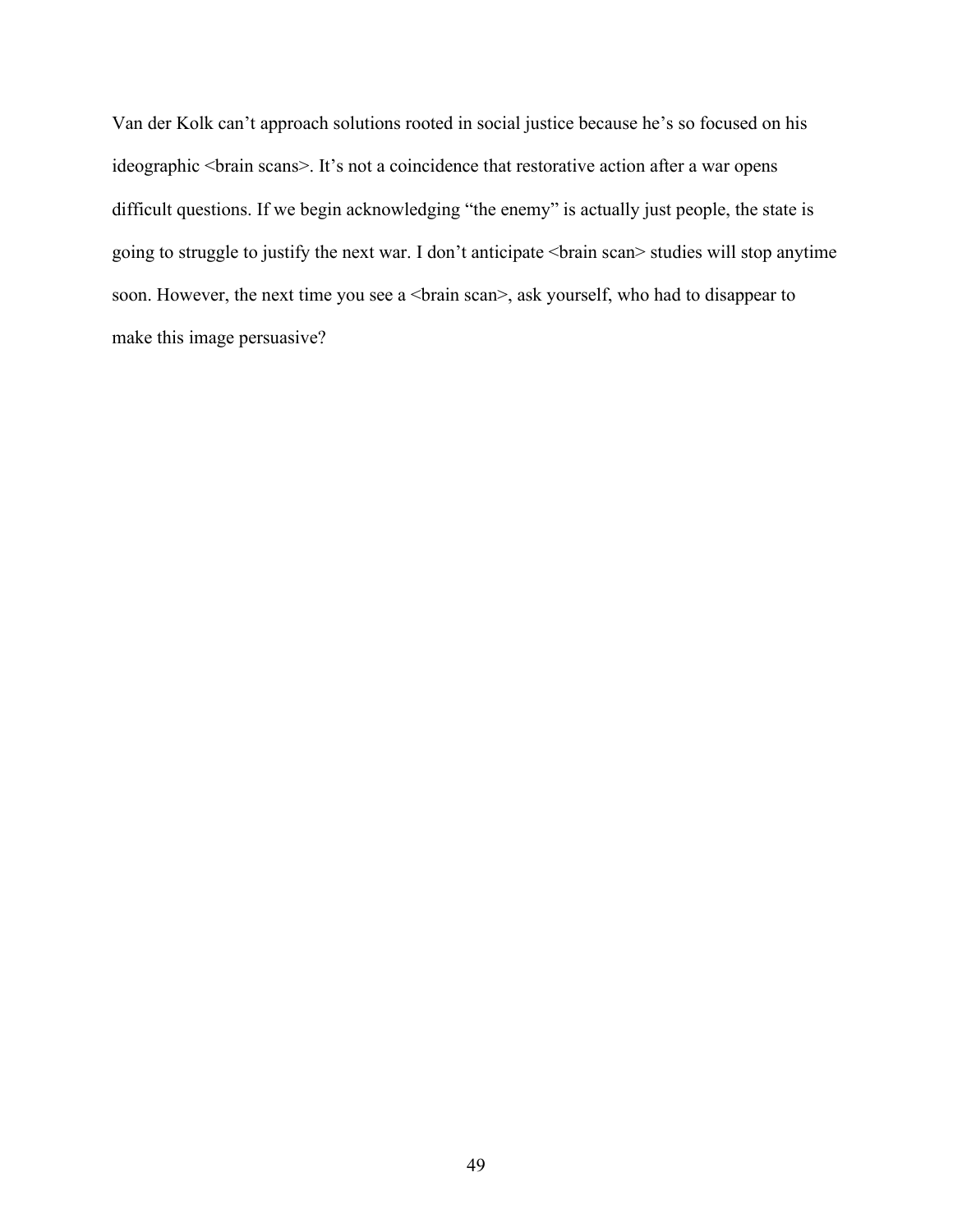### <span id="page-58-0"></span>**References**

Alford, C. Fred. *Trauma, Culture, and PTSD*. Palgrave Macmillan. 2016.

- Al-Qazzaz, Noor Kamal, et al. "Cognitive Impairment and Memory Dysfunction after a Stroke Diagnosis: A Post-Stroke Memory Assessment." *Neuropsychiatric Disease and Treatment*, vol. 10, Sept. 2014, pp. 1677–91. PubMed Central, https://doi.org/10.2147/NDT.S67184.
- Arciniegas, David B., et al. "Cognitive Impairment Following Traumatic Brain Injury." Current Treatment Options in Neurology, vol. 4, no. 1, Jan. 2002, pp. 43–57. PubMed, https://doi.org/10.1007/s11940-002-0004-6.
- Bennett, Craig M., Abigail A. Baird, Michael B. Miller, and George L. Wolford. "Neural correlates of interspecies perspective taking in the post-mortem Atlantic Salmon: An argument for multiple compassion correction." Poster. *Neuroimage*. 47. 2009.
- Bennett, Jane. Vibrant Matter: A Political Ecology of Things. Unknown edition, Duke University Press Books, 2010.
- Biley, Francis. "Psychiatric Nursing: Living with the Legacy of the Holocaust." *Journal of Psychiatric & Mental Health Nursing (Wiley-Blackwell)*, vol. 9, no. 3, June 2002, pp. 365– 369.
- Bitzer, Lloyd F. "The Rhetorical Situation." *Philosophy & Rhetoric*, vol. 1, no. 1, 1968, pp. 1–14.
- Black, Edwin. *War against the Weak : Eugenics and America's Campaign to Create a Master Race*. 2003.
- Cal OES News. "Podcast #79: Lifetime of Emergencies Nearly Sent California Fire Battalion Chief Past the Point of No Return" *All Hazards Podcast*. 27 Oct 2020.
- California, Congress. Legislative Information. Welfare and Institutions Code. Article 1. Detention of Mentally Disordered Persons for Evaluation and Treatment [5150-5155]. 1968. Legalinfo.legislature.ca.gov.
- Cartwright, Lisa. *Screening the Body: Tracing Medicine's Visual Culture*. University of Minnesota Press, 1995.
- Center for Functional MRI UC San Diego. "What Is FMRI?" http://fmri.ucsd.edu/. Accessed 15 Mar. 2022.
- Center for Law Brain and Behavior. "Defendant's Death Sentence Upheld After Ohio Supreme Court Questions Validity of Conclusions Drawn from Brain Scans." *Medium*. 2 December 2020.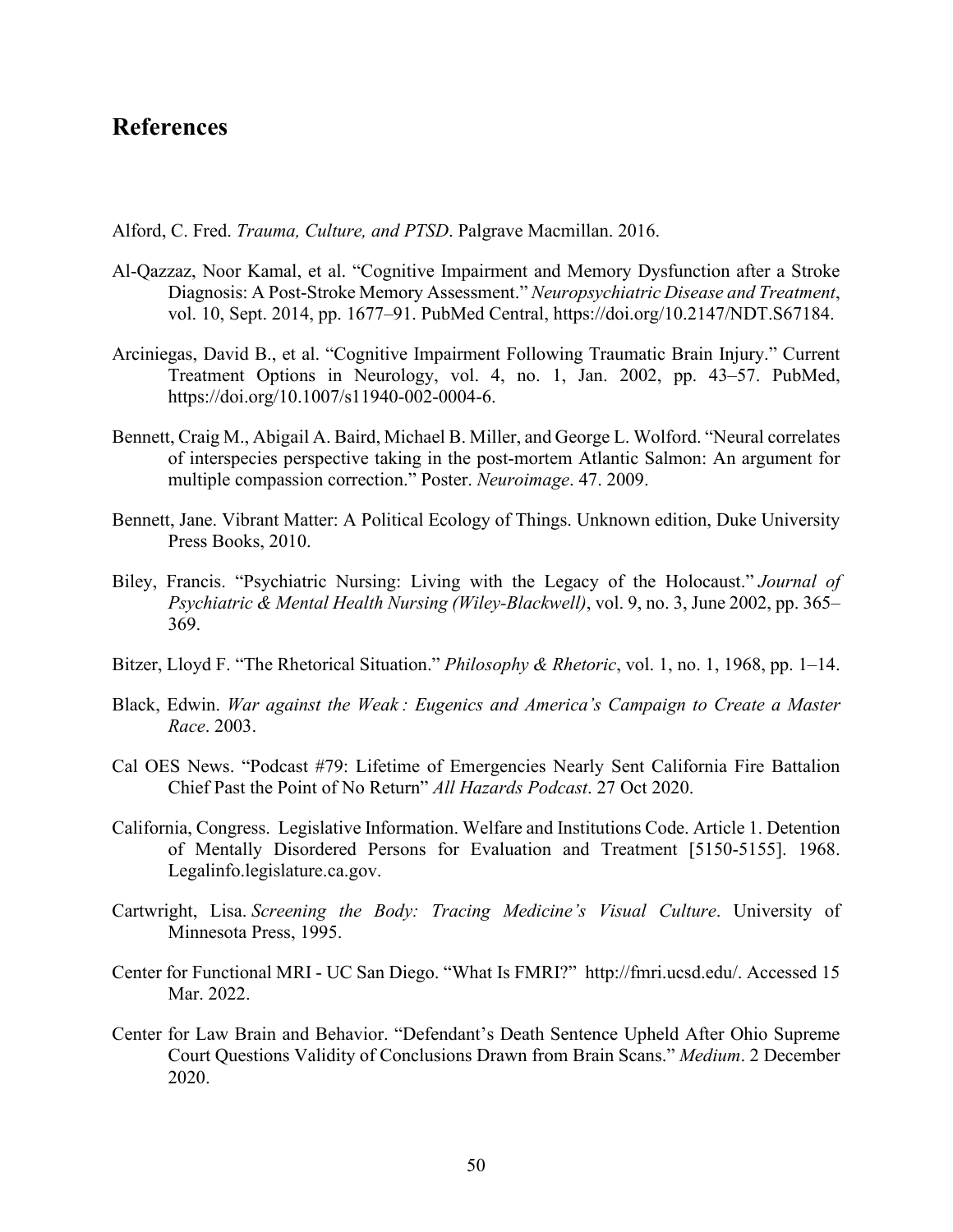- Coole, Diana and Samantha Frost. *New Materialisms: Ontology, Agency, and Politics*. Duke University Press. Durham & London 2010.
- Davis, Angela Y. *Are Prisons Obsolete?* Seven Stories Press, 2003.
- Descartes, René. *Discourse on Method and Meditations on First Philosophy*. 4<sup>th</sup> Edition. trans. Donald A. Cress. Hackett Publishing Company, Inc. 1998.
- Disability Rights California. "Understanding the Lanterman-Petris-Short (LPS) Act" www.disabilityrightsca.org.
- Edbauer, Jenny. "Unframing Models of Public Distribution: From Rhetorical Situation to Rhetorical Ecologies." *Rhetoric Society Quarterly*, vol. 35, no. 4, Sept. 2005, pp. 5–24. Taylor and Francis+NEJM, https://doi.org/10.1080/02773940509391320.
- Ellis, Carolyn, et al. "Autoethnography: An Overview." *Forum Qualitative Sozialforschung / Forum: Qualitative Social Research*, vol. 12, no. 1, 1, 2011. www.qualitative-research.net, https://doi.org/10.17169/fqs-12.1.1589.
- Foucault, Michel. *Madness and Civilization*. Random House. New York. 1965.
- --- *The Birth of the Clinic*. Translated by A. M. Sheridan. Routledge 2003. Originally published by Presses Universitaires de France 1973.
- --- *Discipline and Punish, The Birth of the Prison*. Translated by Alan Sheridan. Vintage Books. New York 1995. Originally published by Editions Gallimard. Paris 1975.
- ---*The Archaeology of Knowledge & The Discourse on Language*. Translated by A. M. Sheridan Smith. Pantheon Books. New York 1972. Originally published by Editions Gallimard. Paris 1971.
- Freking, Kevin. "Trump eyes mental institutions as answer to gun violence." *AP News*. 30 August 2019.
- Gonaver, Wendy. *The Peculiar Institution and the Making of Modern Psychiatry, 1840–1880*. The University of North Carolina Press, 2018.
- Graceffo, Loretta. "Meet the US Veterans Returning to Make Amends in Vietnam." Waging Nonviolence, 30 Apr. 2020, https://wagingnonviolence.org/.
- Graham, S.Scott. "Agency and the Rhetoric of Medicine: Biomedical Brain Scans and the Ontology of Fibromyalgia." *Technical Communication Quarterly*, vol. 18, no. 4, Oct. 2009, pp. 376–404.
- Greenblatt, S. H. "Phrenology in the Science and Culture of the 19th Century." *Neurosurgery*, vol. 37, no. 4, Oct. 1995, pp. 790–804; discussion 804-805. *PubMed*.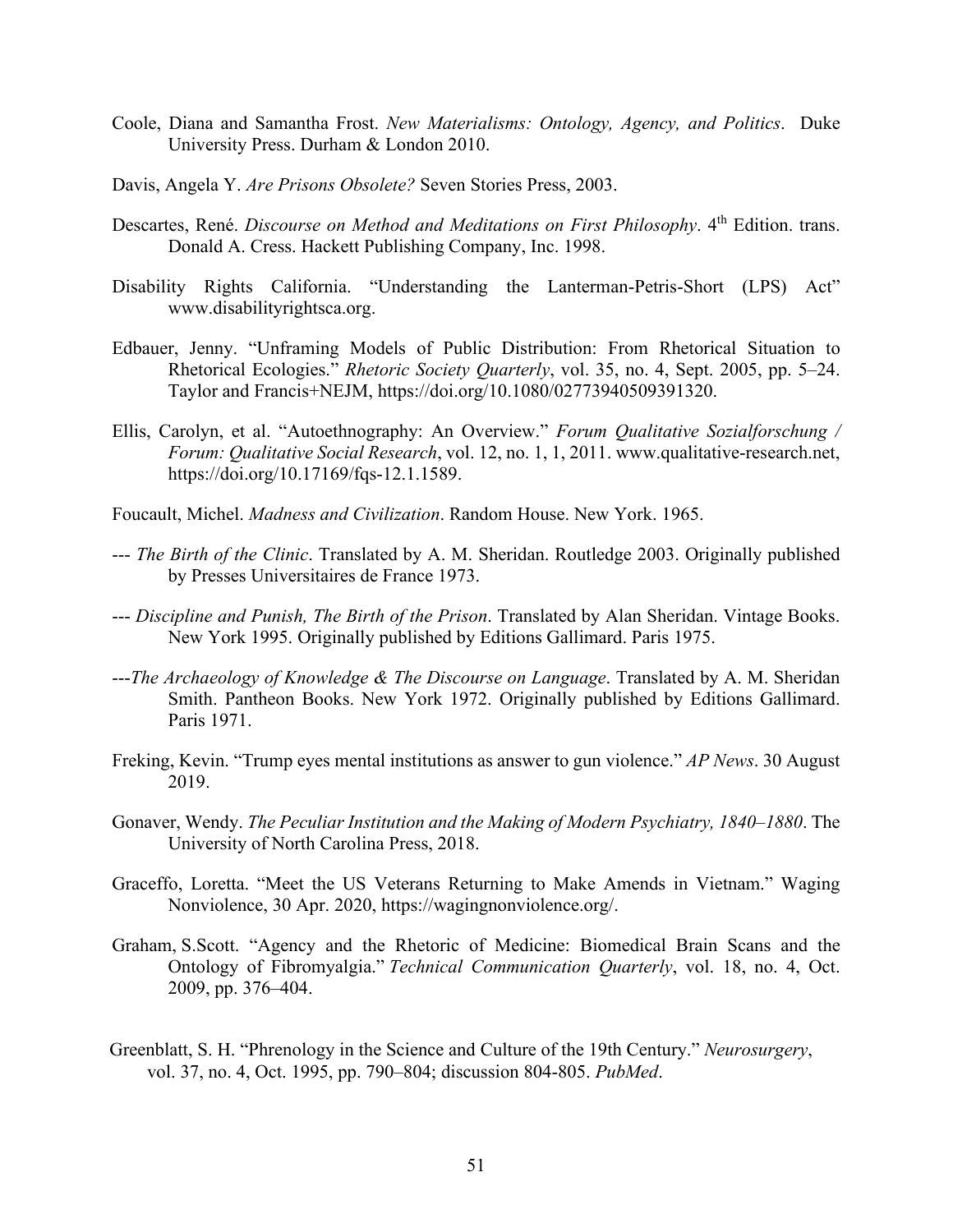- Haegele, Justin Anthony, and Samuel Hodge. "Disability Discourse: Overview and Critiques of the Medical and Social Models." Quest (00336297), vol. 68, no. 2, Apr. 2016, pp. 193– 206.
- Harfouch, John. *Another Mind-Body Problem : A History of Racial Non-Being*. SUNY Press, 2018.
- Hathaway, Bill. "New PTSD study identifies potential path to treatment." YaleNews. 17 July 2017.
- Holmes, Sophie, Traumatic Stress Brain Study Group, et al. "Altered Metabotropic Glutamate Receptor 5 Markers in PTSD : In Vivo and Postmortem Evidence." *Proceedings of the National Academy of Sciences of the United States of America*, vol. 114, no. 31, Aug. 2017, pp. 8390–8395.
- Kihlstrom, John F. "Social Neuroscience: The Footprints of Phineas Gage." *Social Cognition*, Vol. 28, No. 6, 2010, pp. 757-783.
- Kutchins, Herb and Stuart A. Kirk. *Making us Crazy, DSM: The Psychiatric Bible and the Creation of Mental Disorders*. Free Press, New York, 1997.
- Latour, Bruno. "How to Talk About the Body? The Normative Dimension of Science Studies." *BODY AND SOCIETY*, vol. 10, no. 2/3, Jan. 2004, pp. 205–229.
- Latour, Bruno. *Science in Action : How to Follow Scientists and Engineers through Society*. Harvard University Press, 1987.
- Ladd-Taylor, Molly. *Fixing the Poor : Eugenic Sterilization and Child Welfare in the Twentieth Century*. Johns Hopkins University Press, 2017.
- Lee, Ronald. "Chapter 16: Ideographic Criticism." *Rhetorical Criticism, Perspectives in Action*. Edited by Jim A. Kuypers. Lexington Books, 2009
- Luterman, Sara. "How Kamala Harris's mental health plan could hurt the most vulnerable." *Vox*. 27 November 2019.
- McGee, Michael Calvin. "The 'Ideograph': A Link between Rhetoric and Ideology." Quarterly Journal of Speech, vol. 66, no. 1, Feb. 1980, p. 1.
- Mitra, Sophie. "The Capability Approach and Disability" Journal of Disability Policy Studies. Vol. 16 / no. 4. 2006. Pp 236-247.
- NAMI. "Mental Health By the Numbers." NAMI.org. March 2021.
- --"Family Support Group." NAMI.org.
- NAMI New Hampshire. "Facts & Myths." NAMINH.org.
- NeuroscienceNews.com "Potential New Path for PTSD Treatment." *NeuroscienceNews.com.* 18 July 2017.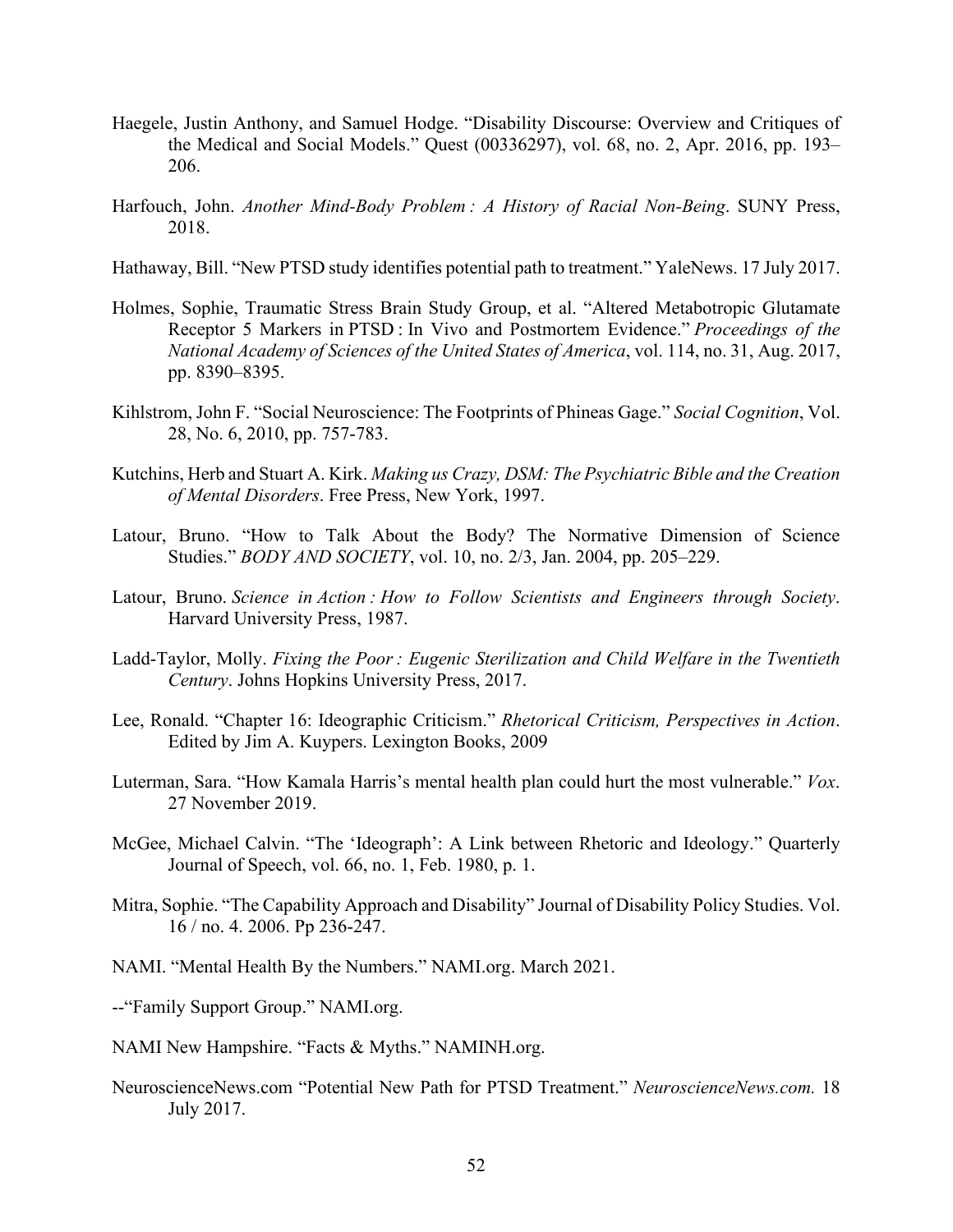- Paksarian, D., et al. "Perceptions of Hospitalization-Related Trauma and Treatment Participation among Individuals with Psychotic Disorders." *Psychiatric Services (Washington, D.C.)*, vol. 65, no. 2, Feb. 2014, pp. 266–69. PubMed Central, https://doi.org/10.1176/appi.ps.201200556.
- Parsons, Talcott. "The Sick Role and the Role of the Physician Reconsidered." The Milbank Memorial Fund Quarterly. Health and Society, vol. 53, no. 3, 1975, pp. 257–78.
- Pepperal, Robert. "The Posthuman Manifesto." *Kritikos*. Vol. 2. Feb 2005.
- Poskett, James. *Materials of the Mind: Phrenology, Race, and the Global History of Science, 1815- 1920*. University of Chicago Press, 2019.
- PTSDUK. "PTSD physiologically changes your brain." *Facebook*. 27 May 2021.
- Rose, Nikolas and Joelle M. Abi-Rached*. Neuro : The New Brain Sciences and the Management of the Mind*. Princeton University Press, 2013.
- Rosenberg, Wayne. "How Seeing Problems In the Brain Makes Stigma Disappear" NAMI Cambridge/Middlesex. nami-cambridgemiddlesex.org/
- Sakala, Leah. "Breaking Down Mass Incarceration in the 2010 Census: State-by-State Incarceration Rates by Race/Ethnicity." Prison Policy Initiative Reports. 28 May 2014.
- Sheth, Falguni. *Toward a Political Philosophy of Race*. SUNY Press, 2009.
- Schwartz, Robert C, and David M Blankenship. "Racial disparities in psychotic disorder diagnosis: A review of empirical literature." World journal of psychiatry vol. 4,4 (2014): 133-40.
- Serletis, Demitre, and T. Glenn Pait. " Early craniometric tools as a predecessor to neurosurgical stereotaxis". *Journal of Neurosurgery JNS* 124.6 (2016): 1867-1874.
- SmallJOYS Life. "Ariana Grande Shared Brain Scan Showing Her PTSD Years After the Terrorist Attack on her Manchester Concert." *Smalljoys.tv*.
- Society of Nuclear Medicine & Molecular Imaging. "Fact Sheet: What Is Nuclear Medicine and Molecular Imaging?" www.snmmi.org.
- Soekadar, Surjo and David Haslacher, "How brain imaging takes psychiatry for a ride" *Casting Light on the Dark Side of Brain Imaging*. Edited by Amir Raz and Robert Thibault. Academic Press an imprint of Elsevier. 2019
- Stengers, Isabelle. *The Invention of Modern Science*. Translated by Daniel W. Smith. University of Minnesota Press. 2000. Originally published by La Découverte, 1993.
- Strous, Rael D., and David H. Brendel. "Hitler's Psychiatrists: Healers and Researchers Turned Executioners and Its Relevance Today." Harvard Review of Psychiatry, vol. 14, no. 1, Jan. 2006, pp. 30–37.